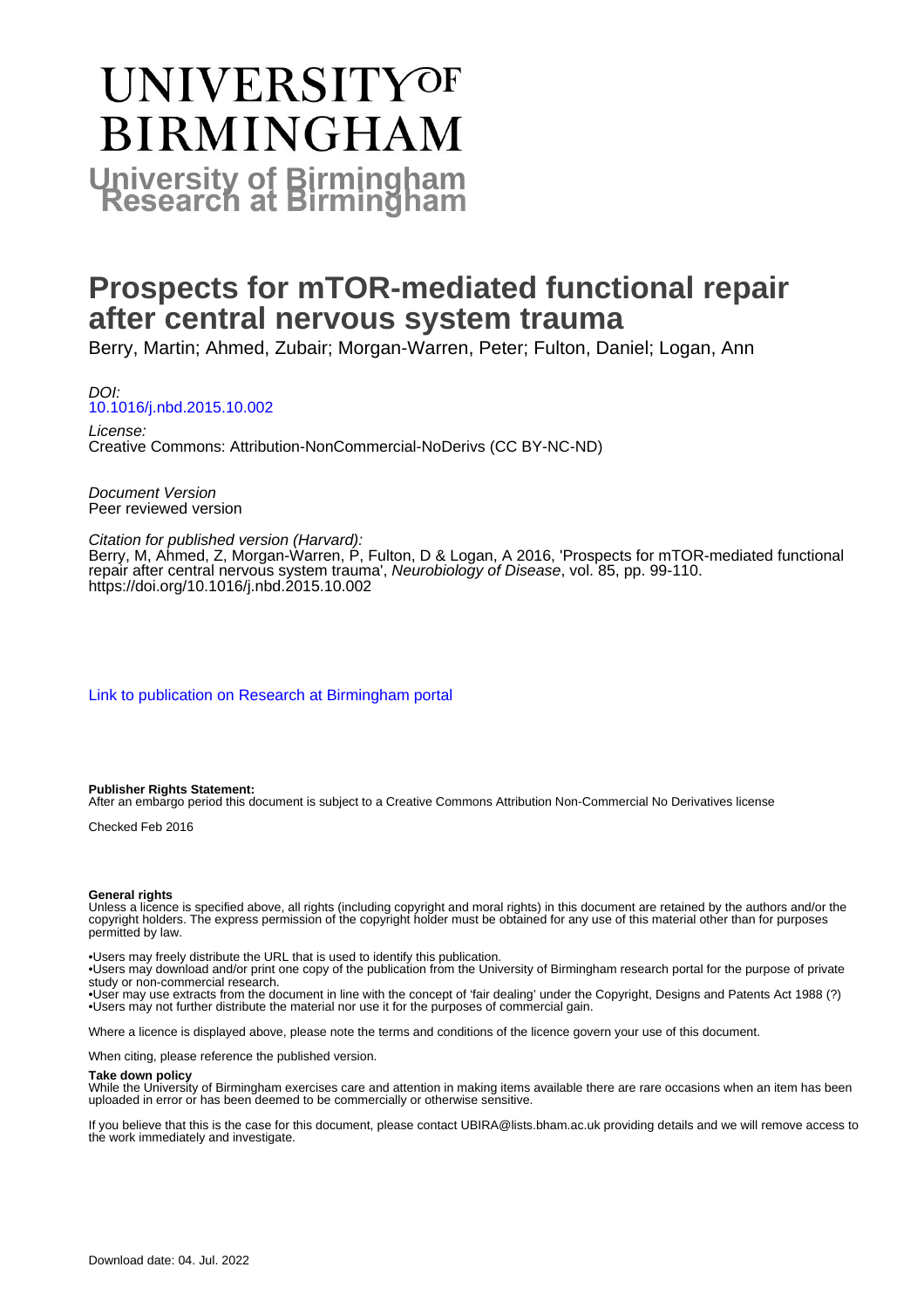### -- -

Prospects for mTOR-mediated functional repair after central nervous system trauma

Martin Berry, Zubair Ahmed, Peter Morgan-Warren, Daniel Fulton, Ann Logan

PII: S0969-9961(15)30059-0 DOI: doi: [10.1016/j.nbd.2015.10.002](http://dx.doi.org/10.1016/j.nbd.2015.10.002) Reference: YNBDI 3606

To appear in: *Neurobiology of Disease*

Received date: 5 August 2015 Revised date: 9 September 2015 Accepted date: 8 October 2015



Please cite this article as: Berry, Martin, Ahmed, Zubair, Morgan-Warren, Peter, Fulton, Daniel, Logan, Ann, Prospects for mTOR-mediated functional repair after central nervous system trauma, *Neurobiology of Disease* (2015), doi: [10.1016/j.nbd.2015.10.002](http://dx.doi.org/10.1016/j.nbd.2015.10.002)

This is a PDF file of an unedited manuscript that has been accepted for publication. As a service to our customers we are providing this early version of the manuscript. The manuscript will undergo copyediting, typesetting, and review of the resulting proof before it is published in its final form. Please note that during the production process errors may be discovered which could affect the content, and all legal disclaimers that apply to the journal pertain.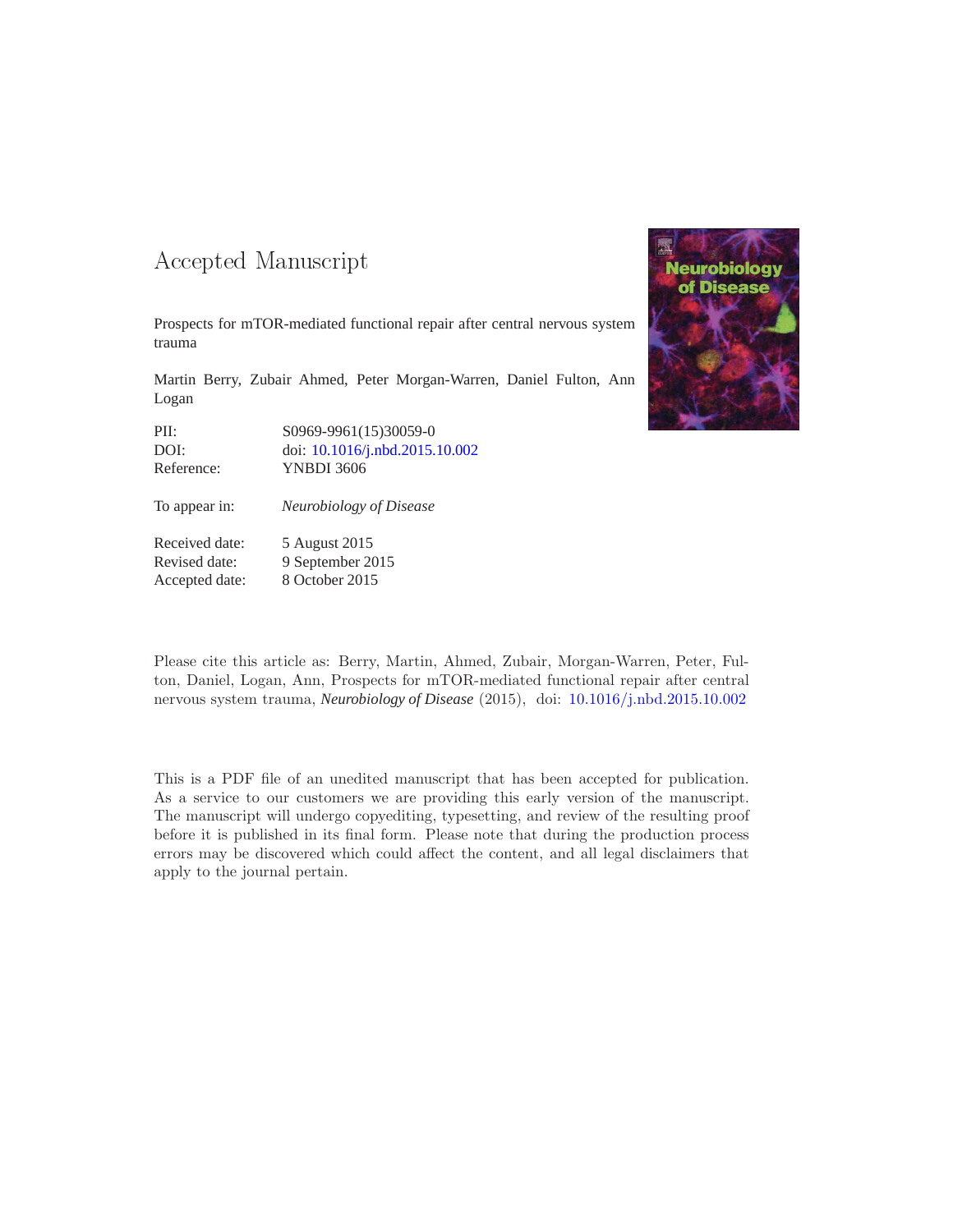# **PROSPECTS FOR mTOR-MEDIATED FUNCTIONAL REPAIR AFTER CENTRAL NERVOUS SYSTEM TRAUMA**

Martin Berry, Zubair Ahmed, Peter Morgan-Warren, Daniel Fulton and Ann Logan Neurotrauma Research Group, College of Medical and Dental Sciences, University of Birmingham, Edgbaston, Birmingham B15 2TT, UK.

### *Correspondence to***:**

NERVOUS SYSTEM TRAUMA<br>
NERVOUS SYSTEM TRAUMA<br>
Herry, Zubair Ahmed, Peter Morgan-Warren, Daniel Fulton an<br>
ma Research Group, College of Medical and Dental Science<br>
of Birmingham, Edgbaston, Birmingham B15 2TT, UK.<br>
andence Zubair Ahmed, Neurotrauma Research Group, College of Medical and Dental Sciences, University of Birmingham, Edgbaston, University of Birmingham, Edgbaston, Birmingham, B15 2TT, UK.

*E-mail*: z.ahmed.1@bham.ac.uk *Tel*: 0121 455 48854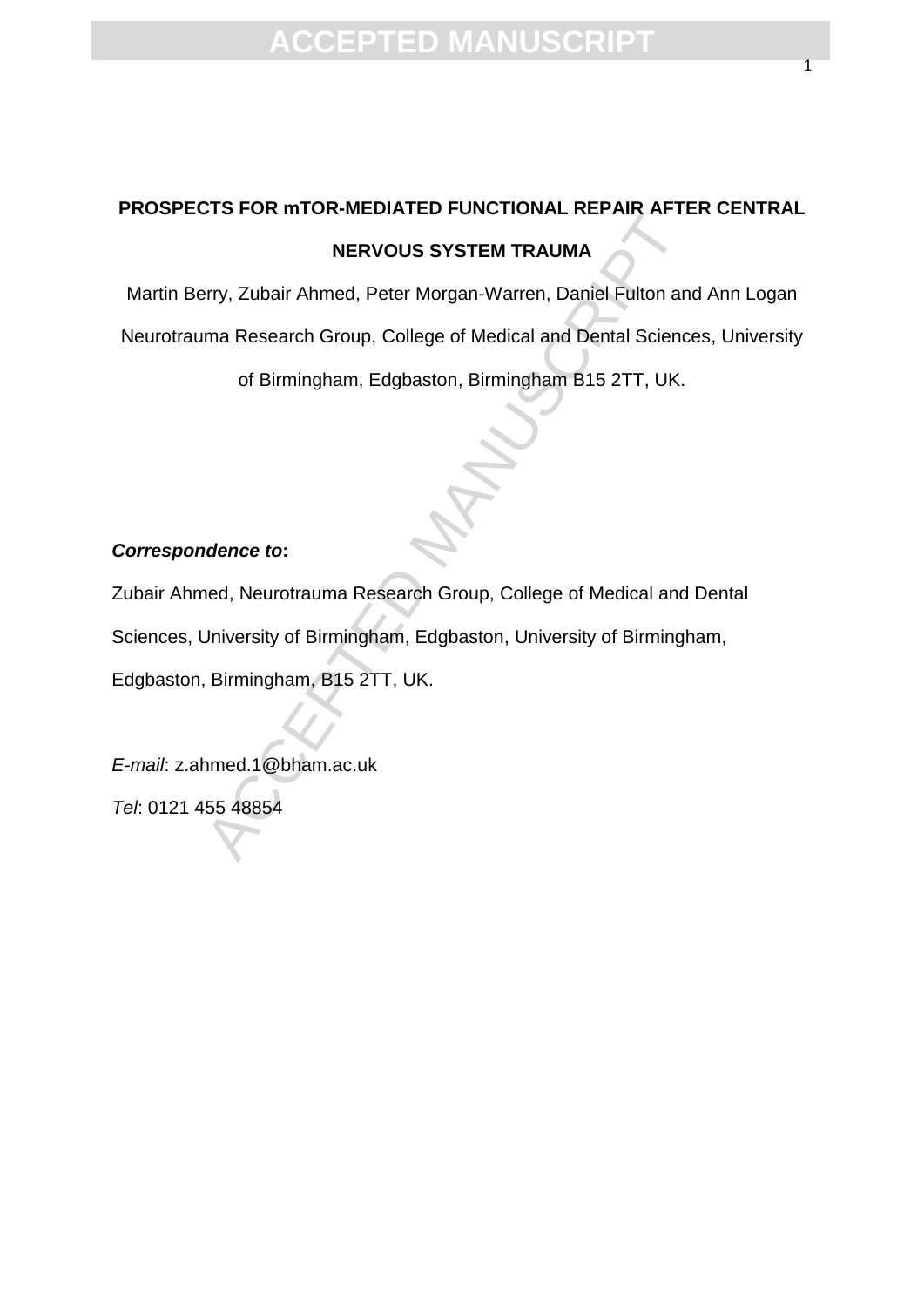### **ABSTRACT**

ns during development is mediated through the PI3K/Akt/ma<br>pamycin (mTOR) intracellular signalling axis and that suppre<br>nis pathway occurs during maturity as levels of the phospha<br>olog (PTEN) rise and inhibit PI3K activatio Recent research has suggested that the growth of central nervous system (CNS) axons during development is mediated through the PI3K/Akt/mammalian target of rapamycin (mTOR) intracellular signalling axis and that suppression of activity in this pathway occurs during maturity as levels of the phosphatase and tensin homolog (PTEN) rise and inhibit PI3K activation of mTOR, accounting for the failure of axon regeneration in the injury adult CNS. This hypothesis is supported by findings confirming that suppression of PTEN in experimental adult animals promotes impressive axon regeneration in the injured visual and corticospinal motor systems. This review focuses on these recent developments, discussing the therapeutic potential of a mTOR-based treatment aimed at promoting functional recovery in CNS trauma patients, recognising that to fulfil this ambition, the new therapy should aim to promote not only axon regeneration but also remyelination of regenerated axons, neuronal survival and re-innervation of denervated targets through accurate axonal guidance and synaptogenesis, all with minimal adverse effects. The translational challenges presented by the implementation of this new axogenic therapy are also discussed.

**Key words:** mTOR, spinal cord injury, axogenesis, axon regeneration, myelination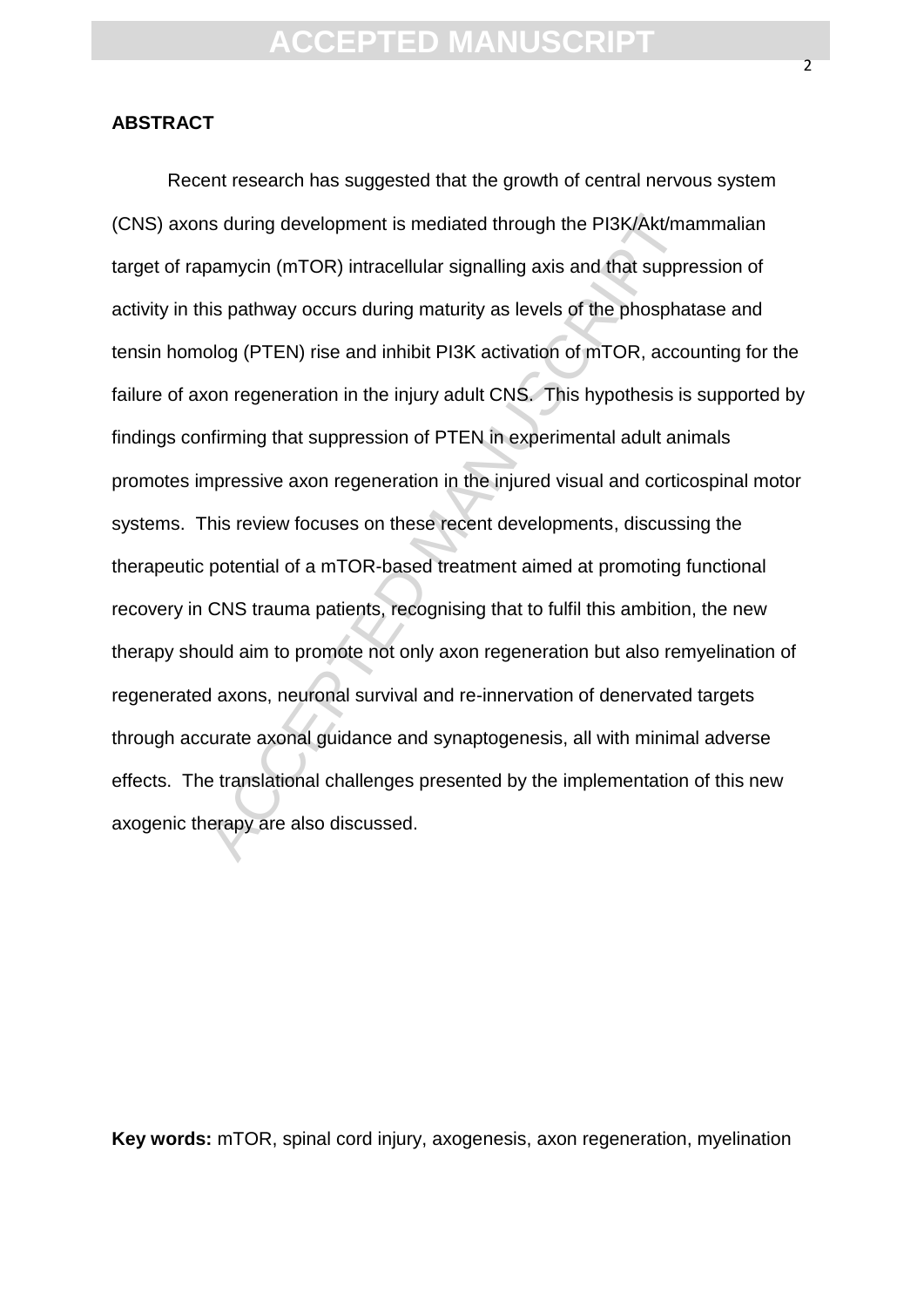### **INTRODUCTION**

besonder anned at promoting alterning generation in the injured<br>stem (CNS) has achieved impressive regrowth of long axon<br>of the phosphatidylinositol/protein kinase B/mammalian targe<br>intracellular signalling pathway (PI3K/A Recent research aimed at promoting axon regeneration in the injured central nervous system (CNS) has achieved impressive regrowth of long axonal tracts by activation of the phosphatidylinositol/protein kinase B/mammalian target of rapamycin intracellular signalling pathway (PI3K/Akt/mTOR; mTOR is used throughout as an inclusive term for mTORC1 and mTORC2 – abbreviations of all signalling molecules are given in Fig. 1) (reviewed by Liu *et al*., 2011; Kanno *et al*., 2012; Aruni *et al*., 2012; Maiese *et al*., 2013; Maiese, 2014; Lu *et al*., 2014). These and others studies attribute the poor prognosis for functional restitution to suppression, at around birth, of developmental mTOR-mediated neuroprotection and axogenic protein synthesis (Park *et al*., 2008, 2010; He, 2010; Pernet and Schwab, 2014). This proposition predicts that treatments which re-establish the sensitivity of the PI3K/Akt pathway to growth factor activation in maturity augur well for the restoration of function in CNS trauma patients.

During mammalian CNS development, the viability of neurons and growth of axons is supported by neurotrophic factors (NTF) such as: (i), neurotrophins (NT) including nerve growth factor (NGF), brain derived neurotrophic factor (BDNF), neurotrophic factor 3 (NT3), and NT4/5, which activate the PI3K/Akt intracellular signalling pathway after engaging tyrosine kinase receptors (Trk); and (ii), cytokines such as ciliary neurotrophic factor (CNTF), interleukin-6 (IL-6) and leukemia inhibitory factor (LIF) all of which bind to the trimeric gp130 receptor complex and activate PI3K through JAK/SHP2 signalling (Heinrich *et al*., 2003; Müller *et al*., 2007, 2009) - negatively regulated by suppressor of cytokine signalling 3 (SOCS3) (Nicholson *et al.,* 2000) (Fig.1). The PI3K/Akt pathway controls cell survival and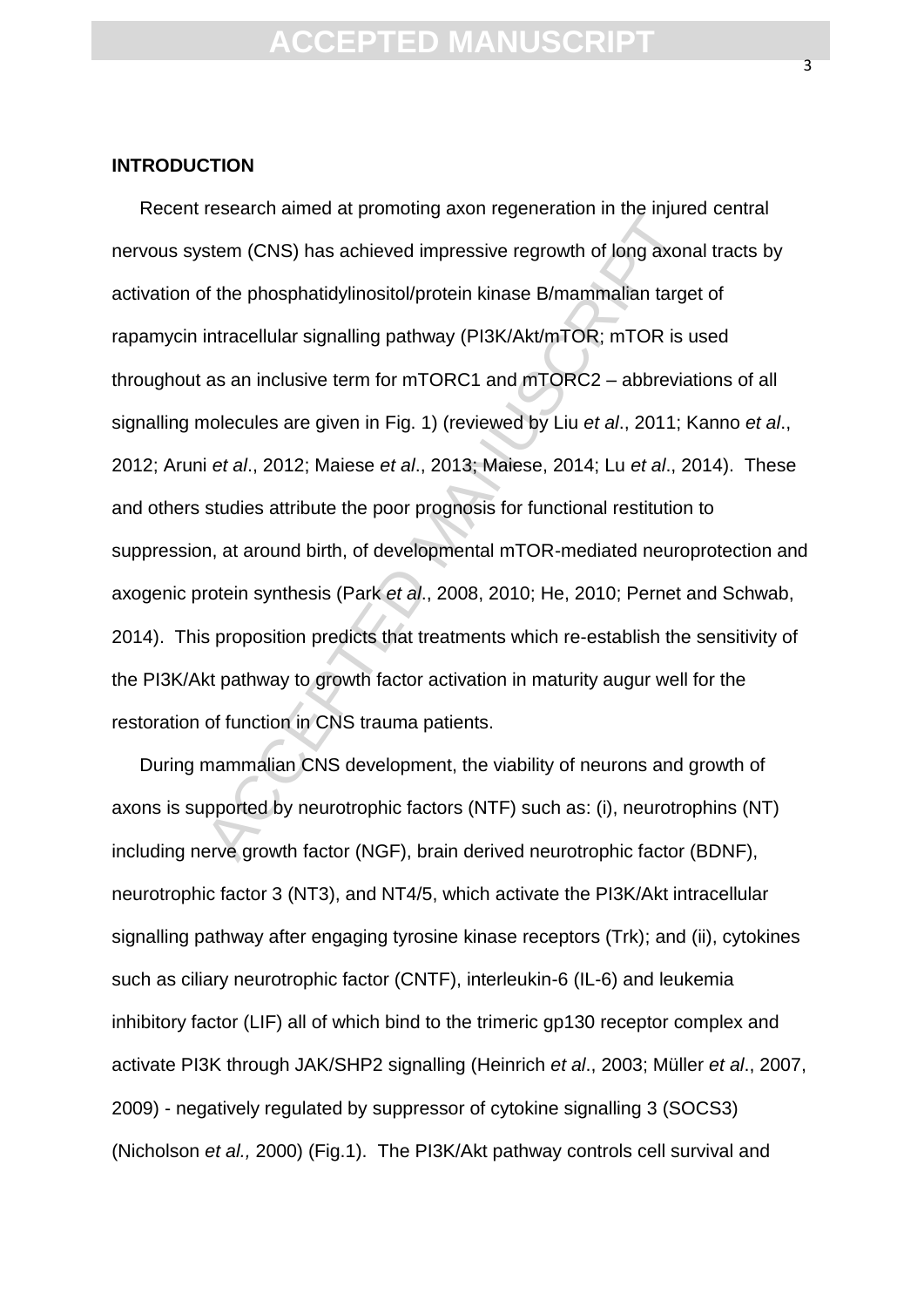b, eta et al., et al., et al., positivata unough the first of constraints<br>the declines during maturation, possibly through suppression<br>ness engendered by a progressive up-regulation of the PI3k<br>se and tensin homolog (PTEN axogenic protein synthesis (reviewed by Fonseca *et al*., 2014) through mTORC1 and also cytoskeletal growth cone dynamics by modulation of GSK3β activity (Zhou and Snider, 2005; Liu *et al*., 2012), potentiated through the mTORC2/Akt loop. CNS axon growth declines during maturation, possibly through suppression of NTF responsiveness engendered by a progressive up-regulation of the PI3K antagonist, phosphatase and tensin homolog (PTEN), a decline in IL-6 secretion by astrocytes and neurons (Codeluppi *et al*., 2014), a rise in the ratio of repressors:enhancers of transcriptional axon growth Kruppel-like factors (KLF) (Arlotta *et al*., 2005; Moore *et al*., 2009), and soaring titres of scar- and myelin-derived axon growth inhibitory factors (AGIF), the potency of which is enhanced by a postnatal decline in intracellular cAMP (Shewan *et al*., 2002; Peace and Shewan, 2011;Cai *et al*., 2001). Further suppression of mTOR is induced in mature CNS neurons after axotomy (Liu *et al*., 2010; Park *et al*., 2010) but *pten* gene deletion re-activates the PI3K/Akt pathway promoting new axon growth and additional NTF/cytokine priming may be required to initiate axon sprouting (Leibinger *et al*., 2012; Fischer and Leibinger, 2012; Lee *et al*., 2014).

Because of the cellular omnipresence of the mTOR pathway, many phenotypes in the CNS are affected indiscriminately by mTOR-related treatments unless cell targeting techniques are employed. The cellular functions of mTOR include the regulation of metabolism, growth, proliferation and viability (Laplante and Sabatini, 2009; Dibble and Cantley, 2015) and the uncontrolled dysregulation of any of these responses could provoke potentially deleterious side effects in the CNS. In experimental animals, Cre/loxP recombination and delivery of DNA and si/shRNA PI3K/Akt/mTOR therapies to neurons is achieved using phenotypic promoters and neurotrophic adeno-associated virus (AAV) serotypes with minimal effects on non-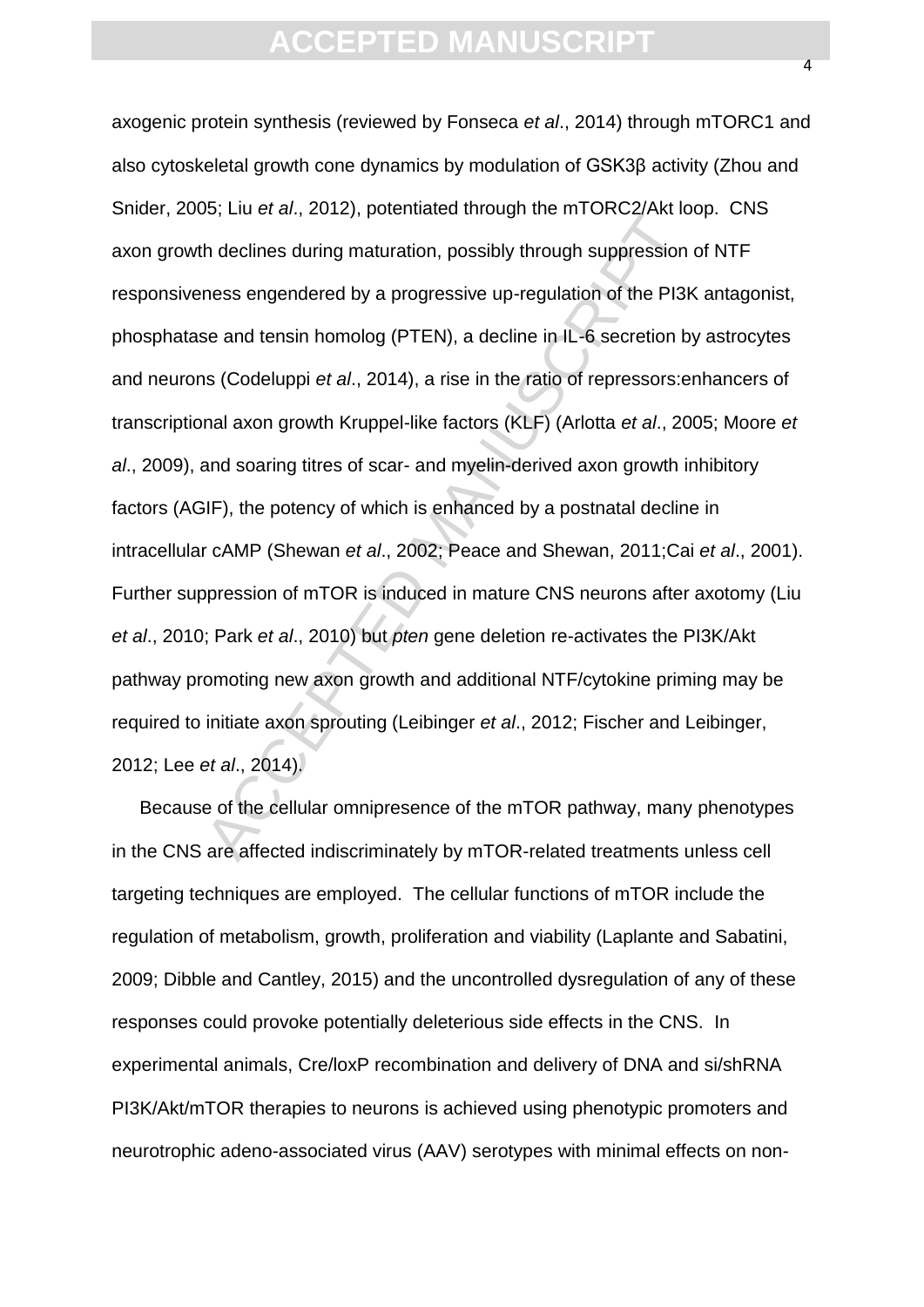and interded and may lead to potentially deleterious side of the delets. Neural targeting of conditional gene deletion has emplospecific neurotrophic AAV-Cre constructs into CNS sites whenotype is concentrated (e.g. intra neuronal cells. However, although genes may be successfully targeted to particular neurons using phenotypic promoters (e.g. Thy1 for RGC), AAV vector neurotropism is age-dependent and not absolute (Harvey *et al*., 2002; Aschauer *et al*., 2013; Gholizadeh *et al*., 2013) and may lead to potentially deleterious side effects in nontargeted cells. Neural targeting of conditional gene deletion has employed local injection of specific neurotrophic AAV-Cre constructs into CNS sites where the floxed neuronal phenotype is concentrated (e.g. intravitreal injection of AAV2/Cre for floxed retinal ganglion cells (RGC)) but does not entirely insure against gene deletion in non-neuronal floxed cells and leads to gene knockout in widespread areas of the CNS outside the AAV-Cre injection site (Thévenot *et al*., 2003; Ahmed *et al*., 2004; Madisen *et al*., 2015; Yang *et al*., 2015). Moreover, a therapy that claims to promote recovery in CNS trauma patients by targeted activation of the PI3K/Akt/mTOR pathway, would need to meet the following criteria: (i), high levels of neuro-protection for axotomised neurons; (ii) axon regeneration for all axotomised neurons; (iii), accurate axon guidance to the original denervated targets; (iv), homologous synaptogenesis within targets; (v), congruent myelination of different calibre regenerated axons; (vi), minimal adverse effects; and (vii) translation into the clinic of the candidate regimen – a tall order for a uni-dimensional treatment?

### **NEURO-PROTECTION**

The numbers of neurons surviving axotomy determines the prospective number of axons available for regeneration. However, since mature neurons are not mitotic, those lost after injury are not replaced. Axotomy is often lethal because the constant supply of vital NTF, transported retrogradely along axons from innervated targets, is discontinued (reviewed by Bähr, 2000; Cellerino *et al*., 2000);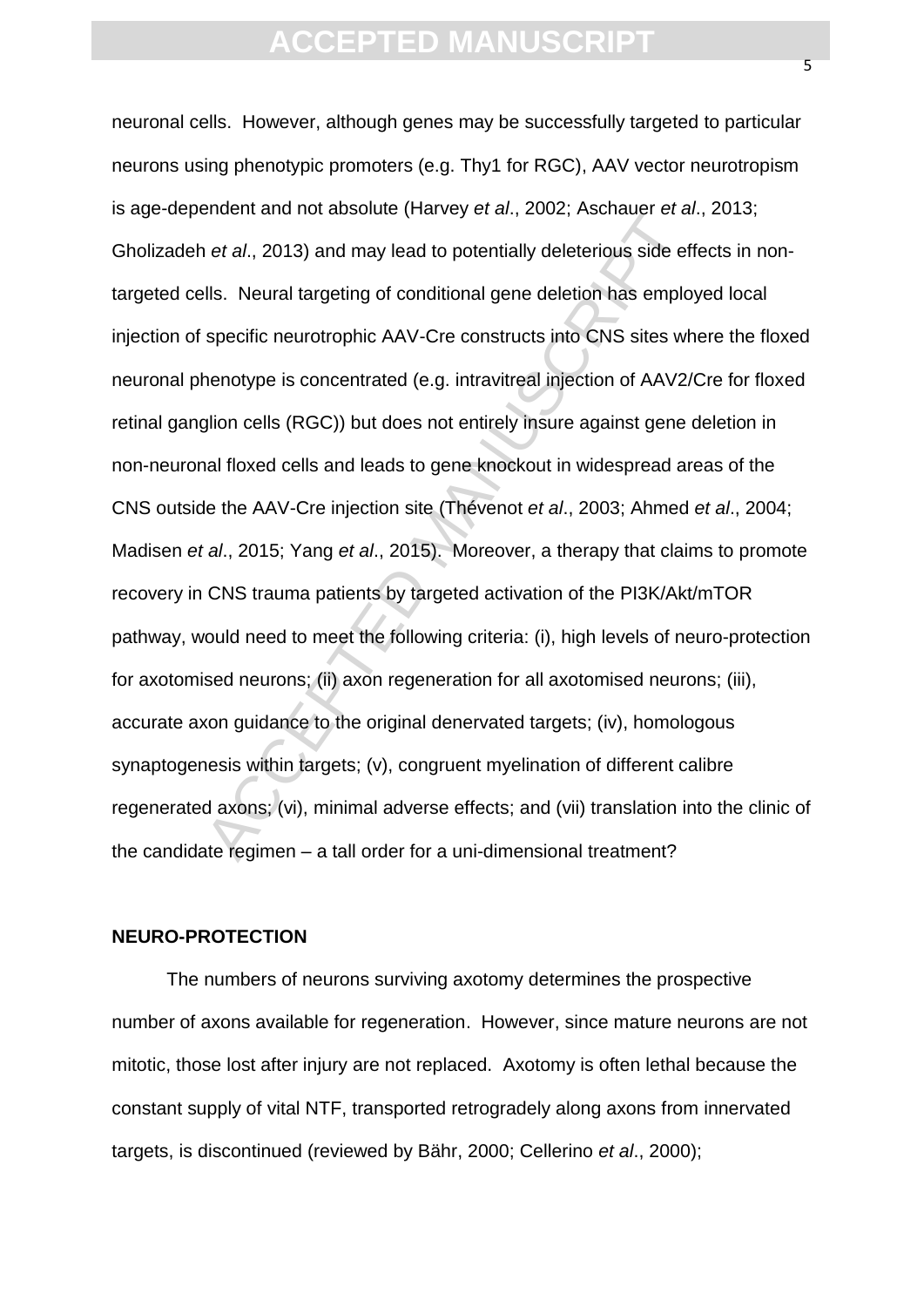Accelydate controductions (COTT). The control is a<br>we collaterals within the retina, and none have collaterals in<br>ave collaterals within the retina, and none have collaterals in<br>Resonance Manuscript (ONC) when, in<br>lesion nonetheless, those neurons with axon collaterals preserved proximal to transection survive and this probably accounts for the viability of axotomised dorsal root ganglion neurons (DRGN) and corticospinal tract neurons (CSTN). However, because only a few RGC have collaterals within the retina, and none have collaterals in the optic nerve (ON), RGC are especially sensitive to ON crush (ONC) when, in rats, 50% die by 7d post lesion (dpl) and >90% by 14dpl (Berkelaar *et al*., 1994). The 10% of RGC that survive axotomy are mostly melanopsin 1 (M1) and M4 (equivalent to αRGC – Estevez *et al*., 2012) intrinsically photosensitive (ip) RGC, i.e. >80% and ~25% of M4 and 70% and 15% of M1 ipRGC survive at 14dpl and 28dpl, respectively (Duan *et al*., 2015). There are five classes of ipRGC (M1-M5) (Fig. 2), of which M1 and M4 subtypes comprise ~3% and ~6% of all RGC, respectively. The properties and connections of ipRGC are reviewed by Schmidt *et al*. (2011), Estevez *et al*. (2012) and Cui *et al*. (2015). PTEN promotes cell death by suppressing PI3K signalling and activating pro-apoptotic forkhead transcription factors (Nakamura *et al*., 2000) and AMPA type glutamate receptor-mediated excitotoxicity (Liu *et al*., 2013), but deletion of *pten* does not affect the numbers of M1 and M4 ipRGC (Fig. 2) surviving ONC (Duan *et al*., 2015), although other RGC subtypes are neuro-protected, i.e., ~42.5% survive after *pten* deletion (Park *et al*., 2008), increased to ~60% after co-deletion of *pten* and *socs3* (Sun *et al*., 2011). RGC death after ONC correlates with rising REDD2/RT801 activity (Fig. 1) and plummeting mTORC1 levels; whereas REDD2/RTP801 deletion restores mTORC1 activity and rescues RGC from death (Morquette *et al*., 2014, Morgan Warren *et al*., 2015), although it has been suggested that Akt/GSK3β rather than Akt/mTORC1 signalling may be more important for RGC neuro-protection (Chin *et al*., 2005). M1 ipRGC spontaneous survival is correlated with the existence of axon collaterals within the retina, resistance to glutamate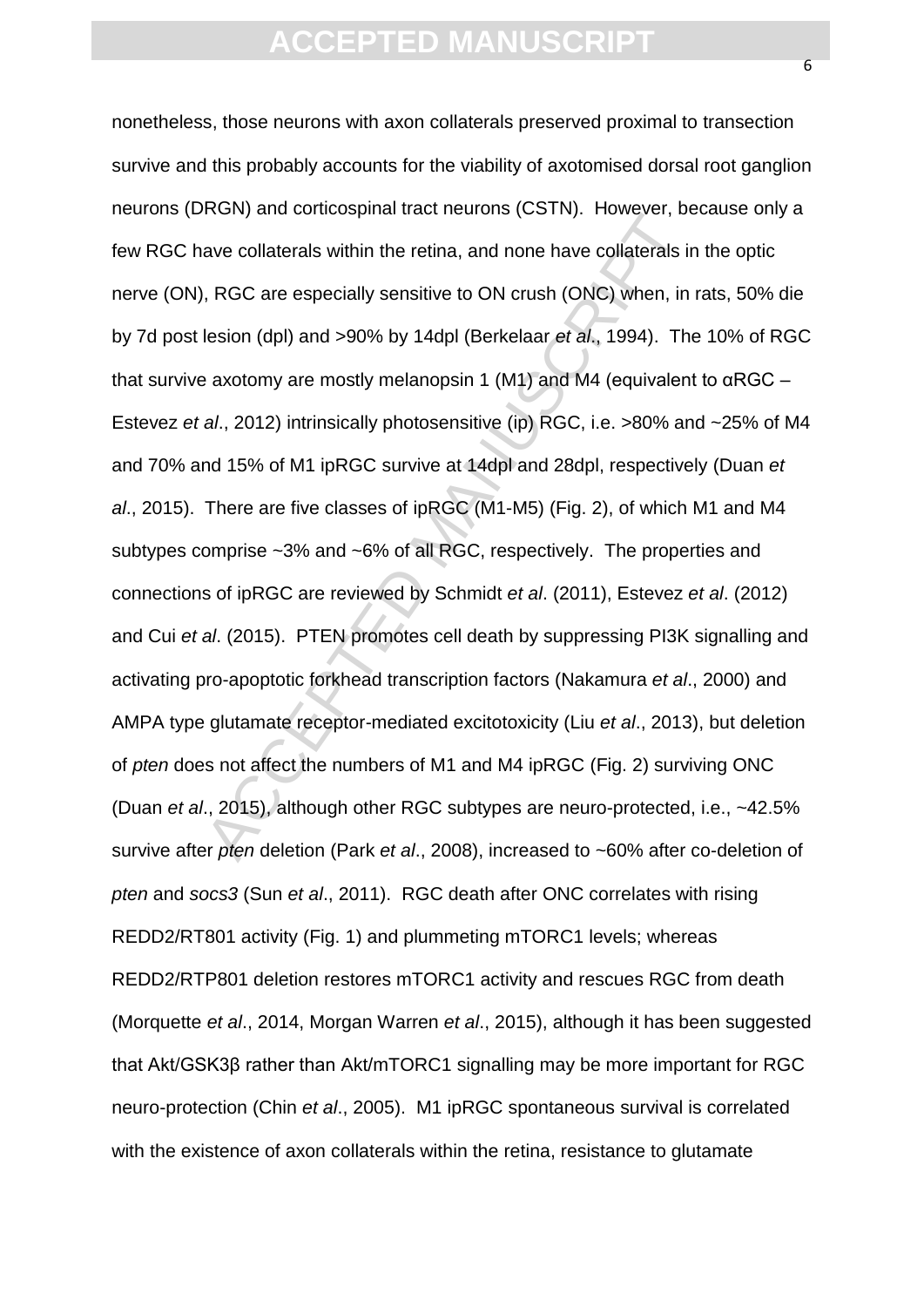toxicity and possible neuro-protection mediated by melanopsin photo-transduction (reviewed by Cui *et al*., 2015); similar characteristics may prevail for M4 ipRGC which also constitutively express pS6 (Duan *et al*., 2015). The latter indicates endogenously active mTORC1 in these cells (Duan *et al*., 2015) capable of mediating neuro-protection by autophagic degradation and clearance of both damaged organelles and abnormal protein aggregates (Chen *et al*., 2013; Dunlop and Tee, 2014; Heras-Sandoval *et al*., 2014), and also by suppression of caspase (CASP) activation (Hanada *et al*., 2004).

sly active mTORC1 in these cells (Duan et al., 2015). The iddentity<br>sly active mTORC1 in these cells (Duan et al., 2015) capable<br>neuro-protection by autophagic degradation and clearance c<br>rganelles and abnormal protein agg Inhibition of both CASP2 by siRNA, and by dominant negative knock-down, neuro-protects >95% RGC at 14d after ONC (Ahmed *et al*., 2011; Vigneswara *et al*., 2014) (Fig. 3). To sustain neuronal viability after axotomy, pharmacological neuroprotection is required for the duration of a regenerative response until target reinnervation re-instates the target-derived NTF supply. Although the effects of CASP knockdown on M1 and M4 ipRGC are unknown, direct CASP2 suppression promotes better pan-RGC survival than *pten* deletion, implying that an anti-CASP2 based anti-apoptotic therapy may be the optimal pan-RGC neuro-protective treatment. Combining mTOR with stem cell therapy may offer an alternative strategy for increasing neuron numbers after trauma by either replacing lost neurons, providing NTF support for surviving axotomised neurons, or promoting the release of stem cell-derived neuron-differentiating growth factors (reviewed Mead *et al*., 2015). For example, after spinal cord injury, mTOR-dependent differentiation of transplanted neural stem cells into glia and neurons and the subsequent growth of axons establishes functional connections above and below the lesion (Lu *et al*., 2014; Peru *et al*., 2008).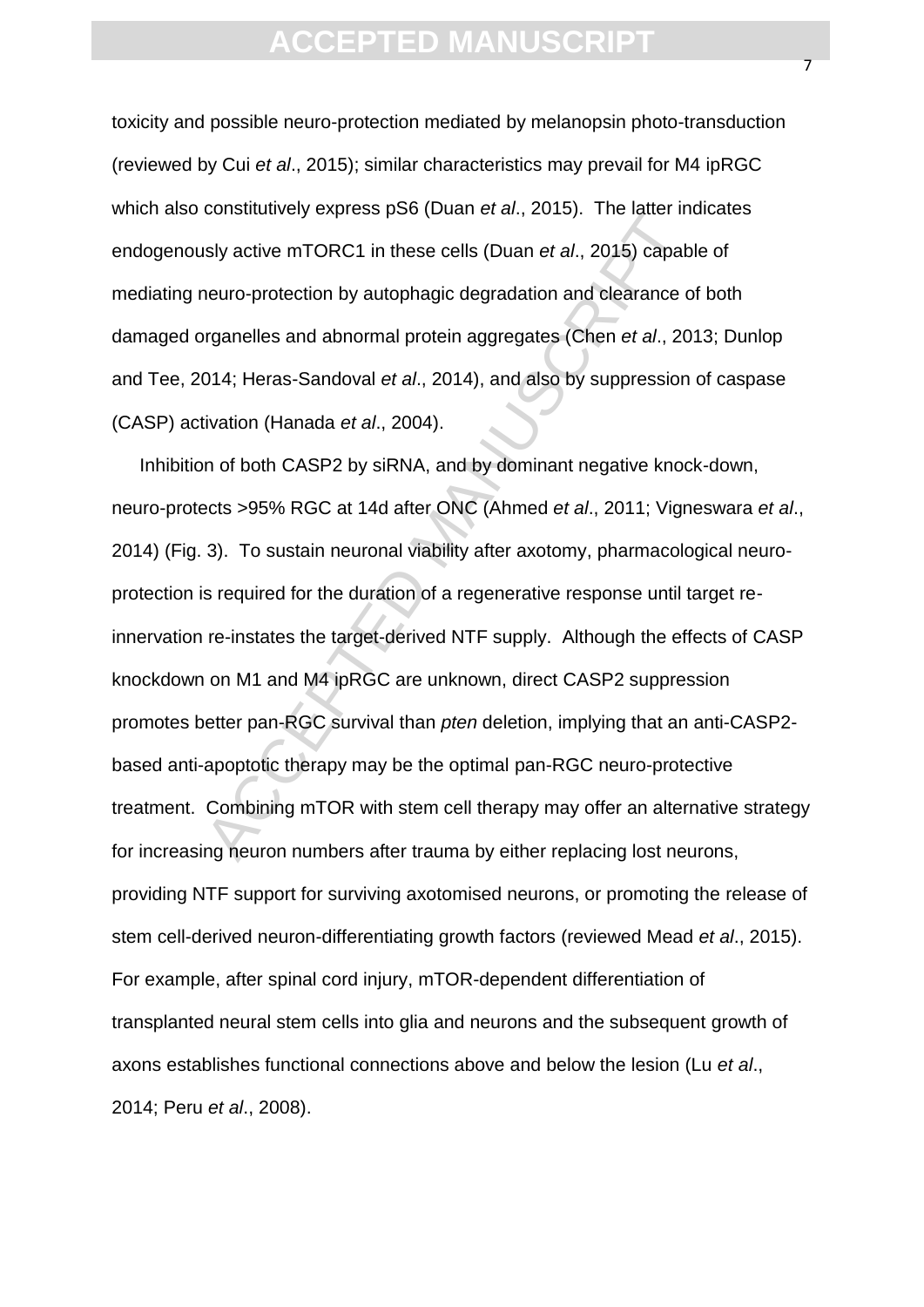#### **AXOGENESIS**

gradini of headshall phototypes and even which the disormal tries and tries in the disorder tries and tries in the disorder tries of NTF/cytokine administration (Berry *et al.*, 1996; 1999; Pern knockdown of *pten* (Park The reliance of regenerating axons on PI3K/Akt/mTOR activation may vary across the spectrum of neuronal phenotypes and even within the axon trajectories of a single neuron (Lee *et al*., 2014). A small population (~10%) of RGC regenerate axons after NTF/cytokine administration (Berry *et al*., 1996; 1999; Pernet *et al*., 2013b) and knockdown of *pten* (Park *et al*., 2008; Sun *et al*., 2011; de Lima *et al*., 2012a, b; Kurimoto *et al*., 2010) (Fig. 4A, B). Paucity in number is explained by the finding that RGC axon regeneration is exclusively restricted to M4 ipRGC (Fig. 4C) that have high titres of constitutively active  $mTORC1$  (i.e. are  $pS6<sup>+</sup>$ ), express osteopontin and insulin-like growth factor receptor (IGFR) (Duan *et al*., 2015) and project to the dorsal lateral geniculate nucleus (DLGN) (Estevez *et al*., 2012; Brown *et al*., 2010; Ecker *et al*., 2010; Schmidt *et al*., 2014), although the full extent of their innervation fields is yet to be defined. Interestingly, similar numbers of M4 ipRGC axons regenerate after osteopontin plus IGF-1 treatment as after *pten* deletion, indicating that both regulate PI3K/Akt axogenic activity in M4 ipRGC. Paradoxically however, although osteopontin and IGF expression is induced in reactive Müller glia and microglia after ONC by ischaemic and excitotoxic retinal injury and by glia derived neurotrophic factor (GDNF) administration (Kermer *et al*., 2000; Morimoto *et al*., 2005; Chidlow *et al*., 2008; Del Rio *et al*., 2011), RGC axons do not regenerate in these paradigms. Many ipRGC connect with multiple brain centres outside the visual thalamus and subserve the non-image-forming visual functions of circadian photoentrainment (suprachiasmatic nucleus – SCN and intergeniculate leaflet - IGL), pupillary reflexes (olivary pretectal nucleus – OPN), visual masking (ventral subparaventricular zone - VSPZ) and sleep patterns (ventrolateral preoptic nucleus – VLPON) (Estevez *et al*., 2012; Hattar *et al*., 2006; Schmidt *et al*, 2011; Duan *et al*.,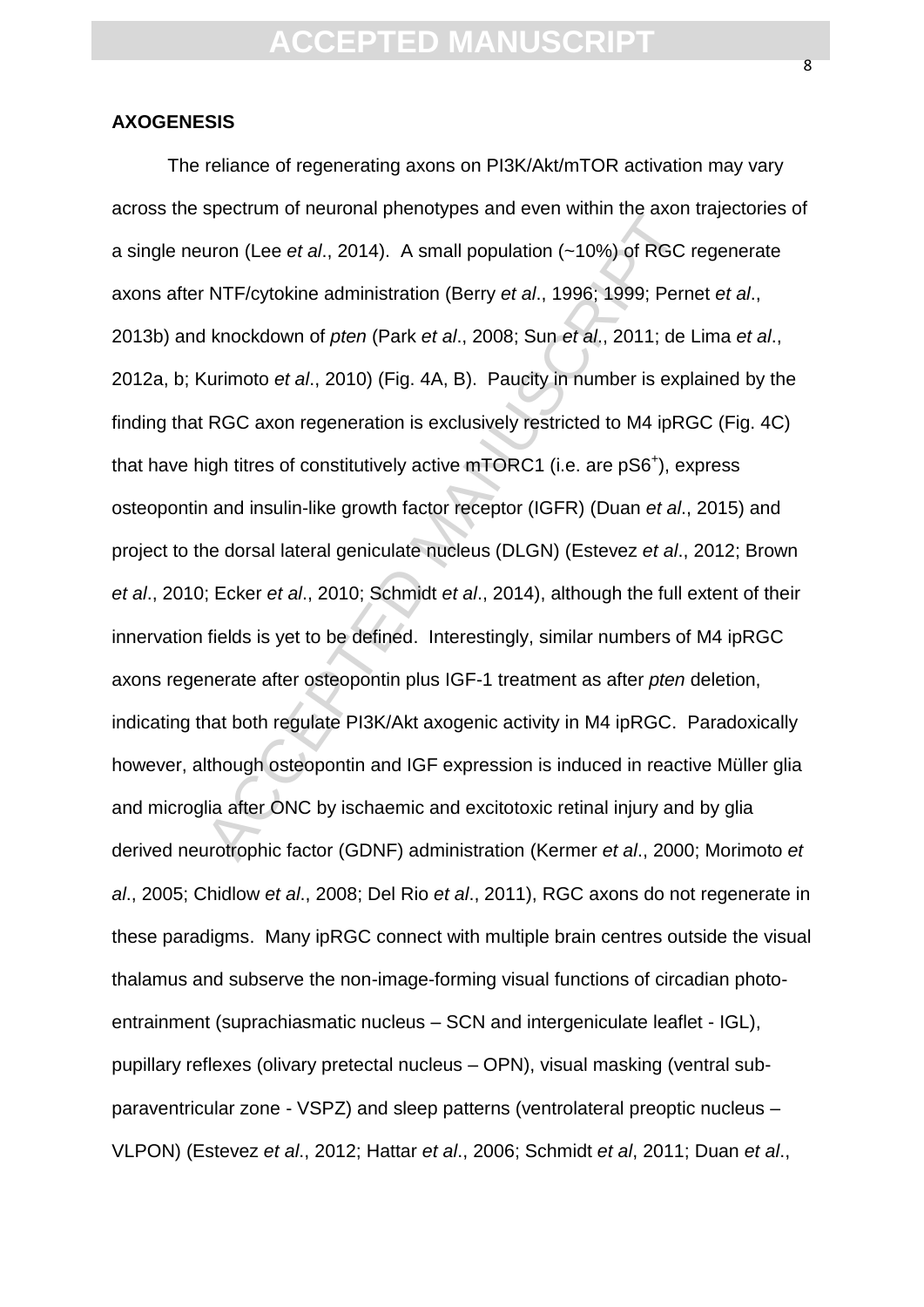2015; Cui *et al*., 2015) but M4 ipRGC driven by rod and cone bipolar cell inputs may also contribute to pattern vision through their DLGN projections (Estevez *et al*., 2012). Consistently, <10% RGC axons regenerate irrespective of either the axogenic or neuro-protective stimuli employed (reviewed by Berry *et al*., 2008). The explanation for restricted RGC axon regeneration may rest with the observation that only M4 axons regenerate after mTORC1 activation (Duan *et al*., 2015) and thus increasing the survival of other RGC subsets would not improve axon regenerative success; an observation that forecasts limited recovery of sight in blind patients after *pten* deletion, since rod/cone-mediated conscious perception of pattern colour vision may not be restored (Cui *et al*., 2015).

Fracture of the metric stimuli employed (reviewed by Berry et al., 2015)<br>The interval RGC axon regeneration may rest with the obsens regenerate after mTORC1 activation (Duan et al., 2015)<br>the survival of other RGC subsets It is not known if a similar diversity in growth factor requirements and limited mTORC1-mediated neuro-protection seen in RGC (Duan *et al*., 2015) applies to other groups of neurons, e.g. DRGN and CSTN. Rheb activation of mTOR (Fig. 1) combined with a chondroitinase ABC anti-scarring treatment promotes CST axon regeneration in the injured cord (Wu *et al*., 2015). However, after *pten* deletion by AAV-Cre injection of the motor cortex of floxed adult mice, CSTN axons regenerate through acute spinal cord lesions (Fig. 4D) (Liu *et al*., 2010; Zukor *et al*., 2013) and surprisingly also through chronic lesions after AAV-Cre cortical injections are delayed by 1 month and 1 year after injury (Du *et al*., 2015) without supplementation with an anti-fibrotic regime. These latter findings indicate that acute and chronic scar tissue does not impede the transit of regenerating axons through a CNS lesion and that neurons have an extended axogenic potential after axotomy – good news for chronic spinal patients. The peripheral (Abe *et al*., 2010; Christie *et al*., 2010) but probably not central projections of DRGN also regenerate after *pten* deletion. However, spontaneous sprouting of spared CSTN axons after pyramidotomy is

 $\overline{a}$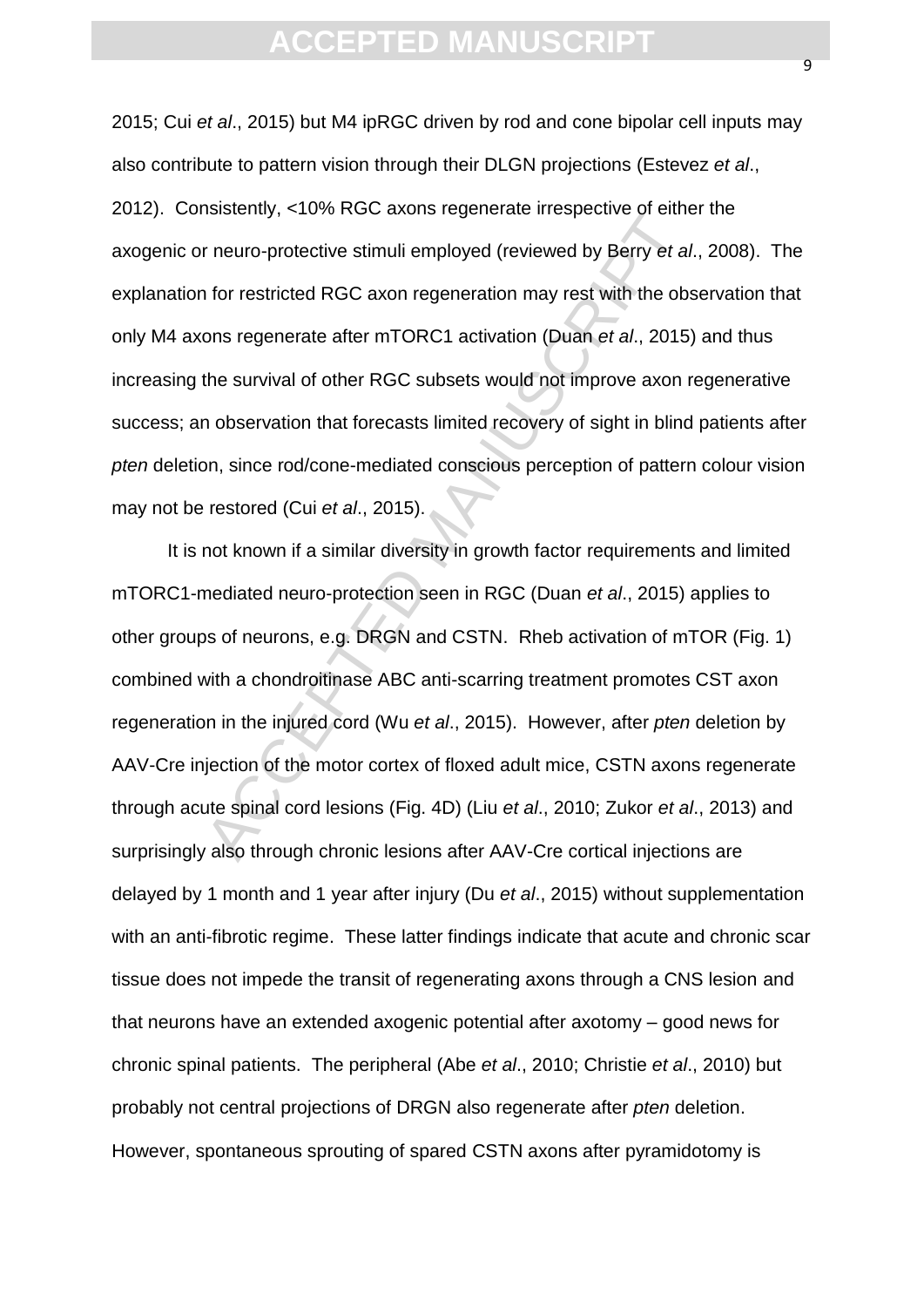becomey of an, 2010), supporting the contention that the orter<br>ation rather than the initiation of axon growth (Leibinger et a<br>dion rather than the initiation of axon growth (Leibinger et a<br>dion regeneration is insensitive independent of mTOR activation (Lee *et al*., 2014), while *pten* and *nogo* (a CNS myelin-derived *agil* gene) co-deletion enhances CSTN axon regeneration but not sprouting (Geoffroy *et al*., 2015), supporting the contention that mTOR regulates axon elongation rather than the initiation of axon growth (Leibinger *et al*., 2012; Fischer and Leibinger, 2012, Morgan-Warren *et al*., 2015). PI3K/Akt stimulated peripheral axon regeneration is insensitive to rapamycin, as is DRGN neurite outgrowth (Christie *et al*., 2010), suggesting that growth of both central and peripheral DRGN projections is not mediated by the Akt/mTORC1 but by the Akt/GSK3β pathway enhanced by mTORC2/Akt activity (Fig. 1) – although this assertion is controversial since DRGN axon/neurite outgrowth has been reported after both GSK3β inhibition and activation (Zhou *et al*., 2004; Dill *et al*., 2008; Saijilafu *et al*., 2013, Gobrecht *et al*., 2014). Even so, the possible failure of large phenotypic groups of axotomised neurons to regenerate their axons after mTOR treatment could give rise to neurological sequelae that exacerbate the already poor quality of life of CNS injured patients. For example, the demonstration that CSTN and DRGN have differential sensitivities to mTOR predicts that, although paraplegic patients may become ambulatory after mTOR activation, they will be left with anaesthesia, paraesthesia, neuralgia and without proprioception (as a consequence of failed dorsal column/spinothalamic/spinocerebellar tract regeneration), possibly equivalent to the sensory deprivation and dyskinesia seen in *tabes dorsalis*.

### **AXON GUIDANCE**

Axon regeneration alone will not re-establish useful function without restoration of the original topographically organised connections. In the adult mammalian CNS, re-innervation of former targets is a poorly executed rare event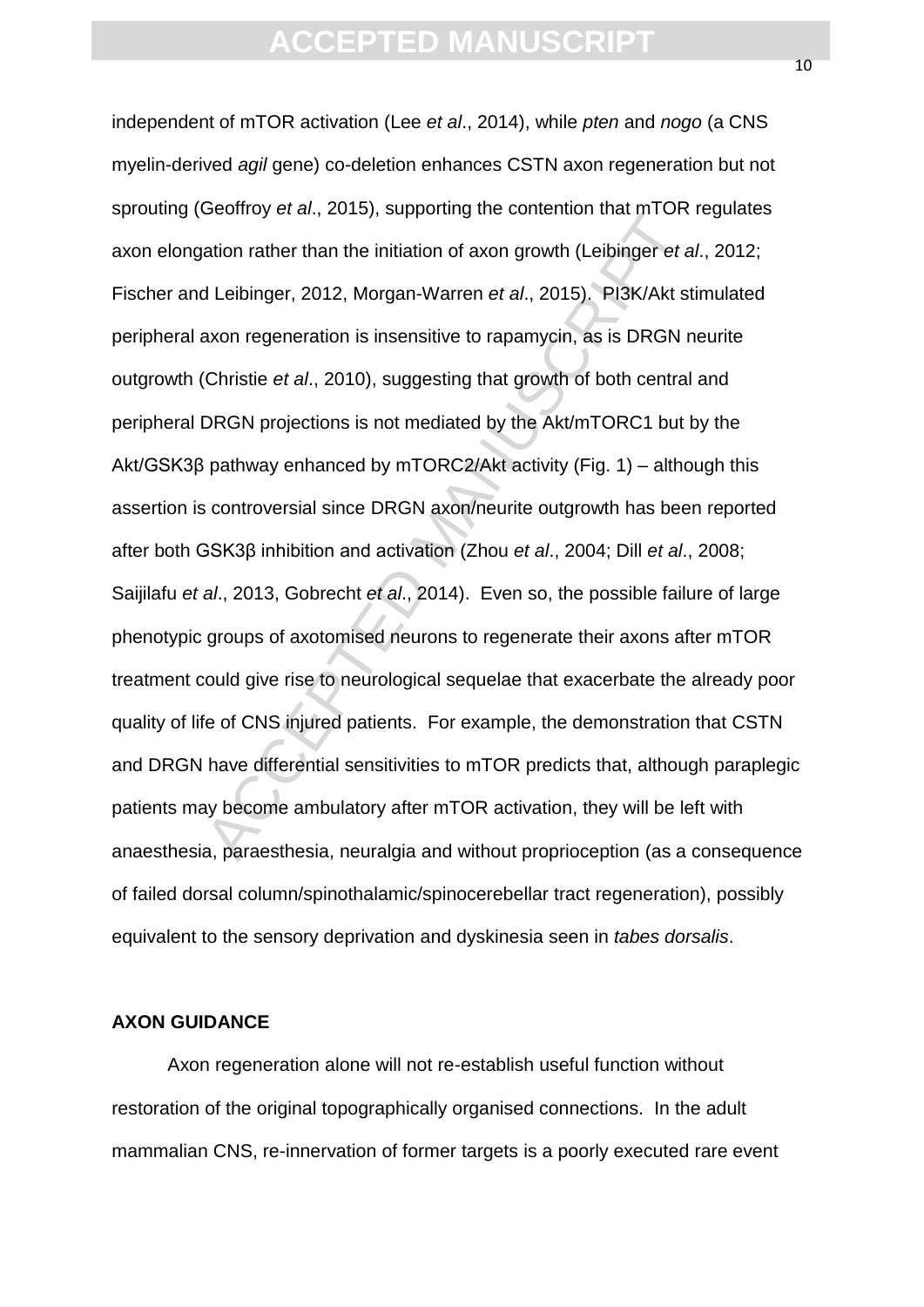a, b), other presumptive M4 axons project ectopically into thus (characteristic of M1 ipRGC projections, which do not reptic tract, and centrifugally within the ipsilateral and contralactic is Yungher *et al.*, 2015) (Fig. (Luo *et al*., 2013; Diekmann *et al*., 2013). In the visual system, only M4 ipRGC axons regenerate after *pten* deletion (Duan *et al*., 2015) and appear to establish homologous connections in the contralateral DLGN (Kurimoto *et al*., 2010; de Lima *et al*., 2012a, b), other presumptive M4 axons project ectopically into the hypothalamus (characteristic of M1 ipRGC projections, which do not regenerate), ipsilateral optic tract, and centrifugally within the ipsilateral and contralateral ON (Luo *et al*., 2013; Yungher *et al*., 2015) (Fig. 5). Similar aberrant RGC trajectories of presumptive M4 ipRGC axons may occur after NTF/cytokine stimulation and inflammation, independent of targeted up-regulation of mTOR (Berry *et al*., 1999; Pernet *et al*., 2013a, b) and could be mediated by osteopontin/IGF released from reactive Müller cells, retinal astrocytes and microglia (Kermer *et al*., 2000; Morimoto *et al*., 2005; Chidlow *et al*., 2008).

Ontogenetic guidance of axon growth and disinhibition of adult regenerating axons in the CNS have much in common; they both exploit growth cone collapse and some developmental repellent guidance ligands are also axon growth inhibitory ligands (AGIL) in the mature CNS (e.g. Sema 3A). In the adult, AGIL derived from incipient scar tissue and from myelin (reviewed by Sandvig *et al*., 2004), bind to their cognate receptors and activate signalling pathways which converge on RhoA and mediate growth cone collapse by depolymerisation of actin/microtubule filaments through the ROCK/LIMK/Cofilin pathway (reviewed by Ahmed *et al*., 2005). For instance, myelin-derived AGIL bind to the Nogo receptor (NgR) complex comprised of AGIL-binding, membrane anchored, extracellular NgR, Lingo/Amigo co-receptors and transmembrane signalling p75<sup>NTR</sup>/TROY components. It was quickly realised that axons blinded to AGIL after knock-down of either NgR (Zheng *et al*., 2003), RhoA or ROCK (Ichikawa *et al*., 2008; Lingor *et al*, 2007, 2008; Ahmed *et al*., 2009)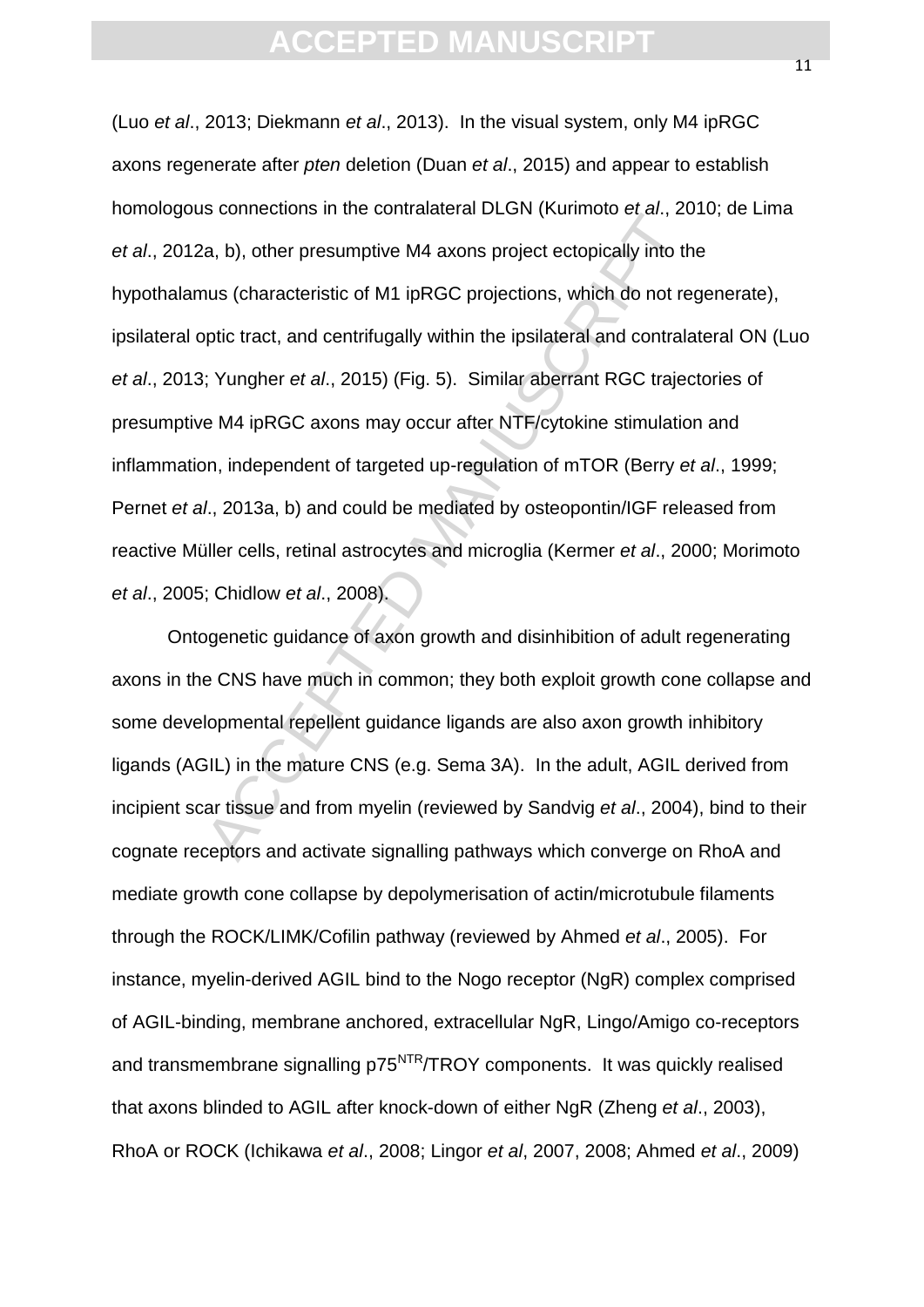will not regenerate unless growth cone advance is also stimulated by NTF/cytokines (Ahmed *et al*., 2005, 2009) and intracellular axogenic pathways are activated (Liu *et al*., 2011; Geoffroy and Zheng, 2014). Additionally, the discovery that NTF (including a combination of CNTF/BDNF/NT-3/FGF-2) induce regulated intramembranous proteolysis (RIP) of the p75NTR signalling NgR co-receptor (Ahmed *et al*., 2005; 2006, 2009) revealed the axiom that the coupling of axogenesis with growth disinhibition is mandatory for NTF-induced axogenesis in the AGIL-rich adult CNS.

boomty and Enong, Editry: Accelerating, the choosedy inter-<br>ion of CNTF/BDNF/NT-3/FGF-2) induce regulated intramem<br>(RIP) of the p75<sup>NTR</sup> signalling NgR co-receptor (Ahmed *et a*<br>i) revealed the axiom that the coupling of a Binding of Sema 3 family of axon guidance molecules to the neuropilin/plexin receptor complex inhibits PI3K/Akt signalling disrupting mTOR1/2 dependent activation of RhoA (Nakayama *et al*., 2015). Axon trajectories may also become disordered when PI3K/Akt activation inhibits ephrin-induced growth cone collapse after disturbed Rheb signalling in *tsc2* haplo-insufficiency mice (Nie *et al*., 2010), and to altered growth cone sensitivity to AGIL/axon guidance cues after moderation of GSK3β signalling (Dent and Gertler, 2003; Zhou and Snider, 2005). GSK3β controls axon outgrowth *de novo*, guidance and branching by regulating multiple transcriptional factors and also growth cone actin filament/microtubule assembly through cytoskeletal binding proteins, including collapsing response mediator protein (CRMP) and adenomatous polyposis coli (APC) (Fig.1) in response to inhibition/attraction guidance ligands (reviewed by Dent and Gertler, 2003; Goold *et al*., 2004; Zhou and Snider, 2005; Hur and Zhou, 2010; Liu *et al*., 2012). GSK3β is constitutively active and either inhibited by Akt phosphorylation (Arevalo and Rodriguez-Tébar, 2006; Dill *et al*., 2008) or activated by repulsive guidance cues and AGIL (Zhou and Snider, 2005; Ito *et al*., 2006; Shen *et al*., 2011; Eickholt *et al*., 2002). However, the finding that inhibition of GSK3β can also block axon growth (Alabed *et al*., 2010) has led to the concept that differential priming of substrates by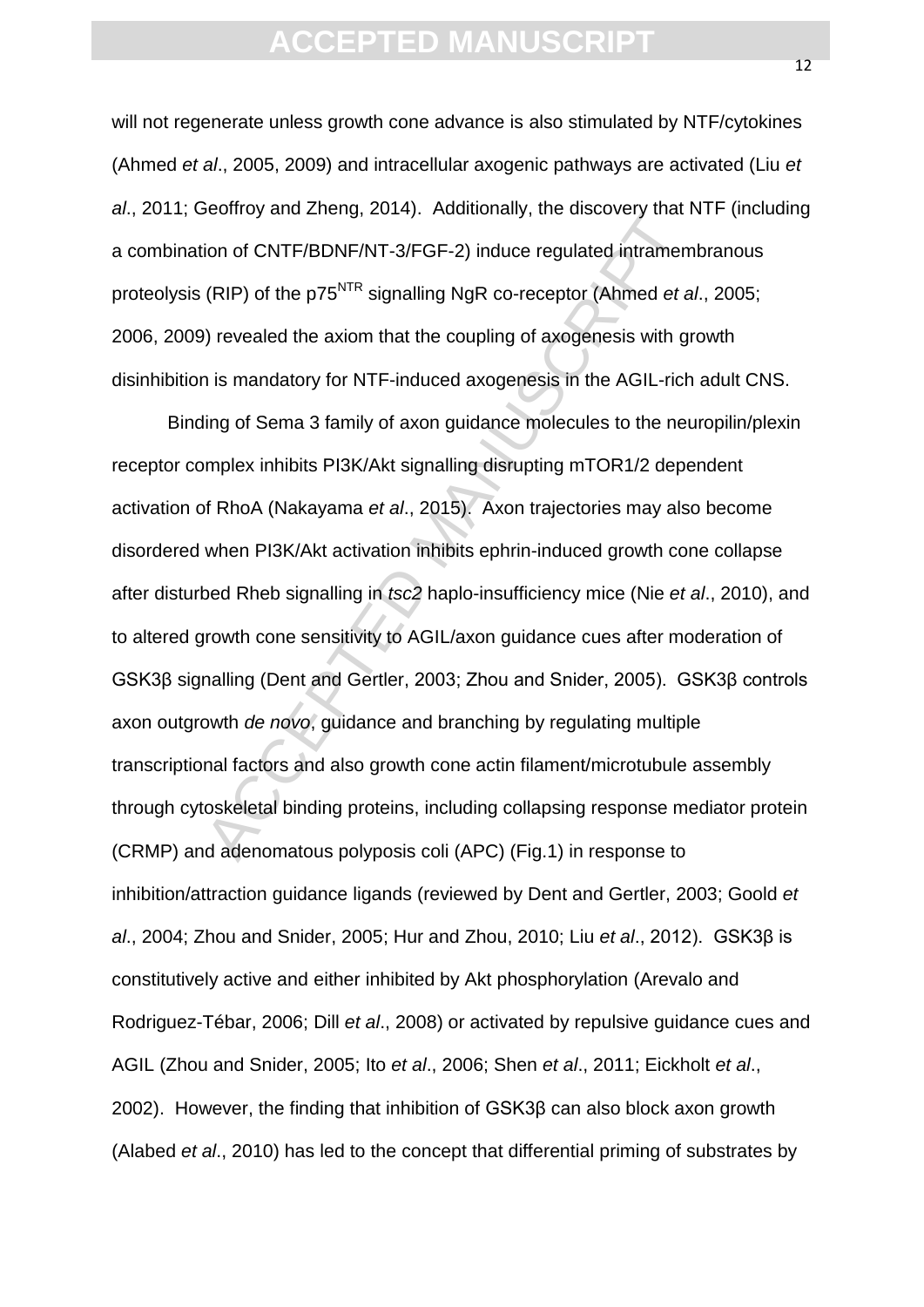al., 2005) and APC (Zumbrunn *et al.*, 2001), causing growth<br>al., 2005) and APC (Zumbrunn *et al.*, 2001), causing growth<br>abrogating binding to the cytoskeleton (Fukata *et al.*, 2002)<br>PI3K/Akt axogenic pathway acts to di phosphorylation determines whether GSK3β promotes the advance or collapse of growth cones (Kim *et al*., 2006). Activated GSK3β regulates the sequential phosphorylation of cyclin-dependent kinase 5 (Cdk5) as well as both primed CRMP (Uchida *et al*., 2005) and APC (Zumbrunn *et al*., 2001), causing growth cone collapse by abrogating binding to the cytoskeleton (Fukata *et al*., 2002). By inhibiting GSK3β, the PI3K/Akt axogenic pathway acts to disinhibit by default AGIL-mediated inhibition of axon growth (Uchida *et al*., 2005; Zhou *et al*., 2005). Accordingly, CST and serotonergic axons regenerate in the injured cord after lithium-induced inhibition of GSK3β (Dill *et al*., 2008), DRGN axons regenerate through AGIL-rich dorsal column glial scars after GSK3β-deletion (Liz *et al*., 2014) and the neurites of cortical neurons grow on an AGIL-coated substrate after over-expression of phospho-Akt and deletion or knockdown of *pten* (Perdigoto *et al*., 2011). Growing axons are steered through CNS neuropil by collapse and counter-collapse in different regions of their growth cones and thus AGIL/repulsion guidance cue-activation of GSK3β may not completely arrest axon growth (Zhou *et al*., 2004; Hur *et al*., 2010). Hence, assuming that ontogenetic path finding maps are retained in mature CNS neuropil (discussed by Koeberle and Bähr, 2004), misguidance of regenerated adult axons after *pten* deletion, shRNA *pten* silencing (Yungher *et al*., 2015) and activation of the PI3K/Akt pathway may be attributed to an inability of growth cones to respond to AGIL and repellent guidance cues that define the boundaries of the original axon trajectories, implying that CNS axogenic treatments are incompatible with functional recovery, since NTF-induced RIP- and GSK3β-mediated disinhibition (essential for growth cone advance in the mature CNS) inevitably fashions disorganised connectivity. This disinhibited axon growth paradox may become an impediment for researchers attempting to achieve functional recovery after CNS injury, although the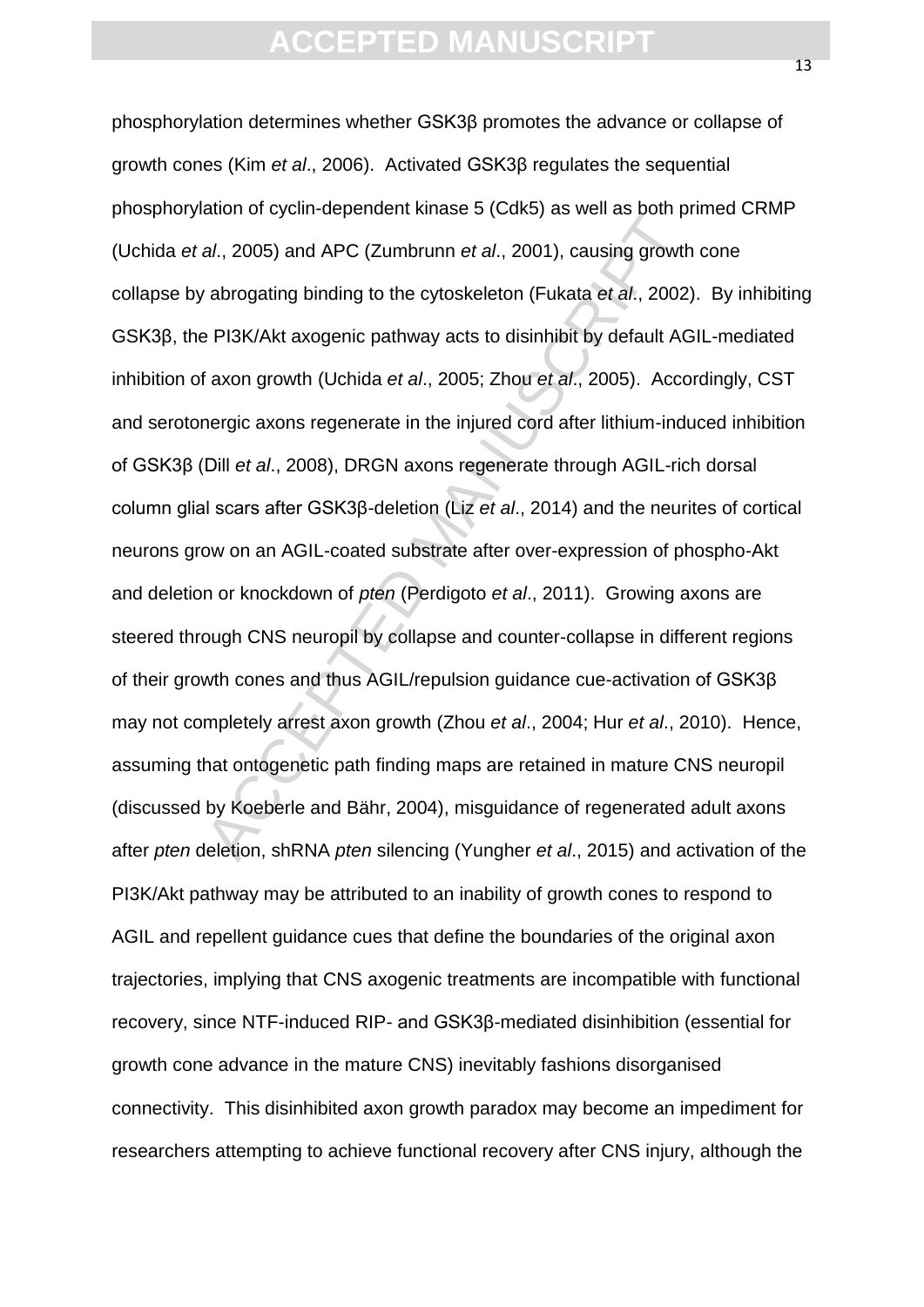preservation of axon fasciculation mechanisms may compensate for poor path finding when attraction/repulsion cues are not detected (Marcos *et al*., 2015).

#### **SYNAPTOGENESIS**

GENESIS<br>nectivity is controlled by mTOR-mediated regulation of dencetal., 2014), synaptic protein production, synaptic plasticity<br>9) and the morphology and possibly the density of dendritic<br>i et al., 2010; Haws et al., 20 Connectivity is controlled by mTOR-mediated regulation of dendritic stability (Morquette *et al*., 2014), synaptic protein production, synaptic plasticity (Hoeffer and Klann, 2009) and the morphology and possibly the density of dendritic spines (Lai *et al*., 2006; Li *et al*., 2010; Haws *et al*., 2014; Di Polo, 2015). After spinal cord injury, *pten* deletion stimulates transected CST axons to regrow through the lesion (Fig. 4D) and form new synapses in homotopic regions of the caudal cord, suggesting reengagement of former post-synaptic membranes (Liu *et al*., 2010; Zukor *et al*., 2013). In the visual system after *pten/socs3* co-deletion, new synaptic connections are formed in the SCN by regenerating axons (Li *et al*., 2014, Yungher *et al*., 2015), presumed to be heterotopic contacts of misguided regenerating M4 ipRGC axons since, after *pten* deletion/silencing, MI ipRGC axons (that normally innervate the SCN) do not regenerate (Duan *et al*., 2015). In adult mice after *pten* deletion combined with cAMP and zymogen administration, homotopic DLGN and SC reinnervation by presumptive regenerating M4 ipRGC axons may explain the partial return of both depth perception and visually guided behaviours (de Lima *et al*., 2012a, b), but the return of circadian photo-entrainment, normally mediated by M1- SCN connections (Estevez *et al*., 2012; Hattar *et al*., 2006; Schmidt *et al*, 2011; Duan *et al*., 2015), is unexpected and more difficult to explain. Thus, aberrations in axon guidance (see above) together with ectopic synaptogenesis after *pten* deletion may cause gross CNS dysfunction (Ebrahimi-Fakhari and Sahin, 2015), although the capacity of the CNS to preferentially process information from the original,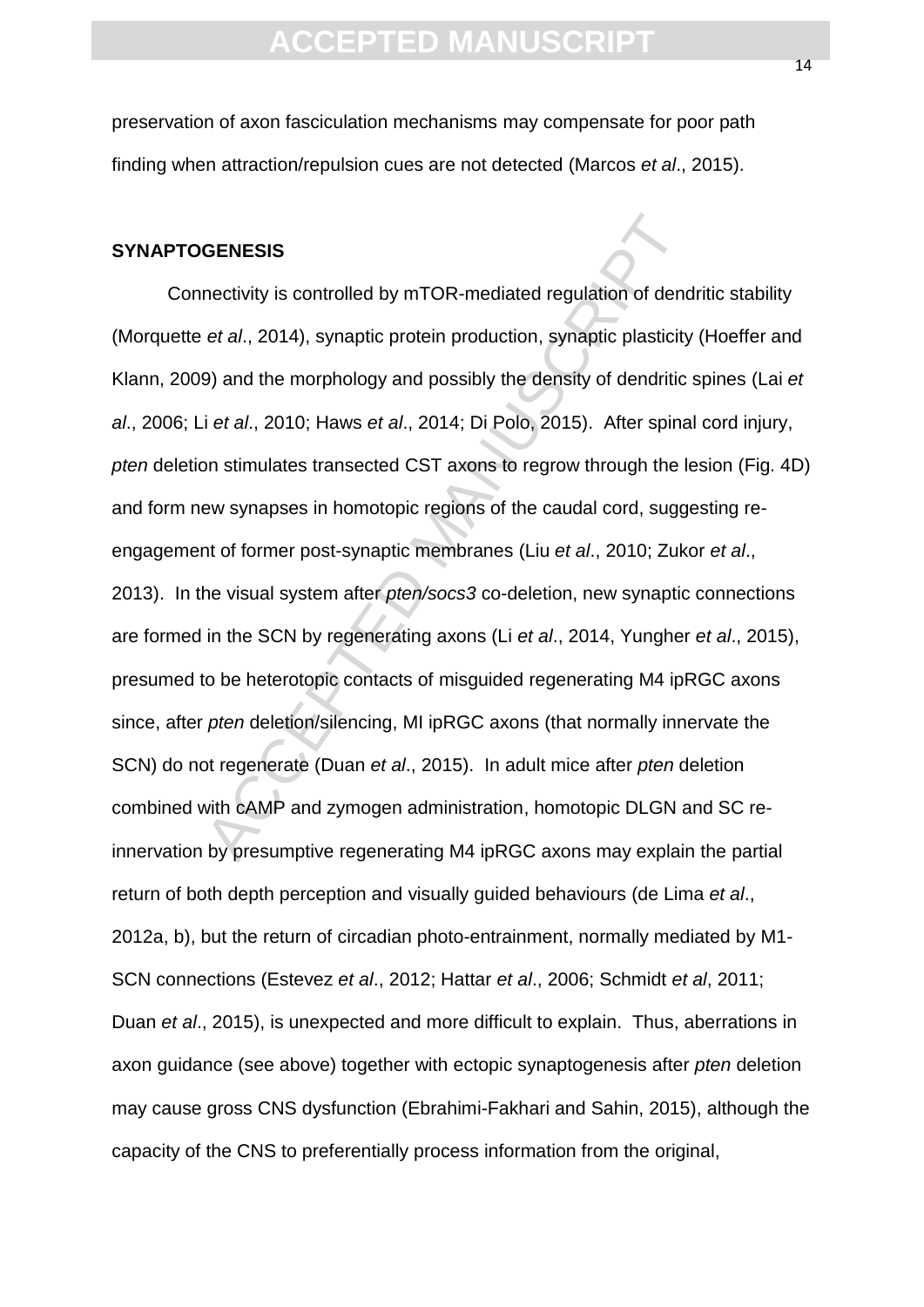denervated centres after suboptimal re-innervation, while filtering out misinformation generated in rogue connections, may restore limited function after activation of mTOR (Weidner *et al*., 2001). However, in CNS with raised mTOR activity, imbalance in excitatory and inhibitory synaptic activity and disordered transmission of action potentials through abnormally myelinated regenerated neural circuits are all likely to cause seizures and deterioration in intellect, memory and cognition (Garcia-Junco-Clemente and Golshani, 2014; Williams *et al*., 2015).

### **MYELINATION OF REGENERATED AXONS**

In excitatory and inhibitory synaptic activity and disordered tirentials through abnormally myelinated regenerated neural<br>se seizures and deterioration in intellect, memory and cogneente and Golshani, 2014; Williams *et al* Return of function after CNS injury is critically reliant on remyelination of regenerated axons to re-instate the temporal integrity of axon conduction patterns between centres and to preserve the viability of axons (reviewed by Doring and Yong, 2011; Franklin *et al*., 2012). The prevalence of psychiatric and neurological conditions in myelin disorders, including the Tuberous Sclerosis Complex (TSC) genetic disorder, is probably explained by such desynchronisation of propagated axon potentials caused by changes in conduction velocities and refractory times as a consequence of abnormal 'g' ratios (diameters of axon:myelinated fibre), variable inter-nodal lengths and abnormal nodal physiology (Fields, 2008; Bartzokis, 2012). Schwann cells invade penetrant lesions of the CNS, myelinate axons and often become replaced by remyelinating oligodendrocyte precursors (OPC – reviewed by Crawford *et al*., 2014) and oligodendrocytes (Jasmin and Ohara, 2002). A few regenerating axons in the transected ON become myelinated after *pten* deletion (de Lima *et al*., 2012a, b), but whether by oligodendrocytes or Schwann cells is unknown. In demyelinating diseases, like multiple sclerosis, remyelination is limited, transient and often fails, probably because of impaired recruitment of OPC and their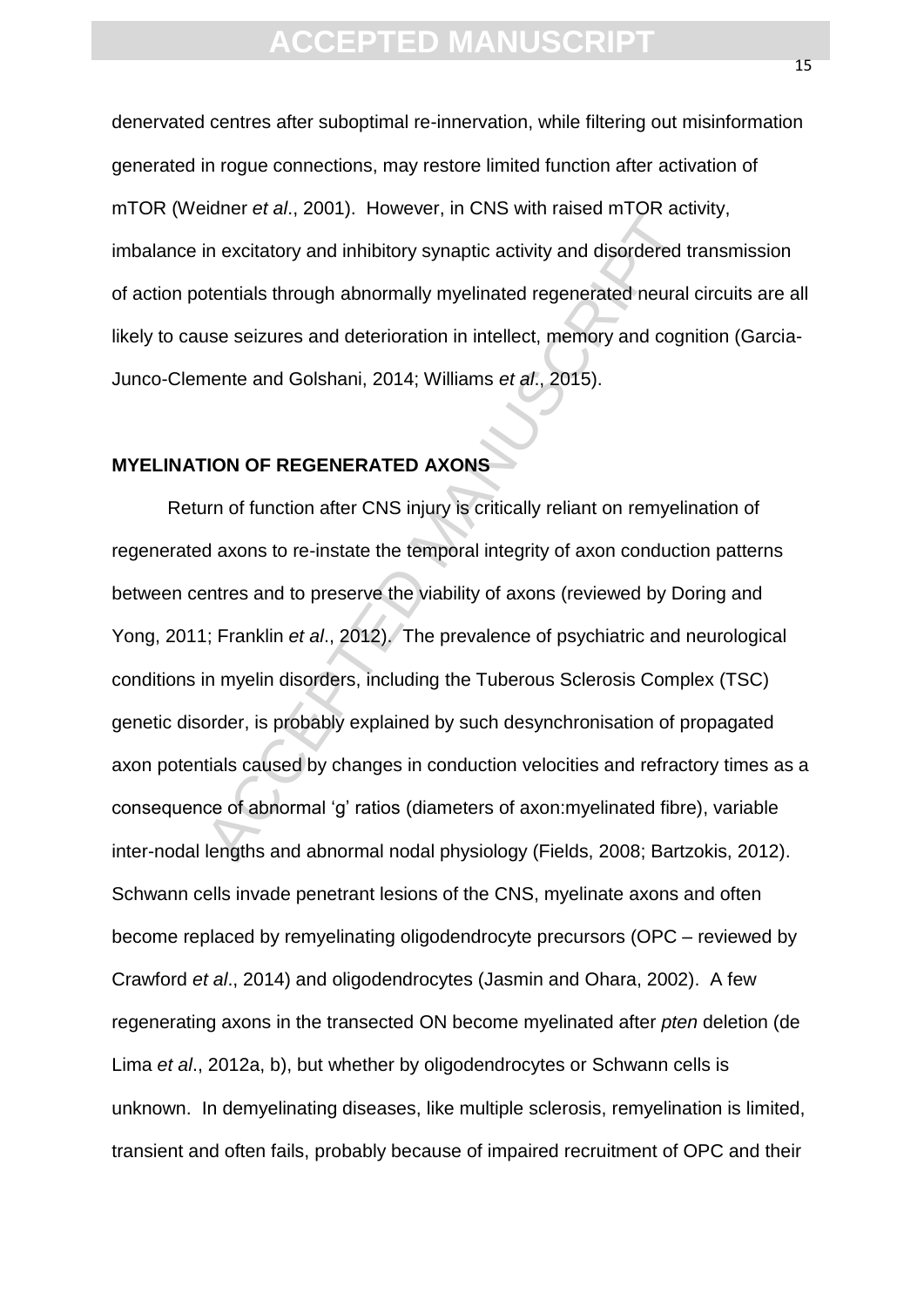and Klein, 2000; Lambuschen, Losse, 1910 of all, 2011<br>atel and Klein, 2011). In addition, CNS remyelination efficies<br>OPC differentiation potential decreases (reviewed by Frank<br>stant, 2008) and the frequency of type-M2 micr failure to both make contact with axons and differentiate into myelinating oligodendrocytes (Flores *et al*., 2000; Chari, 2007; Franklin and Kotter, 2008; Franklin and ffrench-Constant, 2008; Barros *et al*., 2009; Tyler *et al.*, 2009; Bruce *et al*., 2010; Patel and Klein, 2011). In addition, CNS remyelination efficiency wanes with age as OPC differentiation potential decreases (reviewed by Franklin and ffrench-Constant, 2008) and the frequency of type-M2 microglia declines, suggesting a pro-remyelinating influence of type–M2 microglia on OPC differentiation (Miron *et al.,* 2013). Regenerated axons in the adult CNS may also have defective myelin with related dysfunctional outcomes, because remyelination of regenerated axons is likely to be as aberrant as that of axons demyelinated by disease. Oligodendrocyte myelination is principally regulated by mTORC1 and the PI3K/AKT/GSK3β pathway (Tyler *et al*., 2009; Narayanan *et al*., 2009; Azim and Butt, 2011; Normén and Suter, 2013; Dai *et al.,* 2014; Wood *et al*., 2013; Lebrun-Julien *et al*., 2014; Wahl *et al*., 2014; Bercury *et al*., 2014; reviewed by Bartzokis, 2011), whereas mTORC2 has a modest effect on differentiation with little influence on myelination (Bercury *et al*., 2014), but the roles of these signalling molecules in remyelination are contentious. Myelin gene transcription is down regulated (Lai *et al*., 2006) and myelination is retarded (Sachs *et al*., 2014) after suppression of mTORC1, either by deletion of Akt or treatment with rapamycin, whereas over active mTORC1 promotes remyelination and improves conduction and refractoriness (Moore *et al*., 2014). Moreover, oestrogen receptor (ER) α and β ligand-activation of PI3K/Akt in oligodendrocytes co-activates Trk and IGF receptors and potentiates IGF1-induced OPC proliferation (Kumar *et al*., 2013), inhibition of PTEN promotes MBP accumulation and stimulates myelination (De Paula *et al*., 2014) and over expression of phospho-Akt increases myelin protein production leading to hyper-myelination (Goebbles *et al*., 2010).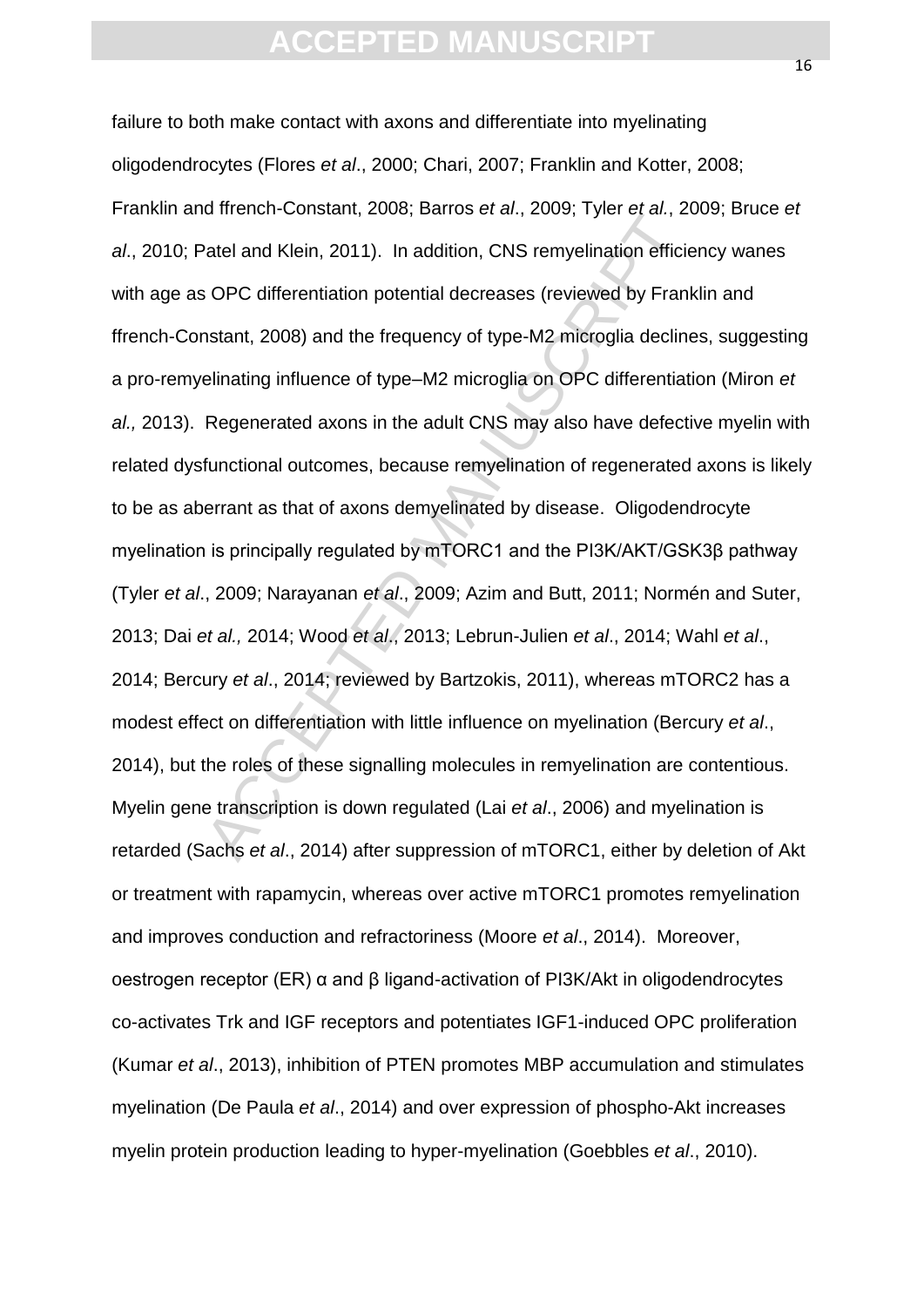al., 1993; Freude et al., 2008) after inhibition by either Akt (I<br>vanan et al., 2009; Goebbles et al., 2010; Yu et al., 2011) of<br>endrocyte formation and remyelination through the regulation<br>toth and CREB signalling (Azim Counter-intuitively however, mTOR activation can cause defective oligodendrocyte differentiation after deletion of Rheb1 (Fig. 1) in murine neural progenitor cells (Zou *et al.*, 2004). GSK3β also has contradictory effects, inducing both hyper-myelination (Carson *et al*., 1993; Freude *et al*., 2008) after inhibition by either Akt (Flores *et al*., 2008; Narayanan *et al*., 2009; Goebbles *et al*., 2010; Yu *et al*., 2011) or IGF (Fig. 1) and oligodendrocyte formation and remyelination through the regulation of Wnt-βcatenin, Notch and CREB signalling (Azim and Butt, 2011). Hyper-myelination induced by mTOR over activity in the mouse ON is correlated acutely with short latencies of visually evoked potentials, which later become delayed as myelin sheaths thicken and decompact (Yu *et al*., 2011). Although precise unequivocal neuronal targeting of mTOR therapies would protect against possible adverse hypermyelination effects (Lai *et al*., 2006; Goebbles *et al*., 2010; Zou *et al.*, 2011; De Paula *et al*., 2014), re-myelination of regenerated axons would require a supplementary OPC-oligodendrocyte differentiation regimen (not yet available - Doring and Yong, 2011) to restore normal conduction in regenerated axons.

### **ADVERSE EFFECTS OF mTOR HYPERACTIVITY IN THE CNS**

The use of rapamycin and its analogues as immunosuppressive, anti-cancer, pro/anti-inflammatory and anti-angiogenic agents emphasises the potential for activated mTOR to cause severe pathologies in the CNS. Indeed, the control by mTOR of cell proliferation and growth, food intake and stress reactions makes it unsurprising that over activity is linked to cancer, diabetes, obesity and cardiovascular and neurological conditions. The latter include Huntington's, Alzheimer's, Parkinson's and TSC diseases in which autism, a decline in intellectual and cognitive function, epilepsy, abnormal protein translation and nerve growth are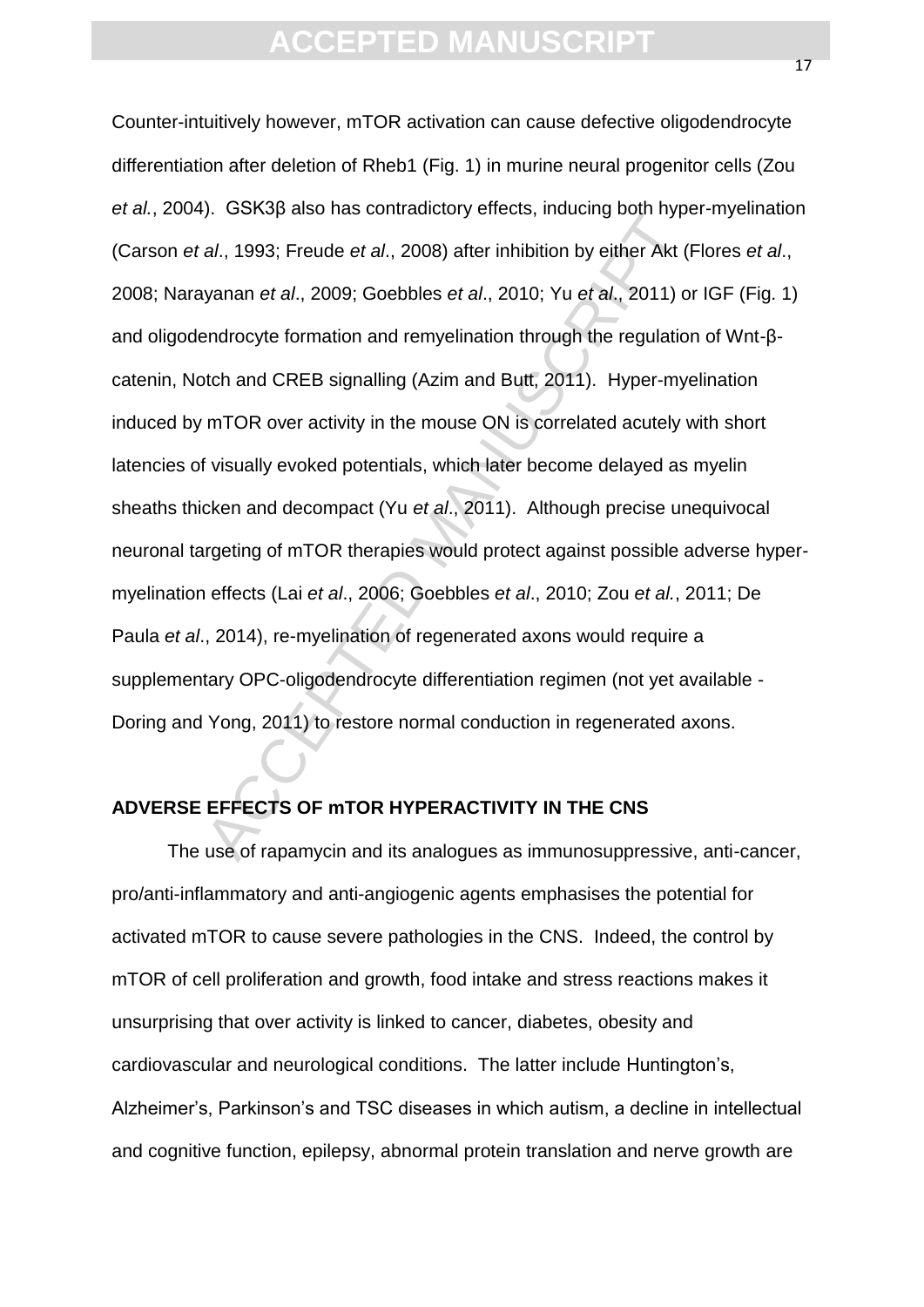mi, 2010). Soon datends once once of ministricant<br>aliminated in prospective axogenic therapies employing fail-<br>Nonetheless, in response to perturbed mTORC1 signalling,<br>occurs during tumour formation and associated angioge all prevalent (Inoki *et al*., 2005; Lai *et al*., 2006; Tsang *et al*., 2007; Yang and Guan, 2007; Chong *et al*., 2010; Don and Zheng, 2011; Don *et al*., 2012; Alayev and Holz, 2013; O'Neill, 2013). Such adverse side effects of mTOR activation are expected to be largely eliminated in prospective axogenic therapies employing fail-safe neuronal targeting. Nonetheless, in response to perturbed mTORC1 signalling, which frequently occurs during tumour formation and associated angiogenesis, targeted pharmacological suppression of mTORC1, PI3K, Akt and TSC1/2 (Fig. 1) are emerging as effective treatments for multiple forms of cancer (Hay, 2005; Yang and Guan, 2007; Don *et al*., 2012; Alayev and Holz, 2013; Cargnello *et al*., 2015), contraindicating mTOR-based axogenic therapies for CNS trauma patients, particularly those with a high risk of cancer. Moreover, elevated mTORC1 activity after Akt hyperactivity, *pten* deletion, suppression of both PTEN (Hay, 2005; Alayev and Holz, 2013) and TSC1/2 (Crino *et al*., 2006; Sosunov *et al*., 2008) (Fig.1) all promote the growth of benign and malignant glia tumours, including the transformation of OPC into malignant glioma (Galvao *et al*., 2015; Duzgun *et al*., 2015), accompanied by an astrocytosis (Li *et al*., 1997, 2015; Fraser *et al*., 2004; Wullschleger *et al*., 2006; Codeluppi *et al*., 2009, 2014; Latacz *et al*., 2015). The net effect of the latter may also be functionally detrimental, arresting axon growth and generating epileptic foci in the injured CNS, since reactive astrocytes: (i), are a rich source of the AGIL, inhibiting both axon regeneration and synaptogenesis (Sandvig *et al*., 2004; Li *et al*., 1997; Fraser *et al*., 2004; Silver and Miller, 2004; Wullschleger *et al*., 2006, Liu *et al*., 2006; Codeluppi *et al*., 2009; Sofroniew, 2009); and (ii), have impaired glutamate uptake leading to seizures as increasing titres of extracellular glutamate accumulate (Ulmann *et al*., 2002; Wong *et al*., 2003). Despite all the above and the predilection of *pten*+/- mice to develop multiple neoplasias (reviewed by Hay, 2005), no tumours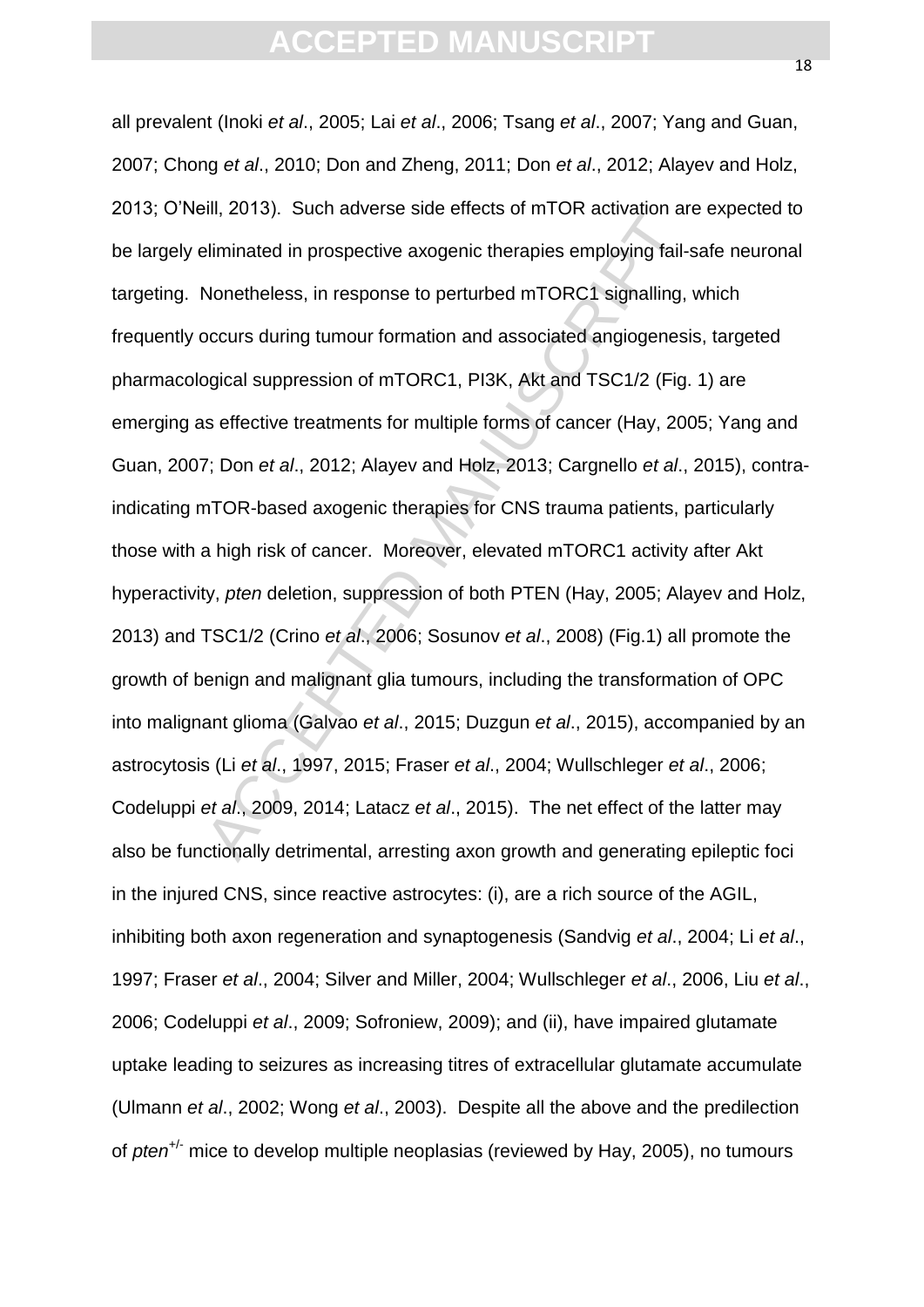rig commistance have yerts be be branched (wild car, 1555),<br>ss, until the above high carcinogenic risks and unreliability or<br>re-eliminated, potentially carcinogenic mTOR-related therap<br>achieve clinical approval. Recent unb have been observed in the CNS after neuron-targeted *pten* deletion in short duration axon regeneration studies in which non-neuronal cells may also be affected, although long term outcomes have yet to be evaluated (Ali *et al*., 1999). Nevertheless, until the above high carcinogenic risks and unreliability of neuronal targeting are eliminated, potentially carcinogenic mTOR-related therapies are unlikely to achieve clinical approval. Recent unbiased high-throughput functional screening of the genome for phosphatase suppressors of axon regeneration has identified an axogenic pathway independent of the PI3K/Akt/mTOR pathway opening up the prospect of development of axogenic gene therapies which knock-out non*pten* phosphatases (Zou *et al*., 2015).

### **TRANSLATABLE mTOR-BASED THERAPIES**

Many of the gene therapy techniques used in experimental animals to achieve activation of mTOR and axon regeneration (e.g., Flox/loxP recombinant inducible gene deletion of *pten*) are not translatable possibly because of ethical, toxicity and anti-mitotic issues compounded by the development of cavitation lesions and chromosomal aberrations (e.g. Pfeifer *et al*., 2001; Loonstra *et al*., 2001; Schmidt *et al*., 2000). Refinements in the clinical use of chemically modified synthetic si/shRNA for knock-down of specific genes (e.g. siRTP801, which has undergone a Pfizer Phase II clinical trial for the treatment of wet age-related macular degeneration (AMD) (DDIT4, Quark Pharmaceuticals/Pfizer, Ness Ziona, Israel) have eradicated the problems of incomplete transient non-specific gene silencing, innate immune responses, instability, degradation and the need for multiple injections (Ahmed *et al*., 2011; Guzman-Aranguez *et al*., 2013). Combinations of AAVshPTEN+CNTF+cAMP promote enhanced RGC axon regeneration, compared to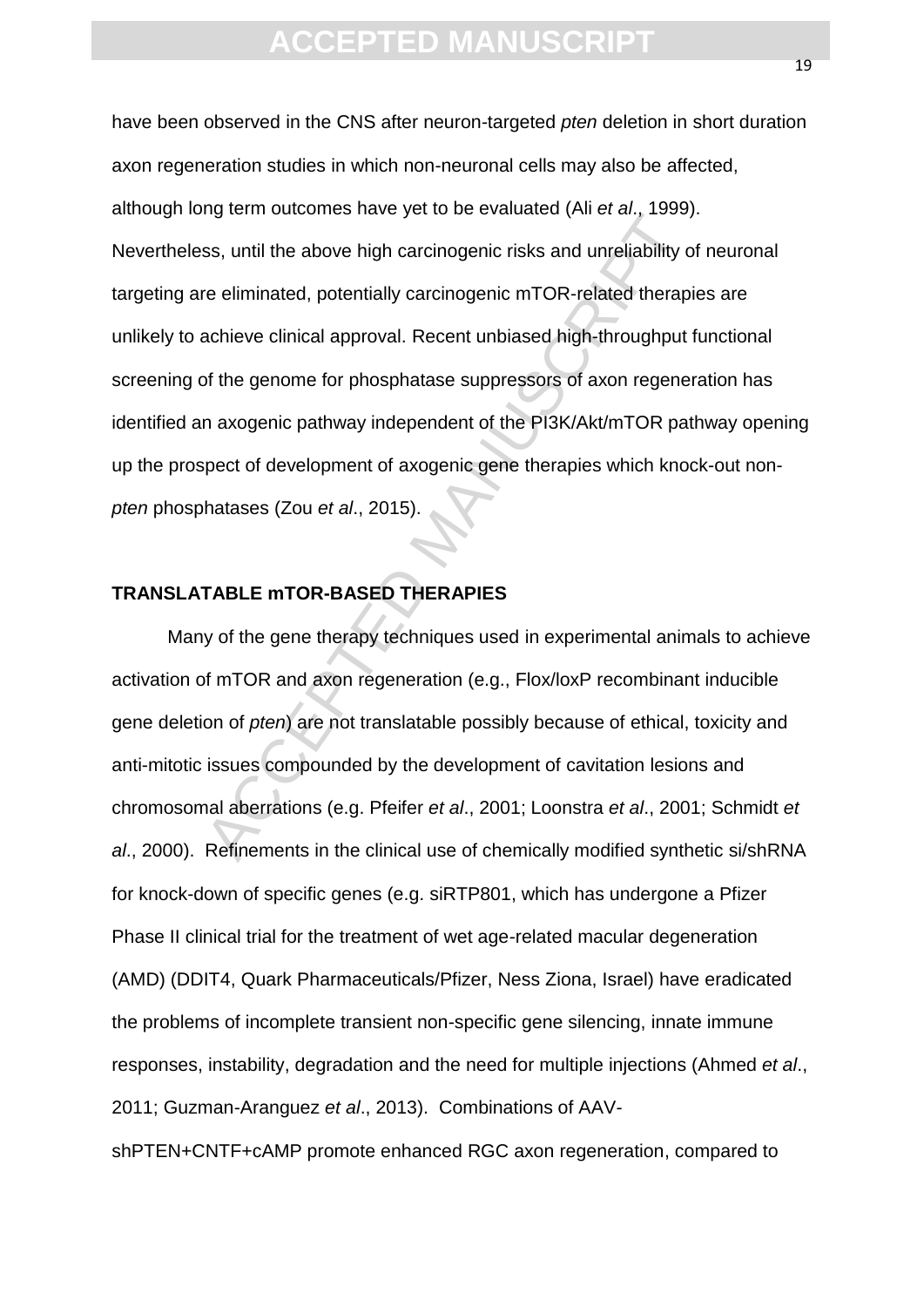apply (see above). That, a shemiloany includible synthetic seveloped for use in the clinic as an alternative to pten deletic<br>equivocal RGC targeting may not be achievable (Ahmed *et*,<br>travitreal injections of siRTP801 rais *pten* deletion alone, with extensive re-innervation of central targets (Yungher *et al*., 2015), although the caveats relating to poor axon guidance and aberrant target reinnervation apply (see above). Thus, a chemically modified synthetic si/shRNA could be developed for use in the clinic as an alternative to *pten* deletion, although specific unequivocal RGC targeting may not be achievable (Ahmed *et al*., 2011). For example, intravitreal injections of siRTP801 raise mTOR activity in the retina and induce bystander effects in Müller glia and astrocytes which are partially responsible for the resulting RGC survival and limited axogenesis (Morgan-Warren *et al*., 2015). Treatments which target elements located higher up-stream in the PI3K/mTOR pathway may cause numerous undesirable down-stream side effects, and more distal down-stream targeting of, for instance, TSC1/2, mTORC1, GSK3β and CRMP/APC reduce but do not eradicate these risks because focal points of activation of alternative regulatory pathways exist, even at these levels. Small molecule kinase inhibitors could qualify as translatable drug candidates but often have a high incidence of unwanted off-target side effects, as well as toxicity, absorption, distribution, metabolism and excretion issues (Meijer *et al*., 2004; Rosivatz *et al*., 2006; Douglas *et al*., 2009). NTF therapies also have a chequered history of success in both laboratory animal (Harvey *et al*., 2012) and clinical studies (Thoenen and Sendtner, 2002), but the discovery that subtypes within phenotypic groups of neurons may require particular combinations of growth factors to stimulate axon regeneration (Duan *et al*., 2015) suggests that such therapies may ultimately evolve as cocktails of multiple factors capable of promoting axon regeneration in all axotomised subtypes. However, after spinal cord injury, multiple neuronal subsets become axotomised and thus a plethora of growth factor combinations may be required to promote the regeneration of all transected ascending, descending and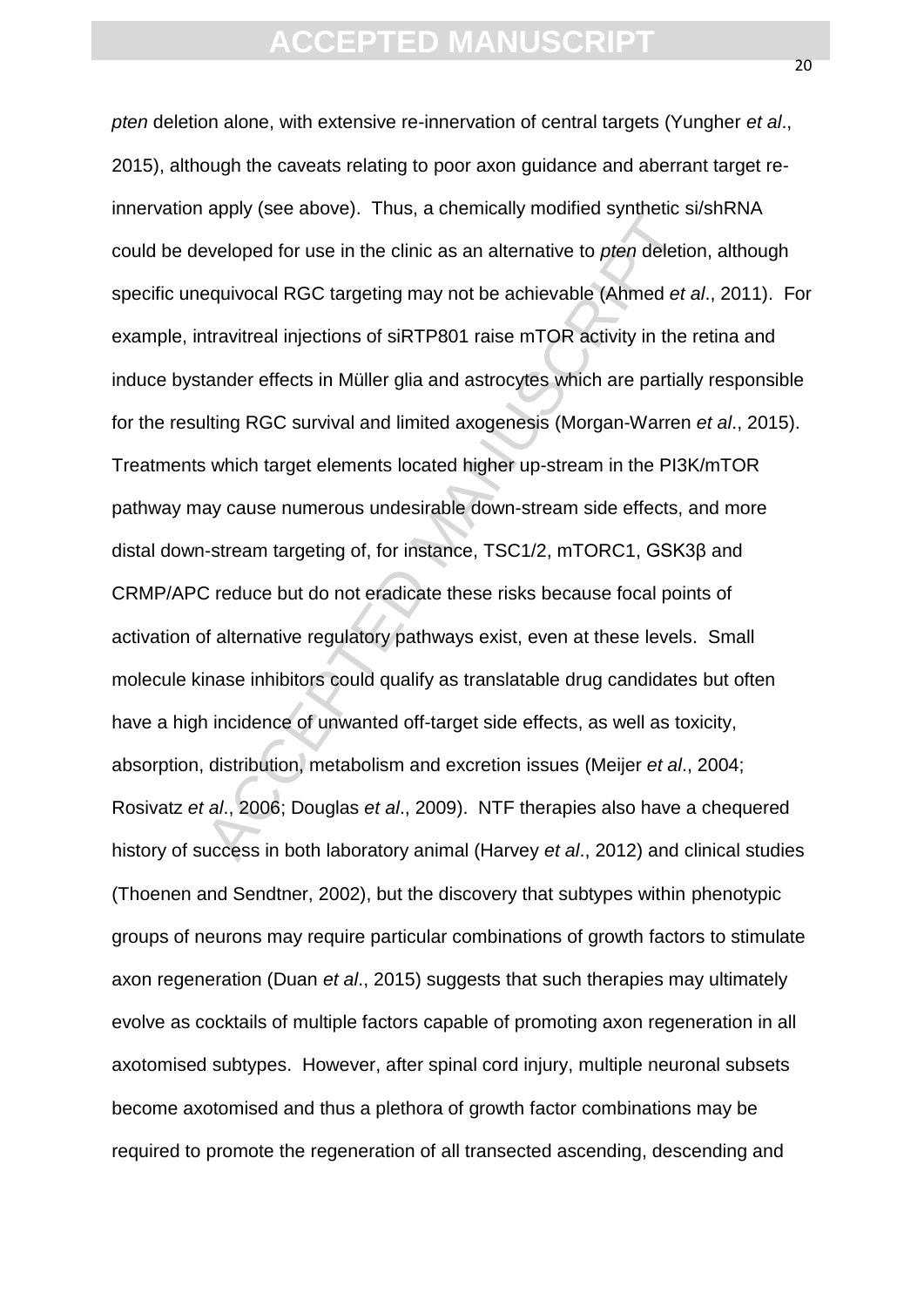intra-spinal tracts, possibly making growth factor treatment impracticable. Moreover, since NTF induce RIP of the  $p75<sup>NTR</sup>$  signalling component of NGR, the disinhibited axon growth paradox complicates the development of growth factor based treatments for CNS axon regeneration.

### **CONCLUSIONS**

The<br>accord completation the development of grown radion based for CNS axon regeneration.<br> **IONS**<br>
IONS<br>
IONS<br>
IONS<br>
IONS<br>
IONS<br>
IONS<br>
IONS<br>
IONS<br>
IONS<br>
IONS<br>
IONS<br>
IONS<br>
IONS<br>
IONS<br>
IONS<br>
IONS<br>
IONS<br>
IONS<br>
IONS<br>
IONS<br>
IONS The mTOR antagonist rapamycin and its analogues are used to treat cancer and thus the intention to develop a therapy which elevates mTORC1 activity would constitute an anathema to oncologists. Neural targeting might eradicate the carcinogenic risks (since mature neurons rarely, if ever become malignant), but would force the design of a combinatorial therapy to promote, in addition to axogenesis, oligodendrocyte myelination of regenerated axons and more comprehensive viability of axotomised neurons using an anti-CASP regimen. However, neural targeting of mTOR-based therapies does not eliminate the problems of either limited responsiveness within specific phenotypic neuronal groupings or the generation of anomalous axon guidance and synaptogenesis through the disinhibited axon growth paradox. Thus, therapeutic elevation of mTOR activity is unlikely to improve and could possibly lead to deterioration in the quality of life of CNS injury patients. Even so, the demonstration in experimental animals of long tract axon regeneration after PI3K/Akt activation (Park *et al*., 2008; Liu *et al*., 2010; Kurimoto *et al*., 2010; Sun *et al.,* 2011), growth factor administration (Berry *et al*., 1999; Pernet *et al*., 2013b; Duan *et al*., 2015) and inflammation (Leon *et al*., 2000; Fischer, 20210) demonstrates that CNS axon regeneration is feasible clinically and not an inherent impossibility as once thought, but a therapy to restore function in CNS injury patients is yet to be realised.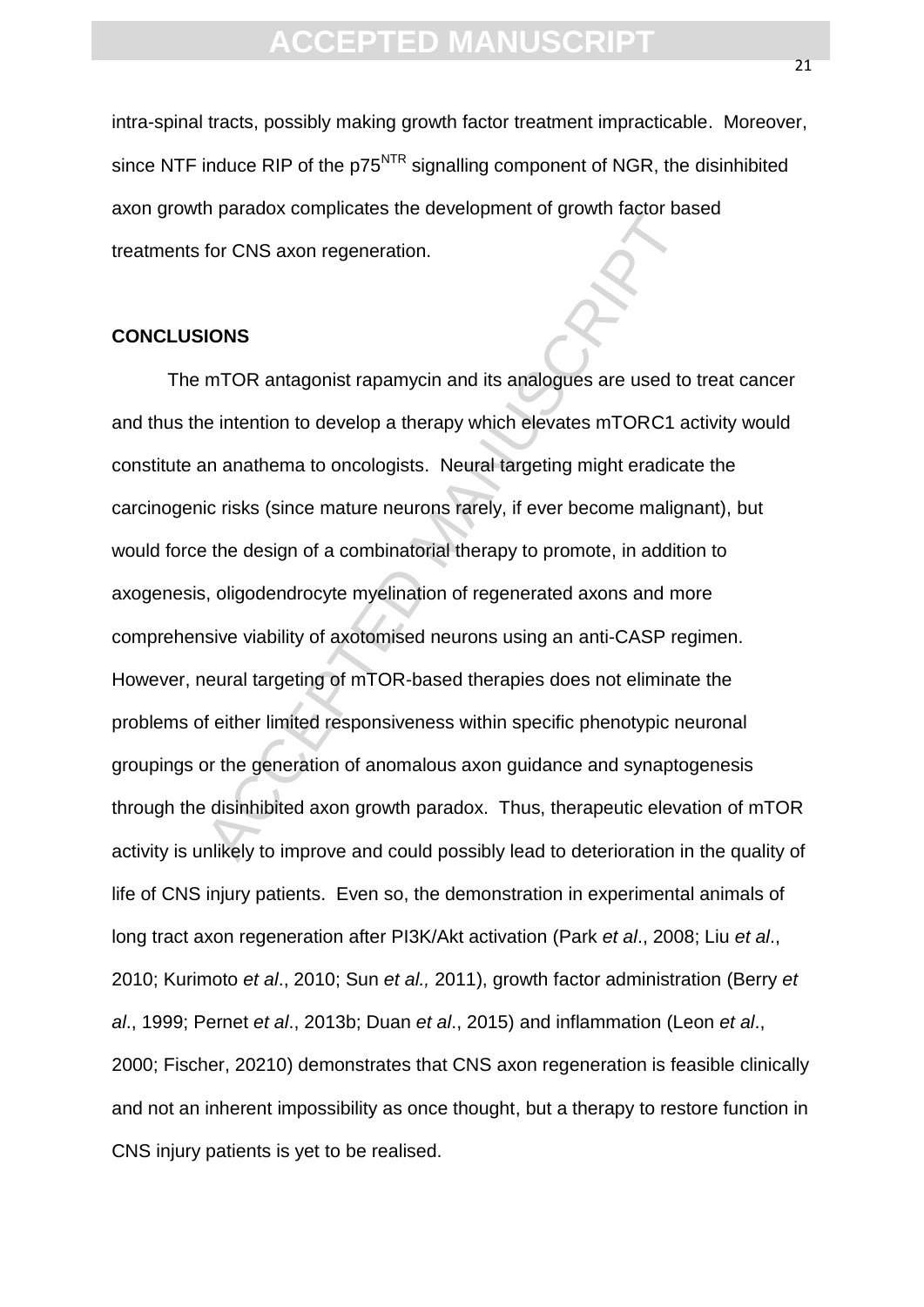### **REFERENCES**

Abe N, Borson SH, Gambello MJ, Wang F, Cavalli V. (2010) Mammalian target of rapamycin (mTOR) activation increases axonal growth capacity of injured peripheral nerves. *J Biol Chem* **285**:28034-28043.

myan (m. c.r.) databan metedees dabran grown edpact,<br>bheral nerves. J Biol Chem 285:28034-28043.<br>Chakravarthy S, Eggers R, Hermens WTJMC, Zang JY, Ni<br>elt C, Sablitzky F, Anderson PN, Liberman AR, Verhaagen J<br>ient delivery Ahmed BY, Chakravarthy S, Eggers R, Hermens WTJMC, Zang JY, Niclou SP, Levelt C, Sablitzky F, Anderson PN, Liberman AR, Verhaagen J. (2004) Efficient delivery of Cre-recombinase to neurons in vivo and stable transduction of neurons using adeno-associated and lentiviral vectors. *BMC Neurosci* 5:4.

- Ahmed Z, Dent RG, Suggate EL, Barrett LB, Seabright RJ, Berry M, Logan A. (2005) Disinhibition of neurotrophin-induced dorsal root ganglion cell neurite outgrowth on CNS myelin by siRNA-mediated knockdown of NgR, p75NTR and Rho-A. *Mol Cell Neurosci* **28**:509-523.
- Ahmed Z, Suggate EL, Brown ER, Dent RG, Armstrong SJ, Barrett LB, Berry M, Logan A. (2006) Schwann cell-derived factor-induced modulation of the NgR/p75NTR/EGFR axis disinhibits axon growth through CNS myelin *in vivo*  and *in vitro*. *Brain* **129**:1517-1533.
- Ahmed Z, Berry M, Logan A. (2009) ROCK inhibition promotes adult retinal ganglion cell neurite outgrowth only in the presence of growth promoting factors. *Mol Cell Neurosci* **42**:128-133.
- Ahmed Z, Kalinski H, Berry M, Almasieh M, Ashush H, Slager N, Brafman A, Spivak I, Prasad N, Mett I, Shalom E, Alpert E, Di Polo A, Feinstein E, Logan A. (2011) Ocular neuroprotection by siRNA targeting caspase-2. *Cell Death Dis* **2**, e173;doi:10.1038/cddis.2011.54.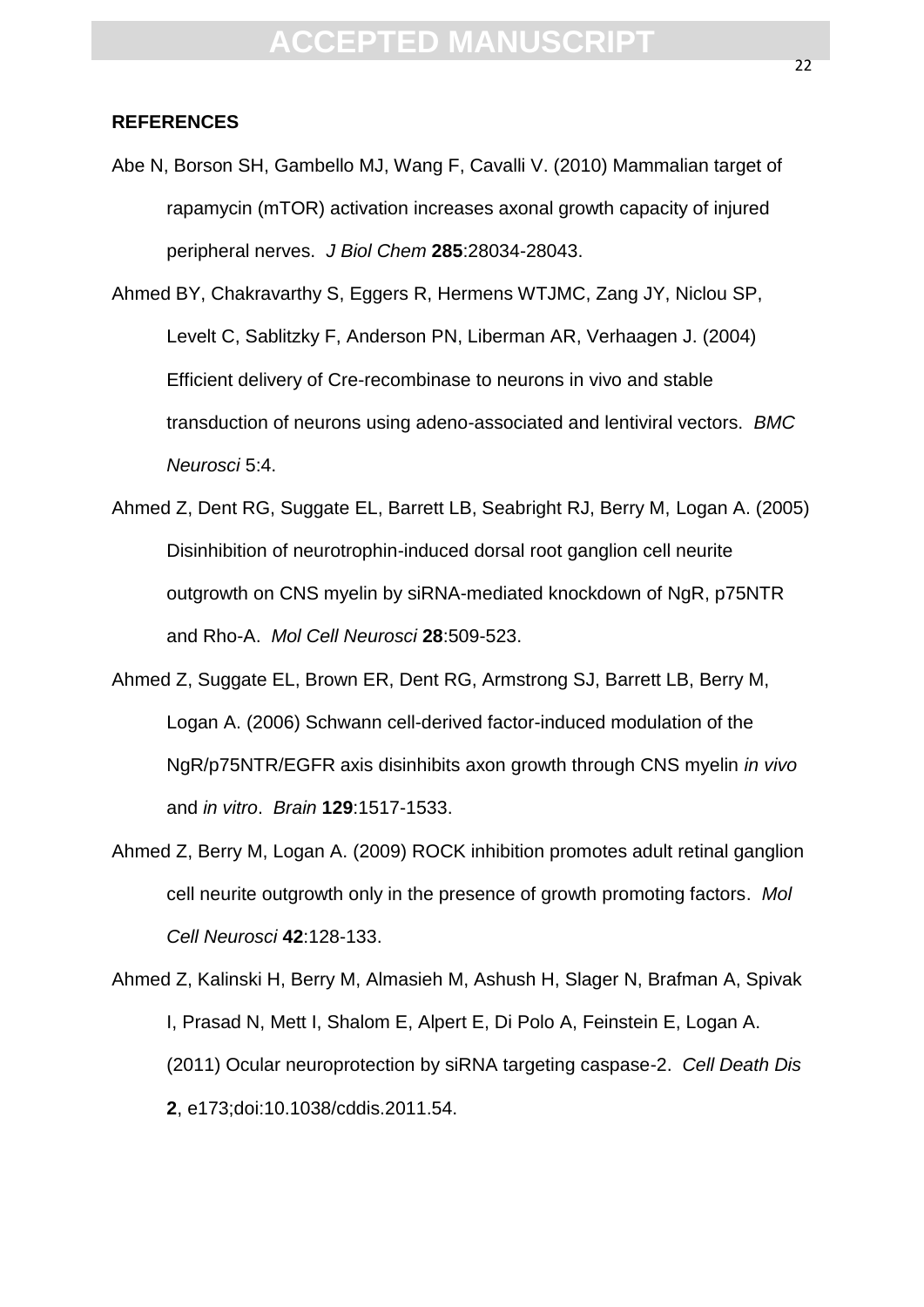- Alabed YZ, Pool M, Ong Tone S, Sutherland C, Fournier AE. (2010) GSK3 beta regulates myelin-dependent axon outgrowth inhibition through CRMP4. *J Neurosci* 30:5635-5643.
- Alayev A, Holz MK (2013) mTOR signalling for biological control and cancer. *J Cell Physiol* **228**:1658-1664.
- Ali IU, Schrim LM, Dean M. (1999) Mutational spectra of PTEN/MMAC1 gene: a tumor suppressor with lipid phosphatase activity. *J Natl Cancer Inst* **91**:1922- 1932.
- Aschauer DF, Kreuz S, Rumpel S. (2013) Analysis of transduction efficiency, tropism and axonal transport of AAV serotypes 1, 2, 5, 6, 8 and 9 in the mouse brain. *PLoS One* **8**:e76310. doi: 10.1371/journal.pone.0076310. eCollection 2013.
- Holz MK (2013) mTOR signalling for biological control and casticle 2013) mTOR signalling for biological control and casticle 228:1658-1664.<br>
Accept 1658-1664.<br>
Accept 1658-1664.<br>
Accept 1658-1664.<br>
Accept 1658-1664.<br>
The L Arevalo MA and Rodriguez-Tébar A. (2006) Activation of casein kinase II and inhibition of phosphatase and tensin homologue deleted on chromosome 10 phosphatase by nerve growth factor/p75NTR inhibit glycogen synthase kinase-3 beta and stimulate axonal growth. *Mol Biol Cell* **17**:3369-3377.
- Arlotta P, Molyneaux BJ, Chen J, Inoue J, Kominami R, Macklis JD (2005) Neuronal subtype-specific genes that control corticospinal motor neuron development in vivo. *Neuron* **45**:207-221.
- Aruni S. Don A, Tsang CK, Kazdoba TM, D'Arcangelo G, Young W. Zheng XFS. (2012) Targeting mTOR as a novel therapeutic strategy for traumatic CNS injury. *Drug Discov Today* **17:**861-868.
- Azim K and Butt AM. (2011) GSK3β negatively regulates oligodendrocyte differentiation and myelination in vivo. *Glia* **59**:540-553.
- Bähr M, (2000) Live or let die retinal ganglion cell death and survival during development and in lesioned CNS. *Trends Neurosci* **23**:483-490.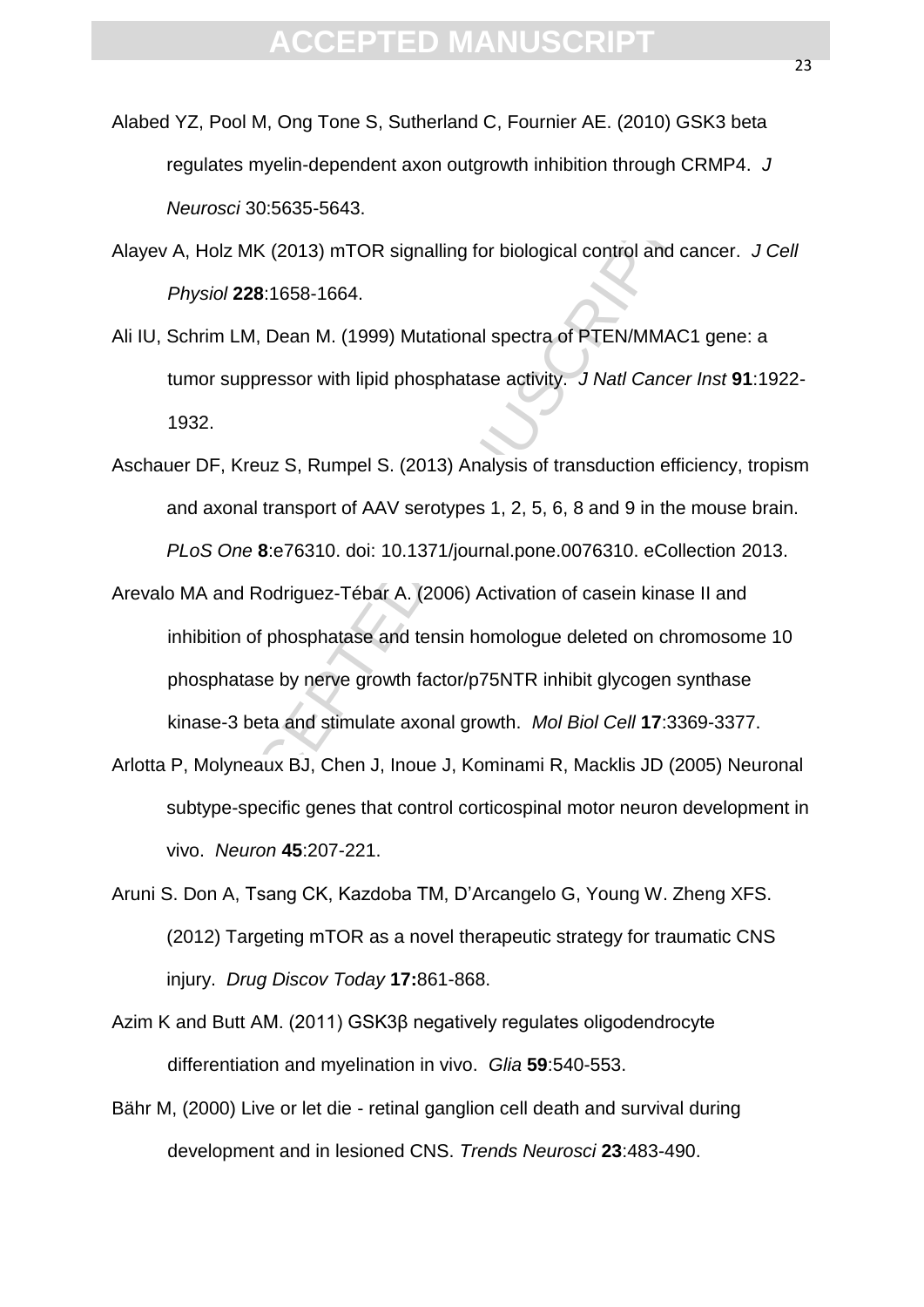- Barros CS, Nguyen T, Spencer KS, Nishiyama A, Colognato H, Müller U. (2009) Beta1 integrins are required for normal CNS myelination and promote AKTdependent myelin outgrowth. *Development* **136**:2717-2724.
- Bartzokis G. (2012) Neuroglial pharmacology: Myelination as a shared mechanism of action of psychotropic treatments. *J Neuropharm* **62**:2137-2153.
- Berkelaar M, Clarke DB, Wang YC, Bray GM, Aguayo AJ. (1994) Axotomy results in delayed death and apoptosis of retinal ganglion cells in adult rats.*J Neurosci* **14**:4368-4374.
- Berry M, Carlisle J, Hunter, A. (1996) Peripheral nerve implants grafted into the vitreous body of the eye promote the regeneration of retinal ganglion cell axons severed in the optic nerve. *J Neurocytol* **25**:147-170.
- Example Internative Detection 1991 and States Inc. 1998)<br>
A. (2012) Neuroglial pharmacology: Myelination as a shared<br>
An, Clarke DB, Wang YC, Bray GM, Aguayo AJ. (1994) Axoto<br>
yed death and apoptosis of retinal ganglion ce Berry M, Carlile J, Hunter A, Tsang W, Rosenstiel P, Sievers J. (1999) Optic nerve regeneration after intravitreal peripheral nerve implants: trajectories of axons regrowing through the optic chiasm into the optic tracts. *J Neurocytol* **28**:721- 741.
- Berry M, Ahmed Z, Lorber B, Douglas M, Logan A. (2008) Regeneration of axons in the visual system. *Restor Neurol Neurosci* **26**:147-174.
- Bercury KK, Dai J, Sachs HH, Ahrendsen JT, Wood TL, Macklin WB. (2014) Conditional ablation of raptor or rictor has differential impact on oligodendrocyte differentiation and CNS myelination. *J Neurosci* **34**:4466- 4480.
- Brown TM, Gias C, Hatori M, Keding SR, Semo M, Coffey PJ, Gigg J, Piggins HD, Panda S, Lucas RJ. (2010) Melanopsin contributions to irradiance coding in the thalamo-cortical visual system.*PLoS Biol* **8**:e1000558. doi: 10.1371/journal.pbio.1000558.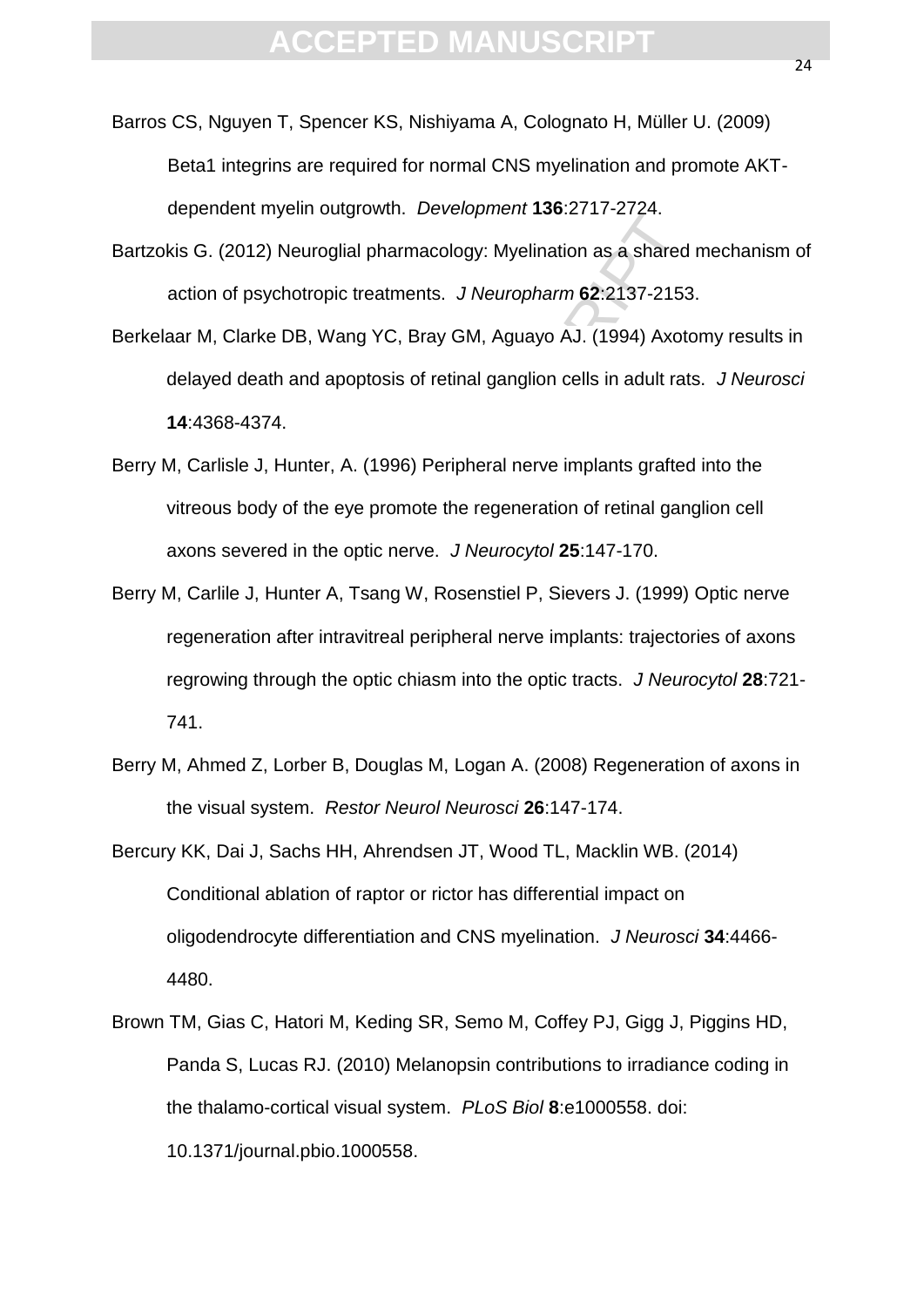- Bruce CC, Zhao C, Franklin RJ. (2010) Remyelination An effective means of neuroprotection. *Horm Behav* **57**:56-62.
- Cai D, Qiu j, Cao Z, McAtee M, Bregman BS, Filbin MT. (2001) Neuronal cyclic AMP controls the developmental loss in ability of axons to regenerate. *J Neurosci*  **21**:4731-4739.
- Cargnello M, Tcherkezian J, Roux PP. (2015) The expanding role of mTOR in cancer cell growth and proliferation. *Mutagenesis* **30**:169-176.
- Carson MJ, Behringer RR, Brinster RL, McMorris FA. (1993) Insulin-like growth factor I increases brain growth and central nervous system myelination in transgenic mice. *Neuron* **10**:729-740.
- Cellerino A, Bähr M, Isenmann S. (2000) Apoptosis in the developing visual system. *Cell Tissue Res* **301**:53-69.

Chari DM. (2007) Remyelination in multiple sclerosis. *Int Rev Neurobio* **79**:589-620.

- reader, the developmental loss in ability of axons to regenerate<br>T31-4739.<br>A, Tcherkezian J, Roux PP. (2015) The expanding role of m<br>are cell growth and proliferation. *Mutagenesis* 30:169-176.<br>Behringer RR, Brinster RL, M Chen H-C, Fong T-H, Hsu P-W, Chiu W-TC. (2013) Multifaceted effects of Rapamycin on functional recovery after spinal injury in rats through autophagy promotion, anti-inflammation, and neuroprotection. *J Surg Res* **179**:E203- E210.
- Chidlow G, Wood JP, Manavis J, Osborne NN, Casson RJ. (2008) Expression of osteopontin in the rat retina: effects of excitotoxic and ischemic injuries. *Invest Ophthalmol Vis Sci* **49**:762-771.
- Chin PC, Majdzadeh N, D'Mello SR. (2005) Inhibition of GSK3beta is a common event in neuroprotection by different survival factors. *Brain Res Mol Brain Res* **137**:193-201.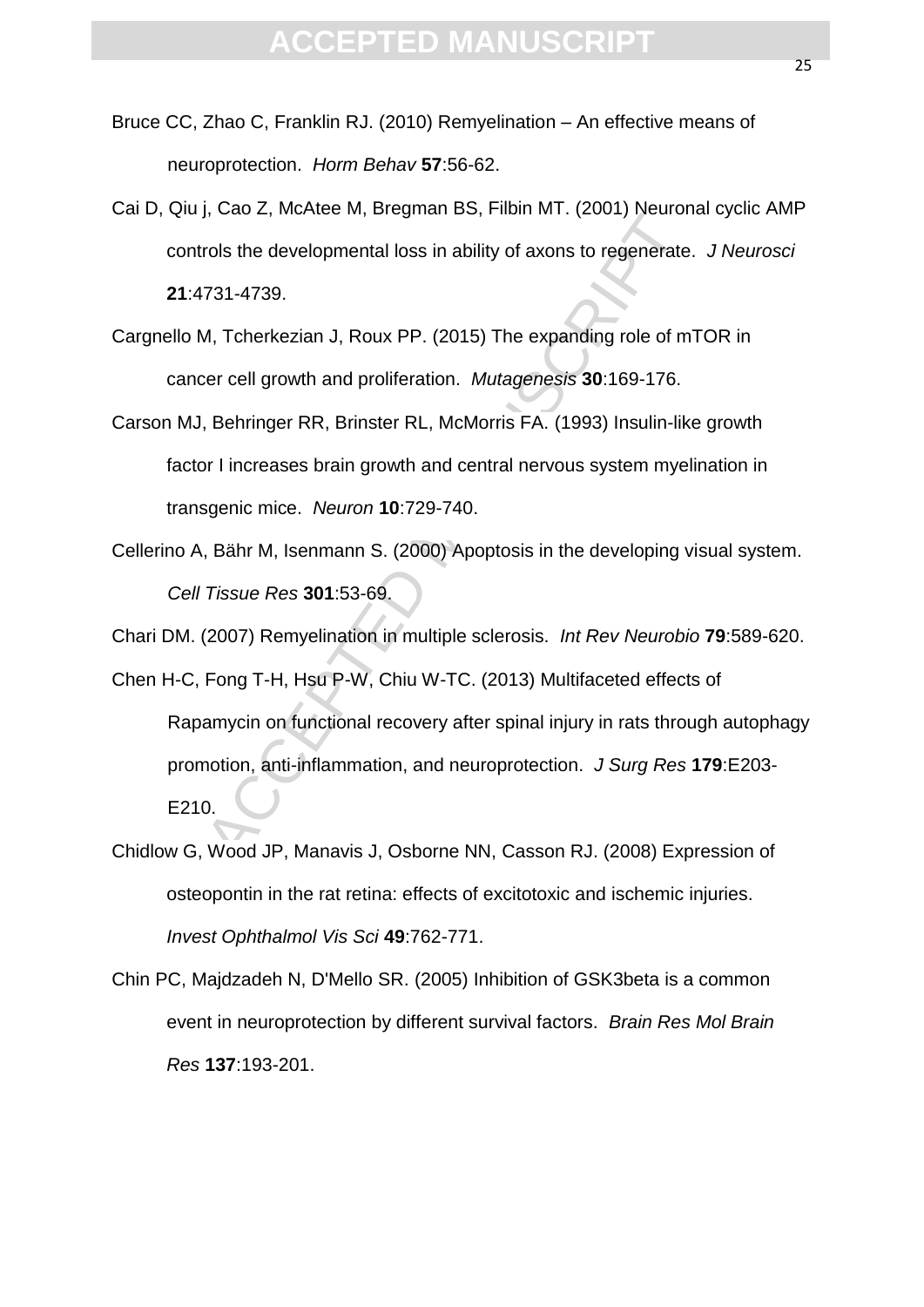- Chong ZZ, Li F, Maiese K. (2007) The pro-survival pathways of mTOR and protein kinase B target glycogen synthase kinase-3beta and nuclear factor-kappaB to foster endogenous microglial cell protection. *Int J Mol Med* **19**:263-272.
- Christie KJ, Webber CA, Martinez JA, Singh B, Zochodne DW. (2010) PTEN inhibition to facilitate intrinsic regenerative outgrowth of adult peripheral axons. *J Neurosci* **30**:9306-9315.
- If endogenous microgiial cell protection. Int J Mol Med 19:2<br>
Webber CA, Martinez JA, Singh B, Zochodne DW. (2010)<br>
Mition to facilitate intrinsic regenerative outgrowth of adult pers.<br>
I. *J Neurosci* 30:9306-9315.<br>
S, Sv Codeluppi S, Svensson CI, Hefferan MP, Valencia F, Silldorf MD, Oshiro M, Marsala M, Pasquagale EB. (2009) The Rheb-mTOR pathway is upregulated in reactive astrocytes of the injured spinal cord. *J Neurosci* **29**:1093-1104.
- Codeluppi S, Fernandez-Zafra T, Sandor K, Kjell J, Liu Q, Abrams M, Olson L, Gray NS, Svensson CI, Uhlen P. (2014) Interleukin-6 secretion by astrocytes is dynamically regulated by PI3K-mTOR-calcium signalling. *Plos One* **9**:1-15.
- Crawford AH, Stockley JH, Tripathi RB, Richardson, WD, Franklin RJM. (2014) Oligodendrocyte progenitors: Adult stem cells of the central nervous system? *Exp Neurol* **260**:50-55.
- Crino PB, Nathanson KL, Henske EP. (2006) The tuberous sclerosis complex. *N Engl J Med* **355**:1345-1356.
- Cui Q, Ren C, Sollars PJ, Pickard GE, So K-F. (2015) The injury resistant ability of melanopsin-expressing intrinsically photosensitive retinal ganglion cells. *Neurosci* **285**:845-853.
- Dai J, Bercury KK, Macklin WB. (2014) Interaction of mTOR and Erk1/2 signalling to regulate oligodendrocyte differentiation. *Glia* **62**:2096-2109.
- De Lima S, Koriyama Y, Kurimoto T, Oliviera JT, Yin Y, Li Y, Gilbert HY, Gagiolini M, Martinez AM, Benowitz L. (2012a) Full length axon regeneration in the adult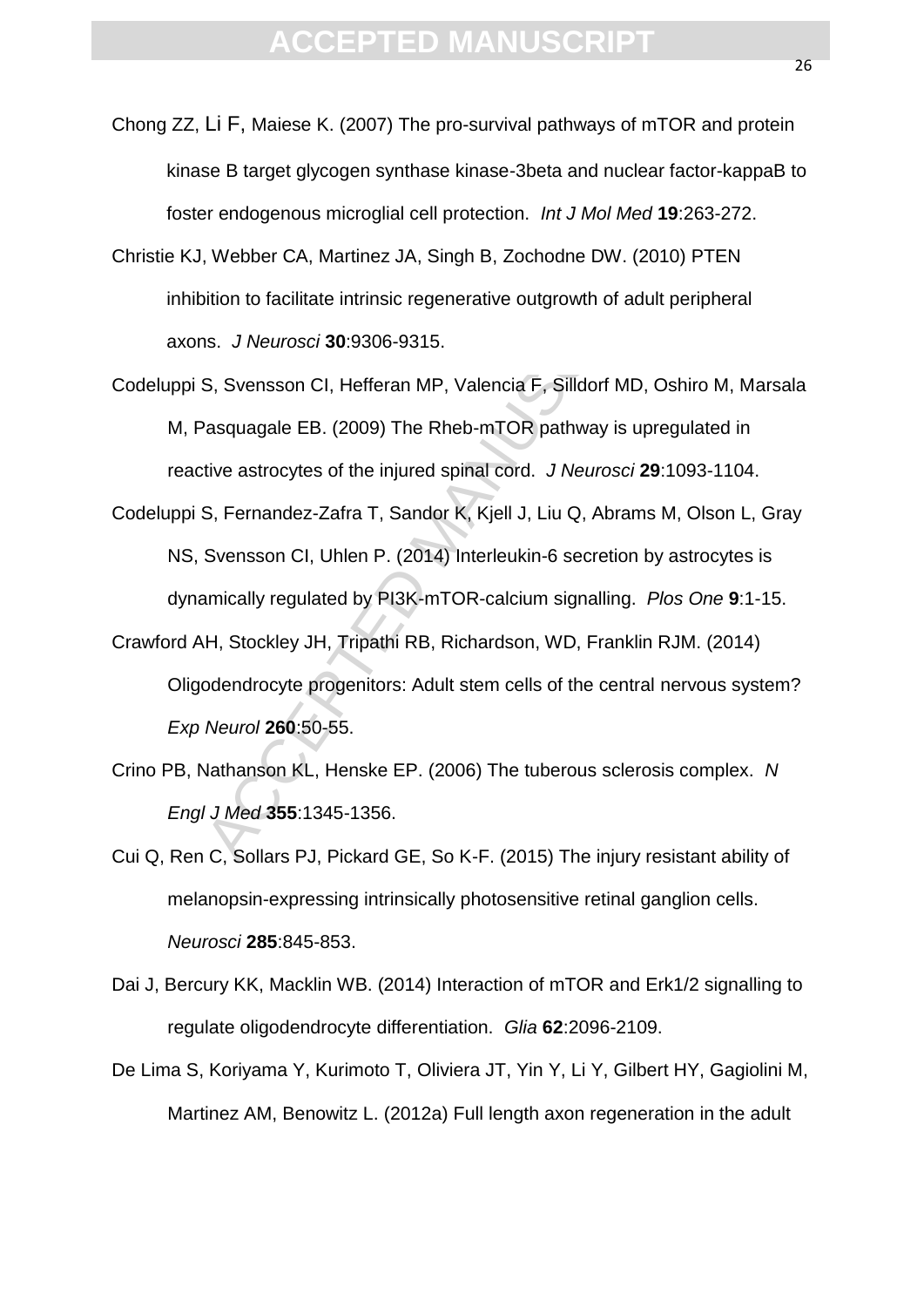mouse optic nerve and partial recovery of simple visual behaviours. *Proc Natl Acad Sci USA* **109**:9149-9154.

- De Lima S, Habboub G, Benowitz LI. (2012b) Combinatorial therapy stimulates longdistance regeneration, target reinnervation, and partial recovery of vision after optic nerve injury in mice. *Int Rev Neurobiol* **106**:153-172.
- France regeneration, target reinnervation, and partial recovery<br>nnce regeneration, target reinnervation, and partial recovery<br>nnce regeneration, target reinnervation, and partial recovery<br>nmer M, Arango-González B, Favor J Del Río P, Irmler M, Arango-González B, Favor J, Bobe C, Bartsch U, Vecino E, Beckers J, Hauck SM, Ueffing M. (2011). GDNF-induced osteopontin from Müller glial cells promotes photoreceptor survival in the Pde6brd1 mouse model of retinal degeneration. *Glia* **59**:821-832.
- Dent EW, Gertler FB. (2003) Cytoskeletal dynamics and transport in growth cone motility and axon guidance.*Neuron* **40**:209-227.
- De Paula ML, Cui QL, Hossain S, Antel J, Almazan G. (2014) The PTEN inhibitor bisperoxovanadium enhances myelination by amplifying IGF-1 signalling in rat and human oligodendrocyte progenitors. *Glia* **62**:64-67.
- Dibble CC and Cantley LC. (2015) Regulation of mTORC1 by PI3K signalling. *Trends Cell Biol* doi.org/10.1016/j.tcb.2015.06.002
- Diekmann H, Leibinger M, Fischer D. (2013) Do growth-stimulated retinal ganglion cell axons find their central targets after optic nerve injury? New insights by three-dimensional imaging of the visual pathway. *Exp Neurol* **248**:254-257.
- Dill J, Wang H, Zhou F, Li S. (2008) Inactivation of glycogen synthase kinase 3 promotes axonal growth and recovery in the CNS. *J Neurosci* **26**:8914-8928.
- Di Polo A. (2015). Dendritic pathology and neurodegeneration: focus on mTOR.

*Neural Regen Res* **10**:559-561.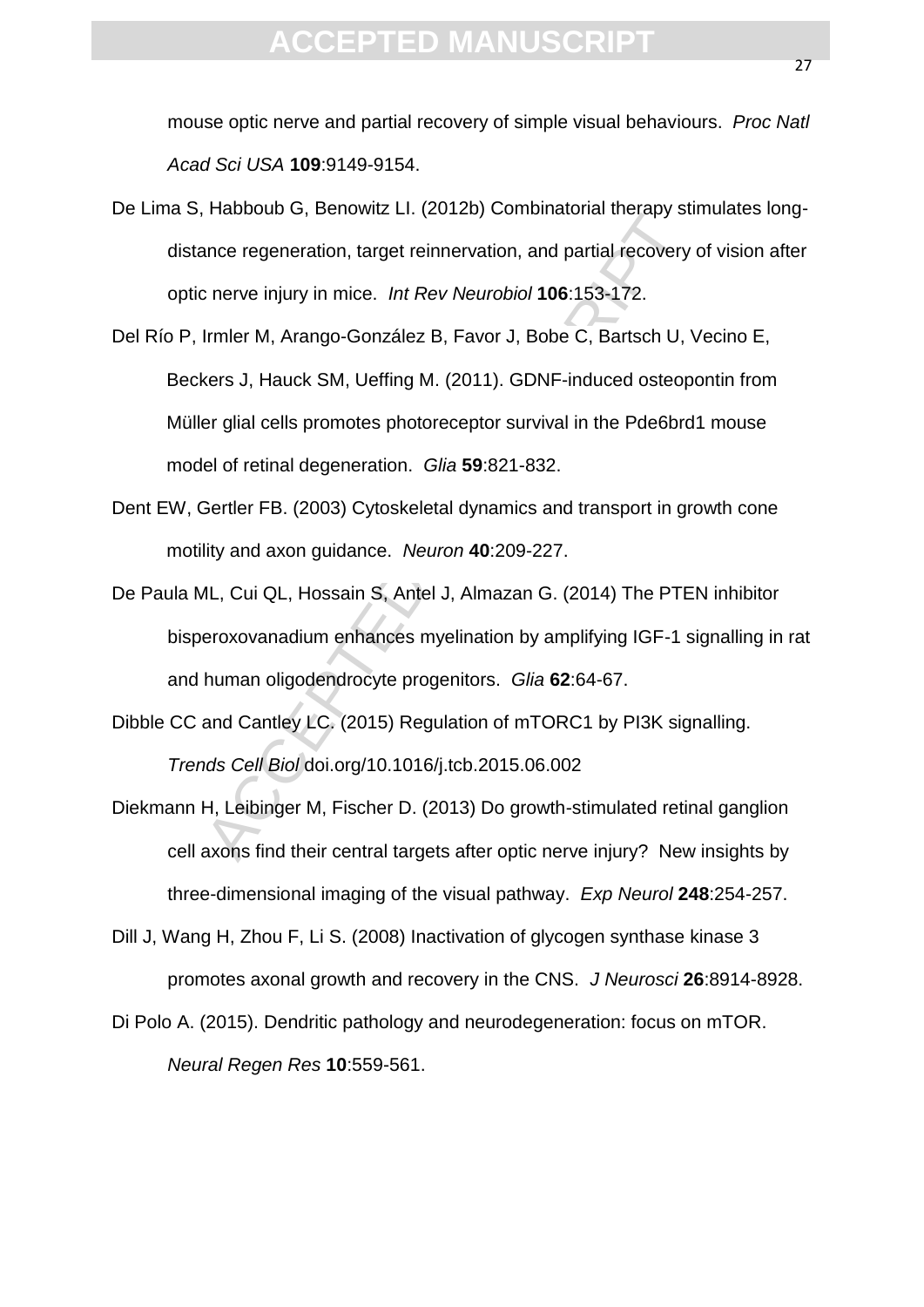- Don AS, Tsang CK, Kazdoba TM, D'Arcangelo G Young W, Zheng XF. (2012) Targeting mTOR as a novel therapeutic for traumatic CNS injury. *Drug Discov Today* **17**:861-868.
- Don AS, Zheng ZF. (2011) Recent clinical trials of mTOR-targeted cancer therapies. *Rev Recent Clin Trials* **6**:24-34.
- Doring A, Yong VW. (2011) The good, the bad and the ugly. Macrophages/microglia with a focus on myelin repair.*Front Biosci (Schol Ed)* **3**:846-856.
- ber Foday Tribut Tool.<br>
Recent Clin Trials 6:24-34.<br>
Yong WV. (2011) The good, the bad and the ugly. Macropha<br>
a focus on myelin repair. Front Biosci (Schol Ed) 3:846-856<br>
R, Morrison KC, Jacques SJ, Leadbeater WE, Gonzale Douglas MR, Morrison KC, Jacques SJ, Leadbeater WE, Gonzalez AM, Berry M, Logan A, Ahmed Z. (2009) Off-target effects of epidermal growth factor receptor antagonists mediate retinal ganglion cell disinhibited axon growth. *Brain* **132**:3102-3121.
- Du K, Zheng S, Zhang Q, Li S Gao X, Wang J, Jiang L, Liu K (2015) *Pten* deletion promotes regrowth of corticospinal tract axons 1 year after spinal cord injury. *J Neurosci* **35**:9754-9763.
- Duan X, Qiao M, Bei F, Kim IJ, He Z, Sanes JR. (2015) Subtype-specific regeneration of retinal ganglion cells following axotomy: Effects of osteopontin and mTOR signaling.*Neuron* doi: 10.1016/j.neuron.2015.02.017.
- Dunlop EA, Tee AR. (2014) mTOR and autophagy: a dynamic relationship governed by nutrients and energy. *Semin Cell Dev Biol* **36**:121-129.
- Duzgun Z, Eroglu Z, Avci CB. (2015) Role mTOR in glioblastoma. *Gene* pii: S0378- 1119(15)01058-6. doi: 10.1016/j.gene.2015.08.060
- Ebrahimi-Fakhari D, Sahin M. (2015) Autism and the synapse: emerging mechanisms and mechanism-based therapies. *Curr Opin Neurol* PMID 25695134.
- Ecker JL, Dumitrescu ON, Wong KY, Alam NM<sup>3</sup>, Chen SK, LeGates T, Renna JM, Prusky GT, Berson DM, Hattar S. (2010) Melanopsin-expressing retinal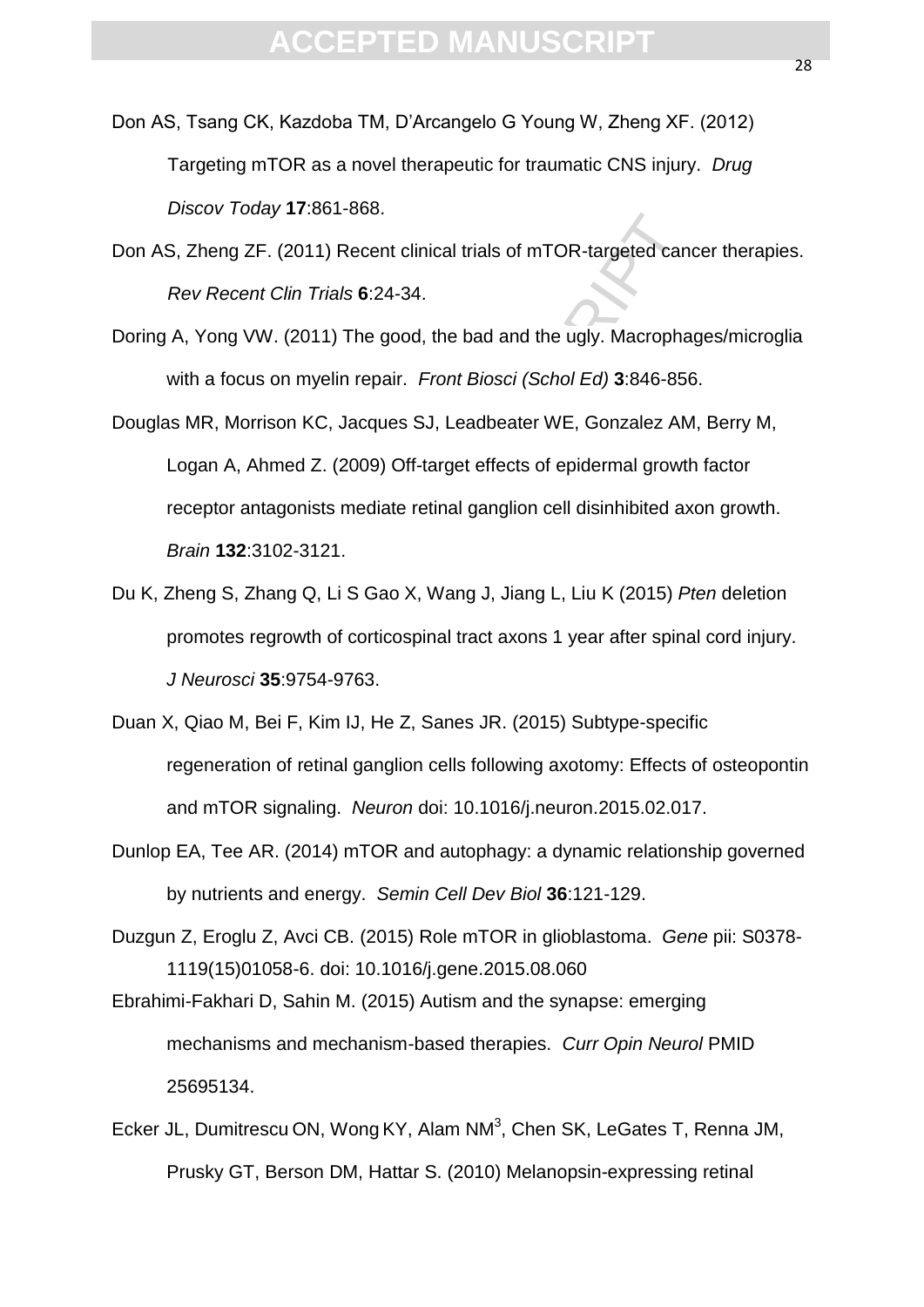ganglion-cell photoreceptors: Cellular diversity and role in pattern vision. *Neuron* **67**:49–60

- Eickholt BJ, Walsh FS, Doherty P. (2002) An inactive pool of GSK-3 at the leading edge of growth cones is implicated in Semaphorin 3A signaling. *J Cell Biol* **157**:211-217.
- (Accel) An indicated pool of Science of Science of Science of Science of Science of Science of Science of Science of Science of Science of Science of Science of Science of Science of Science of Science of Science of Scienc Estevez ME, Fogerson PM, Llardi MC, Borghuis BG, Chan E, Weng S, Auferkorte ON, Demb JB, Berson DM. (2012) Form and function of the M4 cell, an intrinsically photosensitive retinal ganglion cell type contributing to geniculocortical vision. *J Neursci* **32**:13608-13620.
- Fields RD. (2008) White matter in learning, cognition and psychiatric disorders. *Trends Neurosci* **31**:361-370.
- Fischer D**.** (2010) What are the principal mediators of optic nerve regeneration after inflammatory stimulation in the eye? *Proc Natl Acad Sci USA* **107**:doi: 10.1073/pnas.0912942107.
- Fischer D, Leibinger M. (2012) Promoting optic nerve regeneration. *Prog Retin Eye Res* **31**:688-701.
- Flores AJ, Mallon BS, Matsui T, Ogawa Rosenzveig A, Okamoto T, Macklin WB.. (2000) Akt-mediated survival of oligodendrocytes induced by neuregulins. *J Neurosci* **20**:7622-7630.
- Flores AI, Narayanan SP, Morse EN, Shick, HE, Yin X, Kidd G, Avila RL, Kirschner DA, Macklin WB. (2008) Constitutively active Akt induces enhanced myelination in the CNS. *J Neurosci* **28**:7174-7183.
- Fonseca BD, Smith EM, Yelle N, Alain T, Bushell M Pause A. (2014) The everevolving role of mTOR in translation. *Semin Cell Dev Biol* doi:10.1016/j.semcdb.2014.09.014.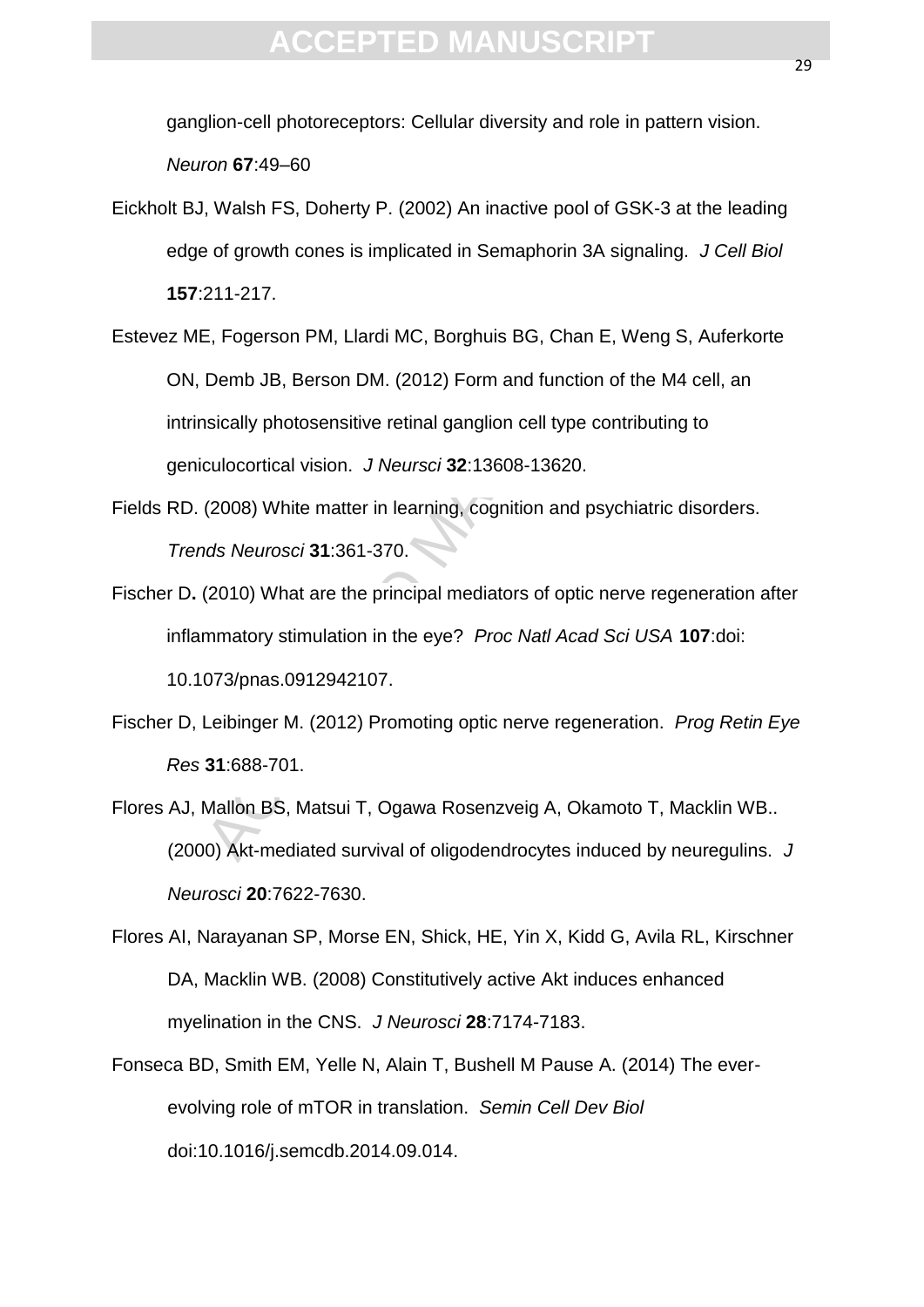- Franklin RJ, ffrench-Constant C. (2008) Remyelination in the CNS: from biology to therapy. *Nat Rev Neurosci* **9**:839-855.
- Franklin RJ, Kotter MR. (2008) The biology of CNS remyelination: the key to therapeutic advances. *J Neurol* **255** Suppl 1:19-25.
- Fraser MM, Zhu X, Kwon C-H, Uhlmann EJ, Glutmann DH, Baker SJ. (2004) Pten loss causes hypertrophy and increased proliferation of astrocytes in vivo. *Cancer Res* **64**:7773-7779.
- Freude S, Leeser U, Müller M, Hettich MM, Udelhoven M, Schilbach K, Tobe K, Kadowaki T, Köhler C, Schröder H, Krone W, Brüning JC, Schubert M. (2008) IRS-2 branch of IGF-1 receptor signaling is essential for appropriate timing of myelination.*J Neurochem* **107**:907-917.
- Fukata Y, Itoh TJ, Kimura T, Ménager C, Nishimura T, Shiromizu T, Watanabe H, Inagaki N, Iwamatsu A, Hotani H, Kaibuchi K. (2002) CRMP-2 binds to tubulin heterodimers to promote microtubule assembly. *Nat Cell Biol* **4**:583-591
- retutic advances. J Neurol 255 Suppl 1:19-25.<br>
2010 A. Kwon C-H, Uhlmann EJ, Glutmann DH, Baker SJ. (Causes hypertrophy and increased proliferation of astrocyte<br>
care Res 64:7773-7779.<br>
Leeser U, Müller M, Hettich MM, Udel Galvao RP, Kasina A, McNeil RS, Harbin JE, Foreman O, Verhaak RGW, Nishiyama A, Miller CR, Zong H. (2014) Transformation of quiescent adult oligodendrocyte precursor cells into malignant glioma through a multistep reactive process. *Proc Natl Acad Sci USA* **111**:E4214-E4223. doi 10.1073/pnas. 414389111.
- Garcia-Junco-Clemente P, Golshani P. (2014) PTEN: A master regulator of neuronal structure, function, and plasticity. *Commun Integr Biol* **7**:e28358. doi: 10.4161/cib.28358.
- Geoffroy CG, Zheng B (2014) Myelin-associated inhibitors in axonal growth after CNS injury.*Curr Opin Neurobiol* **27**:31-38.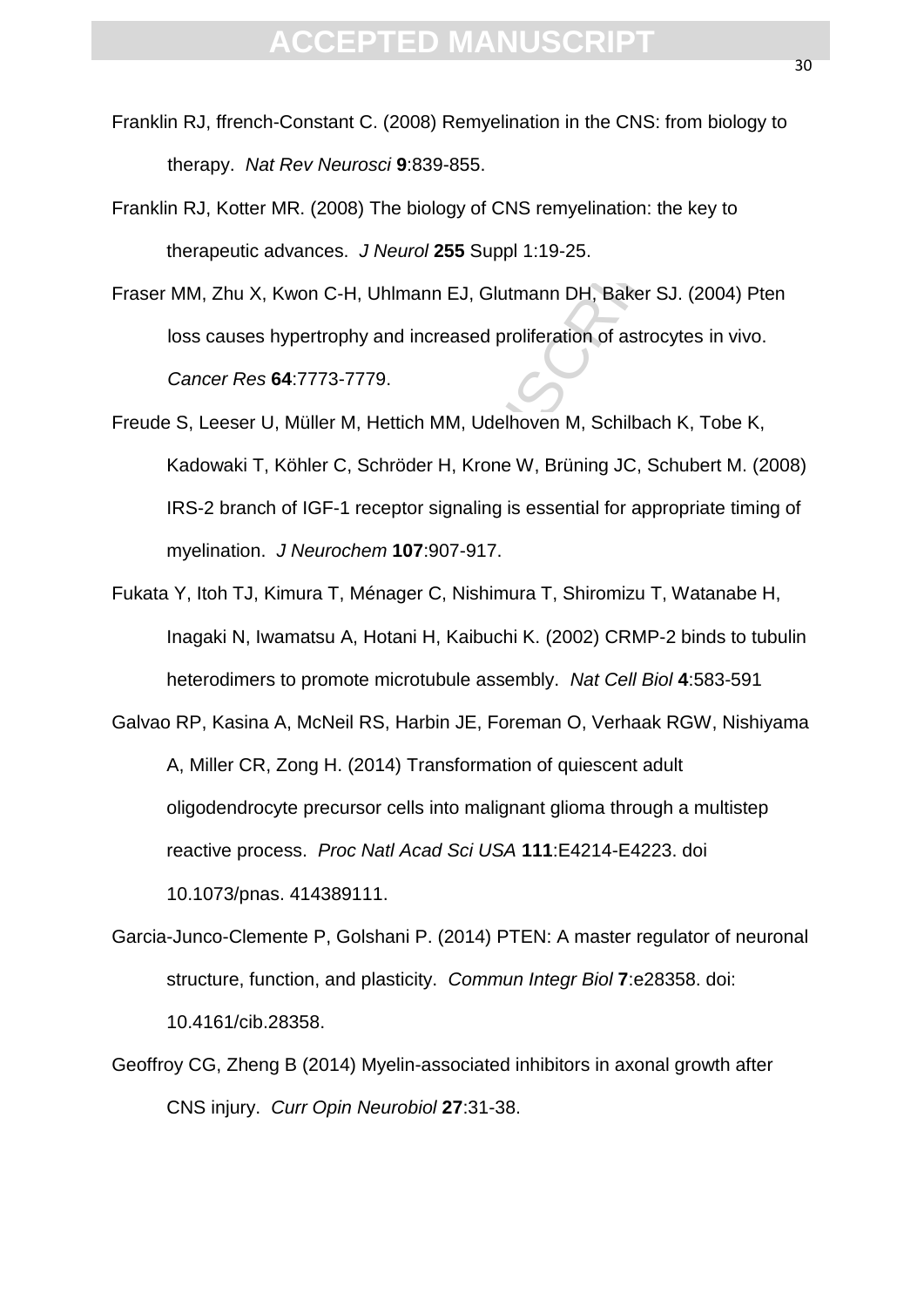- Geoffroy CG, Lorenzana AO, Kwan JP, Lin K, Ghassemi O, Ma A, Xu N, Creger D, Liu K, He Z, Zheng B. (2015) Effects of PTEN and Nogo codeletion on corticospinal axon sprouting and regeneration in mice. *J Neurosci* **35**:6413- 6428.
- Gobrecht P, Leibinger M, Andreadaki A, Fischer D. (2014) Sustained GSK3 activity markedly facilitates nerve regeneration. *Nature Com* **5**: doi: 1038/ncomms5561190.
- Solential distributed and regeneration. The thingstone of the Unitative Comparation<br>
2. Leibinger M, Andreadaki A, Fischer D. (2014) Sustained G<br>
4. Leibinger M, Andreadaki A, Fischer D. (2014) Sustained G<br>
4. Shtronoms556 Goebbles S, Oltrogge JH, Kemper R, Heilmann I, Bormuth I, Wolfer S, Wickert SP, Möbius W, Liu X, Lappe-Seifke C, Rossner MJ, Groszer M, Suter U, Frahm J, Boretius S, Nave K-A. (2010) Elevated phosphatidylinositol 3,4,5-triphosphate in glia triggers cell-autonomous membrane wrapping and myelination. *J Neurosci* **30**:8953-8964.
- Gholizadeh S, Tharmalingam S, MacAldaz ME, Hampson DR. (2013) Transduction of the central nervous system after intracerebroventricular njection of adenoassociated viral vectors in neonatal and juvenile mice. *Human Gene Ther Meth* **24**: 205-213.
- Goold RG, and Gordon-Weeks PR. (2004) Glycogen synthase kinase 3β and the regulation of axon growth. *Biochem Soc Trans* **32**:809-811.
- Guzman-Aranguez A, Loma P, Pintor J, (2013) Small interfering RNAs (siRNAs) as a promising tool for ocular therapy. *Br J Pharmacol* **170**:730-747.
- Hanada M, Feng J, Hemmings BA. (2004) Structure, regulation and function of PKB/AKT-a major therapeutic target. Biochim Biophys Acta (BBA)-proteins and Proteomics **1697**:3-16.
- Harvey AR, Kamphuis W, Eggers R, Symons NA, Blits B, Niclou S, Boer GJ, Verhaagen J. (2002) Intravitreal injection of adeno-associated viral vectors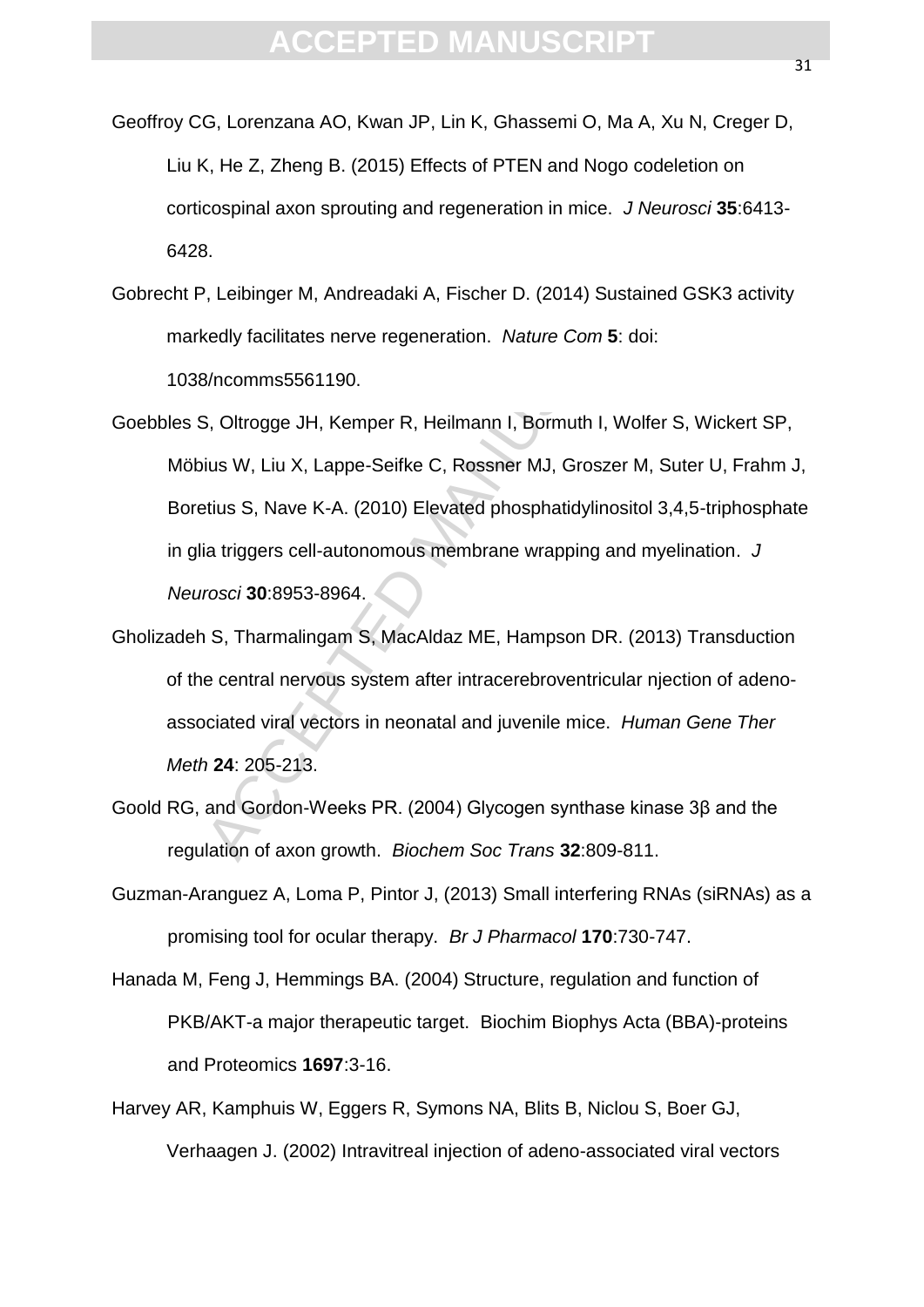results in the transduction of different types of retinal neurons in neonatal and adult rats: a comparison with lentiviral vectors. *Mol Cell Neurosci* **21**:141-57.

- Harvey AR, Ooi JWW, Rodger J. (2012) Neurotrophic factors and the regeneration of adult retinal ganglion cell axons. *Int Rev Neurobiol* **106***:* 1-33
- Hattar S, Kumar M, Park A, Tong P, Tung J, Yau KW, Berson DM. (2006) Central projections of melanopsin-expressing retinal ganglion cells in the mouse.*J Comp Neurol* **497**:326-349.
- 1. etinal ganglion cell axons. Int Rev Neurobiol 106: 1-33<br>1. etinal ganglion cell axons. Int Rev Neurobiol 106: 1-33<br>1. etinal ganglion cell axons. Int Rev Neurobiol 106: 1-33<br>1. etinal ganglion cell axons. The Neurobiol Haws ME, Jaramillo TC, Espinosa F, Widman AJ, Stuber GD, Sparta DR, Tye KM, Russo SJ, Parada LF, Stavarache M, Kaplitt M, Bonci A, Powell CM. (2014) PTEN knockdown alters dendritic spine/protrusion morphology, not density. *J Comp Neurol* **522**:1171-1190.
- Hay N. (2005) The Akt/mTOR tango and its relevance to cancer. *Cancer Cell* **8**:179- 183.
- He Z. (2010) Intrinsic control of axon growth. *J Biochem Res* **24**:2-5.
- Heinrich PC, Behrmann I, Haan S, Hermanns HM, Muller-Newen G, Schaper F. (2003) Principles of interleukin (IL)-6-type cytokine signalling and its regulation. *Biochem J* **374**:1-20.
- Heras-Sandoval D, Pérez-Rojas JM, Hernández-Damián J, Pedraza-Chaverri J. (2014) The role of PI3K/AKT/mTOR pathway in the modulation of autophagy and the clearance of protein aggregates in neurodegeneration.Cell Signal 26:2694-2701.
- Hoeffer CA, Klann E. (2009) mTOR signalling: At the crossroads of plasticity, memory and disease. *Trends Neurosci* doi:10.1016/j.tins .2009.11.003.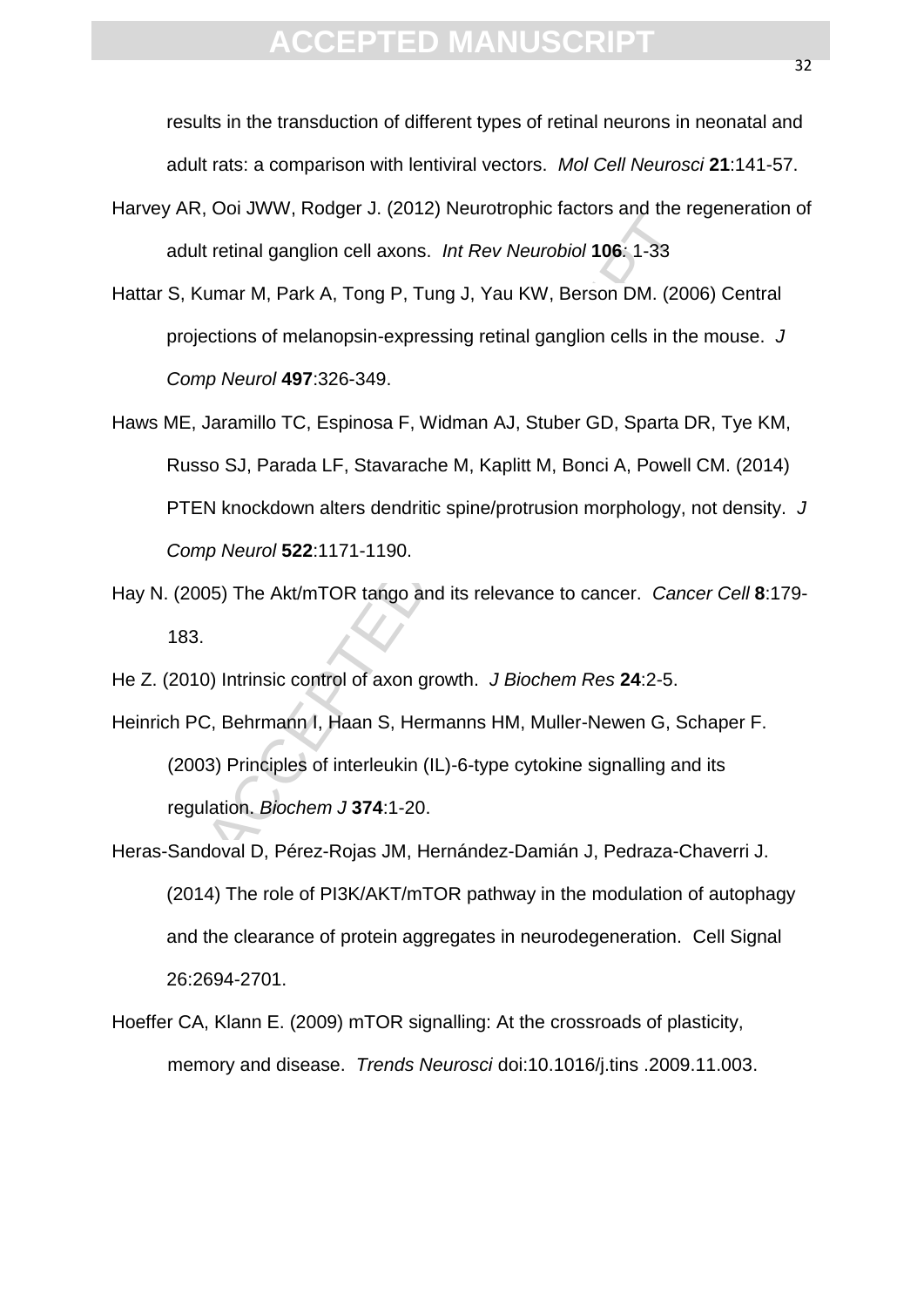- Ichikawa M, Yoshida J, Saito K, Sagawa H, Tokita Y, Watanabe M. (2008) Differential effects of two ROCK inhibitors, Fasudil and Y-27632, on optic nerve regeneration in adult cats.*Brain Res* **1201**:23-33.
- Inoki K, Corradetti MN, Guan KL. (2005) Dysregulation of the TSC-mTOR pathway in human disease.*Nat Genet* **37**:19-24.
- Ito Y, Oinuma I, Katoh H, Kaibuchi K, Negishi M. (2006) Seama4D/plexin-B1 activates GSK-3beta through R-Ras Gap activity, inducing growth cone collapse. *EMBO Rep* **7**:704-709.
- Jasmin L, Ohara PT. (2002) Remyelination within the CNS: do Schwann cells pave the way for oligodendrocytes? *Neuroscientis* **8**:198-203.
- Kanno H, Ozawa H, Sekiguchi A, Yamaya S, Tateda S, Yahata K, Itoi E. (2012) The role of mTOR signalling pathway in spinal cord injury. *Cell Cycle* **11**:1175- 1179.
- rradetti MN, Guan KL. (2005) Dysregulation of the TSC-mTr<br>an disease. *Nat Genet* 37:19-24.<br>ma I, Katoh H, Kaibuchi K, Negishi M. (2006) Seama4D/pley<br>ates GSK-3beta through R-Ras Gap activity, inducing grow<br>prese. *EMBO Re* Kermer P, Klöcker N, Labes M, Bähr M. (2000) Insulin-like growth factor-1 protects axotomised rat retinal ganglion cells from secondary death *via* PI3-K-Dependent Akt phosphorylation and inhibition of Caspase-3 *in vivo. J Neurosci* **20**:722-728.
- Kim WY, Zhou FQ, Zhou J, Yokota Y, Wang YM, Yoshimura T, Kaibuchi K, Woodgett JR, Anton ES, Snider WD. (2006) Essential roles for GSK-3β and GSK-3-primed substrates in neurotrophin-induced and hippocampal axon growth. *Neuron* **52**:981-996.
- Koeberle PD, Bähr M. (2004) Growth cone guidance cues for regenerating axons: Where have they gone? *J Neurobiol* **59**:162-180.
- Kumar S, Patel R, Moore S, Crawford DK, Suwanna N, Mangiardi M, Tiwari-Woodruff SK. (2013) Estrogen receptor β ligand therapy activates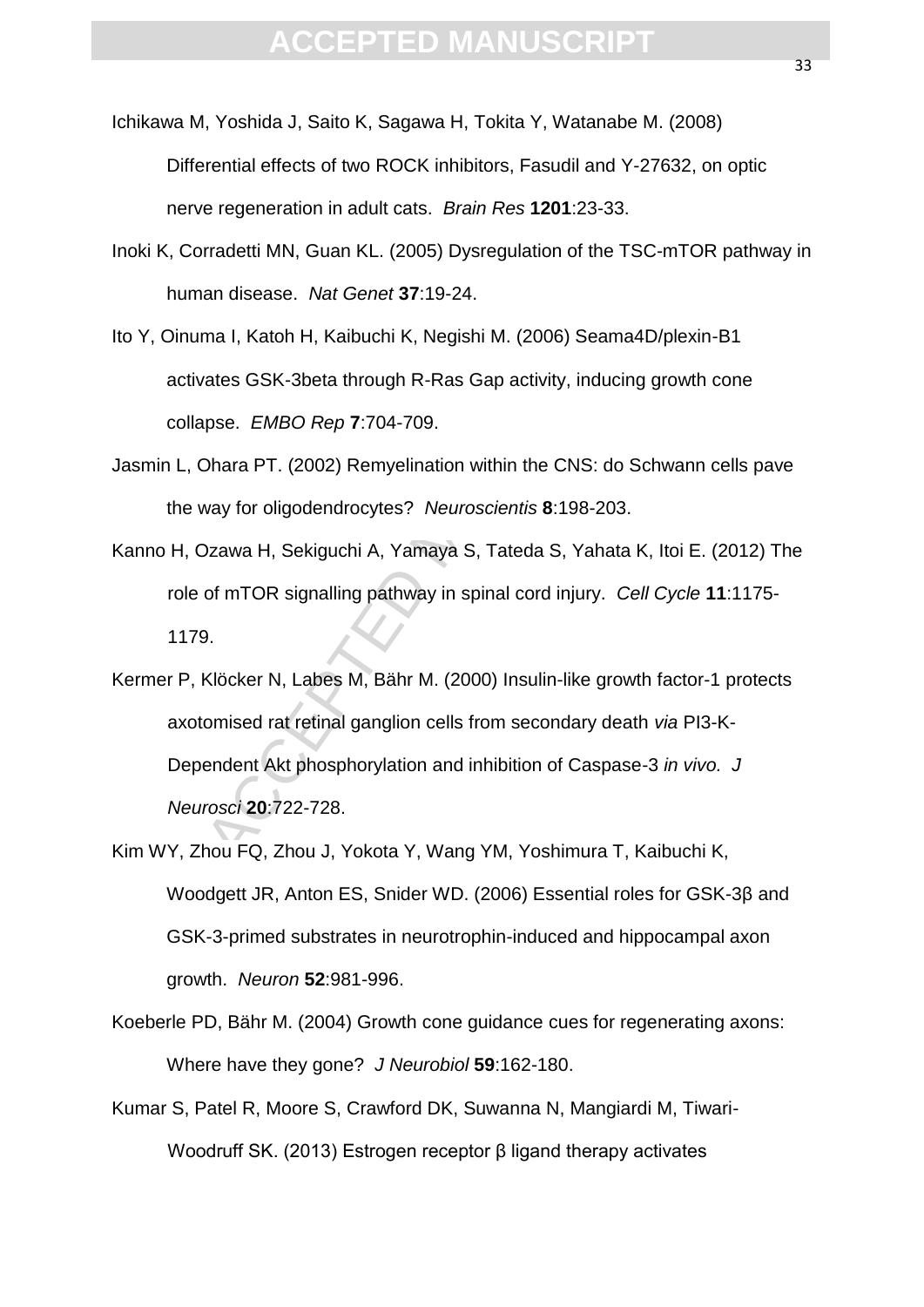PI3K/Akt/mTOR signalling in oligodendrocytes and promotes remyelination in a mouse model of multiple sclerosis. *Neurobiol Dis* **56**:131-144.

- Kurimoto T, Yin Y, Omura K, Gilbert HY, Kim D, Cen LP, Moko L, Kügler S, Benowitz LI. (2010) Long-distance axon regeneration in the mature optic nerve: contributions of oncomodulin, cAMP, and pten gene deletion. *J Neurosci* **30**:15654-15663.
- 1. The matter, ensert in the matter period in the matter optic ributions of oncomodulin, cAMP, and pten gene deletion. J<br>16654-15663.<br>16654-15663.<br>16654-15663.<br>16864-15663.<br>16964-15663.<br>1696-16911.<br>16906-16911.<br>16906-16911 Lai WS, Westohal KG, Paterinii M, Olivier B, Pavlidis B, Karayiorgou M, Gogos JA. (2006) Akt1 deficiency affects neuronal morphology and predisposes to abnormalities in prefrontal cortex functioning. *Proc Natl Acad Sci USA* **103**:16906-16911.
- Laplante M. Sabatini DM. (2009) mTOR signalling at a glance. *J Cell Sci* **122**:3589- 3594.
- Latacz A, Russell JA, Ocłon E, Zubel-łojek J, Pierzchała-Koziec K. (2015) mTOR Pathway - Novel Modulator of Astrocyte Activity. *Folia Biol (Krakow*) 63:95- 105.
- Lebrun-Julien F, Bachmann L, Normén C, Trötzmϋller M, Köfeler H, Rϋegg MA, Hall MN, Suter U. (2014) Balanced mTORC1 activity in oligodendrocytes is required for accurate CNS myelination. *J Neurosci* **34**:8432-8448.
- Lee D-H, Luo X, Yungher BJ, Bray E, Lee JK, Park KK. (2014) Mammalian target of Rapamycin's distinct roles and effectiveness in promoting compensatory axonal sprouting in the injured CNS. *J Neurosci* **34**:15347-15355.
- Lee W-H, Javedan S, Bondy CA. (1992) Coordinate expression of insulin-like growth factor system components by neurons and neuroglia during retinal and cerebellar development. *J Neurosci* **12**:4737-4744.
- Leibinger M, Müller A, Andreadaki A, Hauk TG, Kirsch M, Fischer D. (2009) Neuroprotective and axon growth-promoting effects following inflammatory stimulation on mature retinal ganglion cells in mice depend on ciliary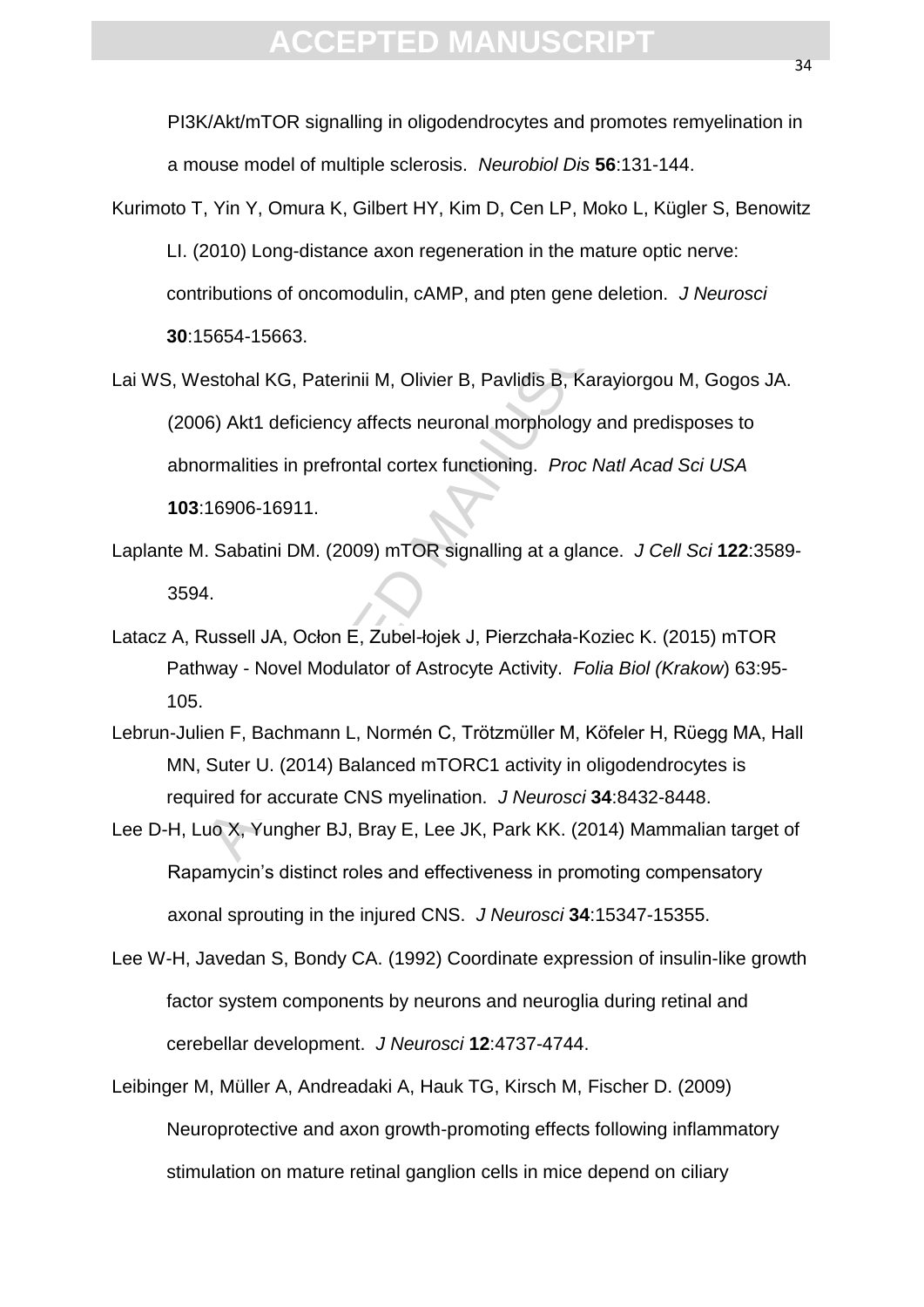neurotrophic factor and leukaemia inhibitory factor. *J Neurosci* **29**:14334- 14341.

- Leibinger M, Andreadaki A, Fischer D. (2012) Role of mTOR in neuroprotection and axon regeneration after inflammatory stimulation. *Neurobiol Dis* **46**:314-324.
- Leon S, Yin Y, Nguyen J, Irwin N, Benowitz LI. (2000) Lens injury stimulates axon regeneration in the mature rat optic nerve.*J Neurosci 20*:4615-4626.
- Li CY, Li X, Liu SF Qu WS, Wang W, Tian DS. (2015) Inhibition of mTOR pathway restrains astrocyte proliferation, migration and production of inflammatory mediators after oxygen-glucose deprivation and reoxygenation. Neurochem Int doi: 10. 1016/j.neuint.2015.03.001.
- Li N, Lee B, Liu RJ, Banasr M, Dwyer JM, Iwata M, Li XY, Aghajanian G, Duman RS. (2010) mTOR-dependent synapse formation underlies the rapid antidepressant effects of NMDA antagonists. *Science* **329**:959-964.
- n, Androadam A, Historic D. (2012) Robert B. Historic B. Historic D. Neurobiol Dis<br>
1 Y, Nguyen J, Irwin N, Benowitz LI. (2000) Lens injury stimulation.<br>
Interaction in the mature rat optic nerve. JNeurosci 20:4615-<br>
Liu S Li J, Yen C, Liaw D, Podsypanina K, Bose S, Wang SI, Puc J, Miliaresis C, Rodgers L, McCombie R, Bigner SH, Giovanella BC, Ittmann M, Tycko B, Hibshoosh H, Wigler MH, Parsons R. (1997) PTEN, a putative tyrosine phosphatase gene mutated in human brain*,* breast, and prostate cancer. *Science*  **275**:1943-1947.
- Li S., He Q, Wang H, Tang X, Ho KW, Gao X, Zhang Q, Shen Y, Cheung A, Wong F, Wong YH, Ip N, Jiang L, Yung WH, Liu K. (2014) Injured adult retinal axons with Pten and Socs3 co-deletion reform active synapses with suprachiasmatic neurons. *Neurobiol Dis* doi.org/10.1016/j.nbd.2014.09.019.
- Lingor P, Teusch N, Schwarz K, Mueller R, Mack H, Bähr M, Mueller BK. (2007) Inhibition of Rho kinase (ROCK) increases neurite outgrowth on chondroitin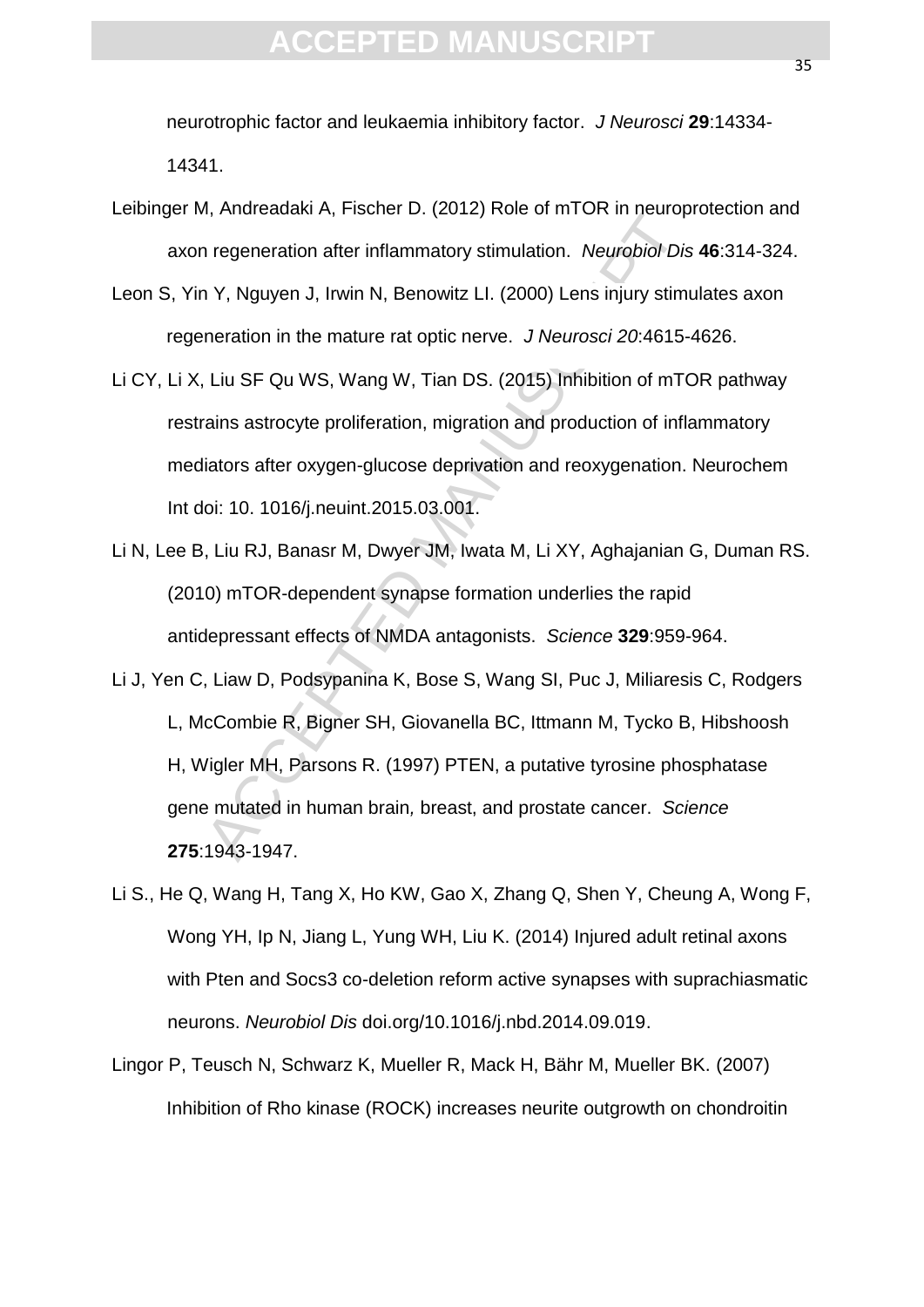sulphate proteoglycan in vitro and axonal regeneration in the adult optic nerve in vivo. *J Neurochem* **103**:181-189.

- Lingor P, Tönges L, Pieper N, Bermel C, Barski E, Planchamp V, Bähr M. (2008) ROCK inhibition and CNTF interact on intrinsic signalling pathways and differentially regulate survival and regeneration in retinal ganglion cells. *Brain* **131**:250-263.
- Liu B, Chen H, Johns TG, Neufeld AH. (2006) Epidermal growth factor receptor activation: an upstream signal for transition of quiescent astrocytes into reactive astrocytes after injury. *J Neurosci* **26**:7532-7540.
- Liu C-M, Hur E-M, Zhou F-Q. (2012) Coordinating gene expression and axon assembly to control growth: potential role of GSK3 signaling. *Frontiers Mol Neurosci.* **5**:1-11.
- Liu K, Tedeschi A, Park KK, He Z. (2011) Neuronal intrinsic mechanisms of axon regeneration. *Ann Rev Neurosci* **34**:131-152.
- orgeo L<sub>1</sub>, Hopen N<sub>1</sub>, Bernich O<sub>1</sub>, Bandar L<sub>1</sub>, Handaranp V<sub>1</sub>, Bandar<br>CK inhibition and CNTF interact on intrinsic signalling pathwarentially regulate survival and regeneration in retinal ganglio<br>250-263.<br>N H, Johns TG Liu K, Lu Y, Lee JK, Samara R, Willenberg R, Sears-Kraxberger I, Tedeschi A, Park KK, Jin D, Cai B, Xu B, Connolly L, Steward O, Zheng B, He Z. (2010) PTEN deletion enhances the regenerative ability of adult corticospinal neurons. *Nat Neurosci* **13**:1075-1081.
- Liu Y, Wang L, Long Z, Wu Y, Wan Q, Jiang J, Wang Z. (2013) Inhibiting PTEN protects hippocampal neurons against stretch injury by decreasing membrane translocation of AMPA receptor GluR subunit. *PLOS One* **8**:e65431.
- Liz MA, Mar FM, Santos TE, Pimentel HI, Marques AM, Morgado MM, Vieira S, Sousa VF, Pemble H, Wittmann T, Sutherland C, Woodgett JR, Sousa MM. (2014) Neuronal deletion of GSK3β increases microtubule speed in the growth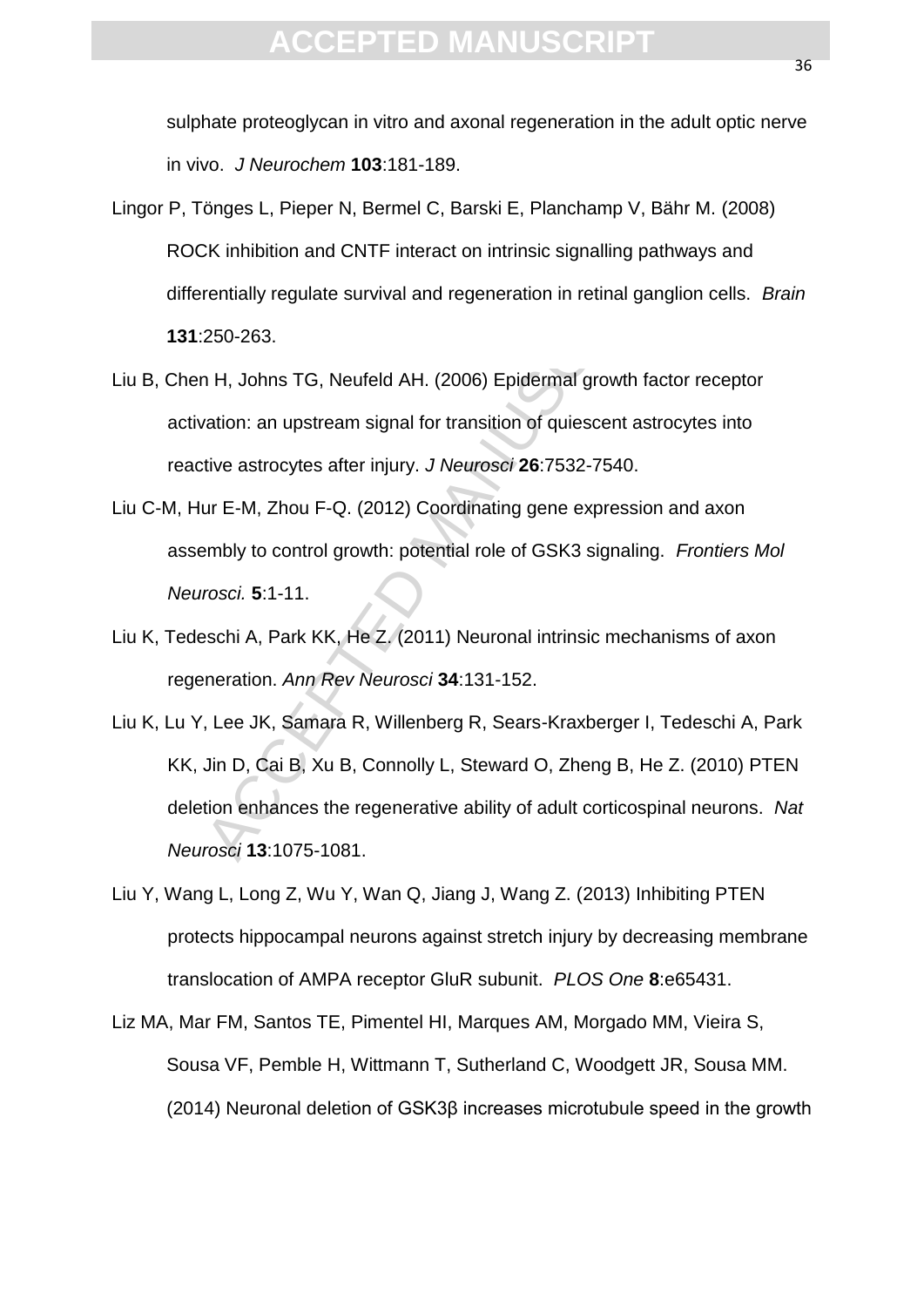cone and enhances axon regeneration via CRMP-2 and independently of MAP1B and CLASP2.*BMC Biol* **12**:47. doi: 10.1186/1741-7007-12-47.

- Loonstra A, Vooijs M, Beverloo HB, Allak BA, van Drunen E, Kanaar R, Berns A, Jonkers J. (2001) Growth inhibition and DNA damage induced by Cre recombinase in mammalian cells.*Proc Natl Acad Sci USA* **98**:9209-9214.
- Lu P, Wang Y, Graham L, McHale K, Gao M, Wu D, Brock J, Blesch A, Rosenzweig ES, Havton LA, Zheng B, Conner JM, Marsala M, Tuszynski MH. (2014) Long-distance growth and connectivity of neural stem cells after severe spinal cord injury. *Cell* **150**:1264-1273.
- Lu Y, Belin S, He Z. (2014) Signalling regulations of neuronal regenerative ability. *Curr Opin Neurobiol* **27**:135-142.
- Luo X, Salgueiro Y, Beckerman SR, Lemmon VP, Tsoulfas P, Park KK. (2013) Three-dimensional evaluation of retinal ganglion cell axon regeneration and pathfinding in whole mouse tissue after injury. *Exp Neurol* **247**:653-662.
- (and 2011) Consumer Hand Canadian Active, the U.C. (and Dinase induced b<br>
mbinase in mammalian cells. Proc Natl Acad Sci USA 98:9<br>
9 Y, Graham L, McHale K, Gao M, Wu D, Brock J, Blesch A,<br>
Havton LA, Zheng B, Conner JM, Ma Madisen L, Garner AR, Shimaoka D, Chuong AS, Klapoetke NC, Li L, van der Bourg A, Niino Y, Egolf L, Monetti C, Gu H, Mills M, Cheng A, Tasic B, Nguyen TN, Sunkin SM, Benucci A, Nagy A, Miyawaki A, Helmchen F, Empson RM, Knöpfel T, Boyden ES, Reid RC, Carandini M, Zeng H. (2015) Transgenic mice for intersectional targeting of neural sensors and effectors with high specificity and performance. *Neuron* **85**:942-958
- Maiese K. (2014) Driving neural regeneration through the mammalian target of rapamycin. *Neural Regen Res* **9**:1413-1417.
- Maiese K, Chong ZZ, Shang YC, Wang S. (2013) mTOR: on target for novel therapeutic strategies in the nervous system. *Trends Mol Med* **19**:51-60.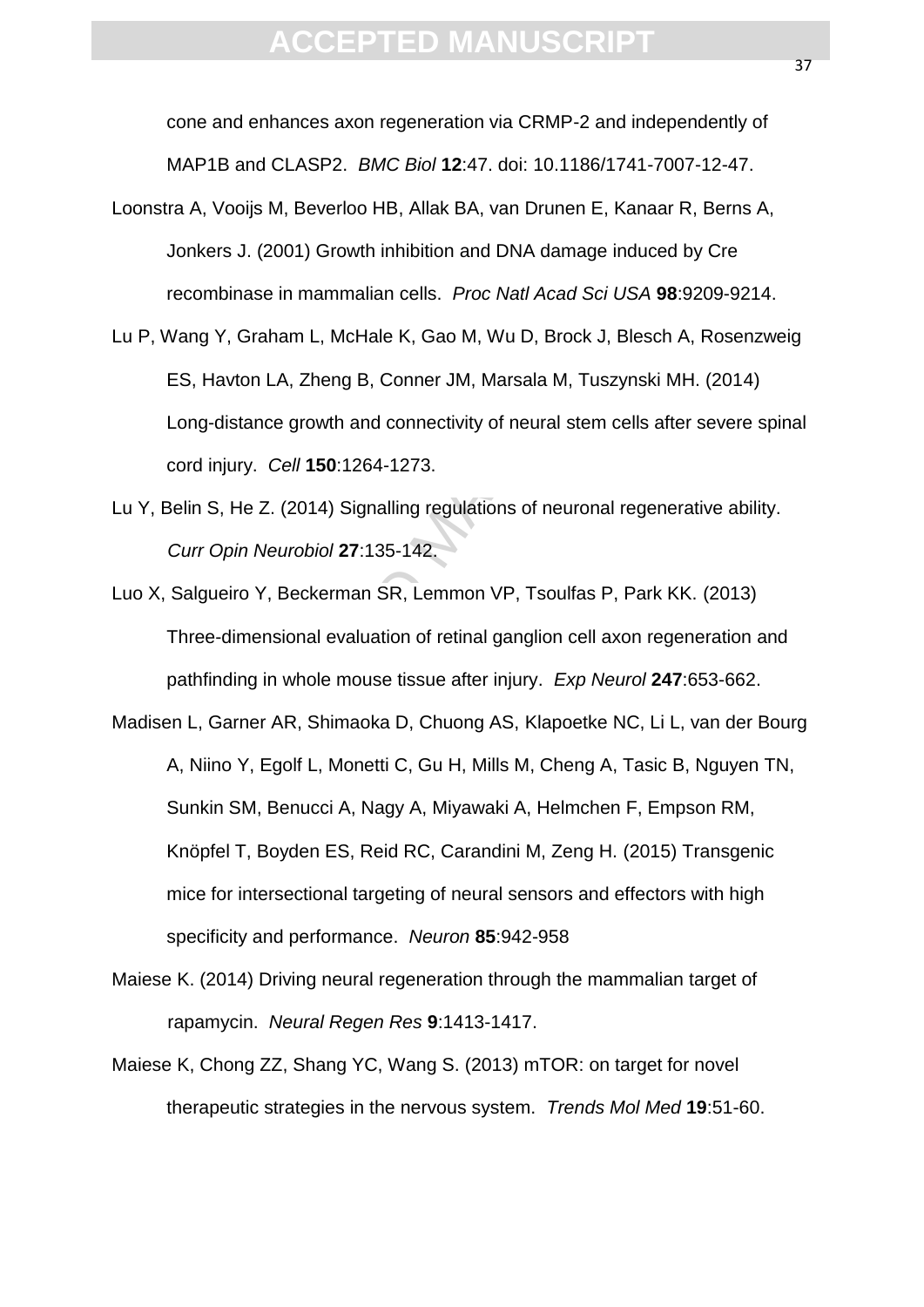- Marcos S, Nieto-Lopez F, Sandonìs A, Cardozo MJ, Di Marco F, Esteve P, Bovolenta P. (2015) Secreted frizzled related proteins modulate pathfinding and fasciculation of mouse retina ganglion cell axons by direct and indirect mechanisms. *J Neurosci* **35**:4729-4740.
- Manisms. J Neurosci 15.4729-4740.<br>
Manisms. J Neurosci 35:4729-4740.<br>
Ogan A, Berry M, Leadbeater W, Scheven BA. (2014) Paractoprotection and neuritogenesis of axotomised retinal ganglian<br>
an dental pulp stem cells: compar Mead B, Logan A, Berry M, Leadbeater W, Scheven BA. (2014) Paracrine-mediated neuroprotection and neuritogenesis of axotomised retinal ganglion cells by human dental pulp stem cells: comparison with human bone marrow and adipose-derived mesenchymal stem cells. *PLoS One* **9**:e109305. doi: 10.1371/journal.pone.0109305.
- Meijer L, Flajolet M, Greengard P. (2004) Pharmacological inhibitors of glycogen synthase kinase 3. *Trends Pharmacol Sci* **25**:471-480.
- Miron VE, Boyd A, Zhao JW, Yuen TJ, Ruckh JM, Shadrach JL, van Wijngaarden P, Wagers AJ, Williams A, Franklin RJ, ffrench-Constant C. (2013) M2 microglia and macrophages drive oligodendrocyte differentiation during CNS remyelination. *Nat Neurosci*. **16**:1211-1220.
- Morgan-Warren P, Berry M, Ahmed Z, Scott RAH, Logan A. (2013) Exploiting mTOR signalling: A novel translatable treatment for traumatic optic neuropathy. *Invest Ophthalmol Vis Res* **54**:6903-6916.
- Morgan-Warren P, O'neill J, De Cogan F, Spivak I, Kalinski H, Ahmed Z, Berry M, Feinstein E, Scott RAH, Logan A. (2015) siRNA mediated knockdown of the mTOR inhibitor RT801 promotes retinal ganglion cell survival and axon elongation by direct and indirect mechanisms. *Invest Ophthalmol Vis Res.* In press.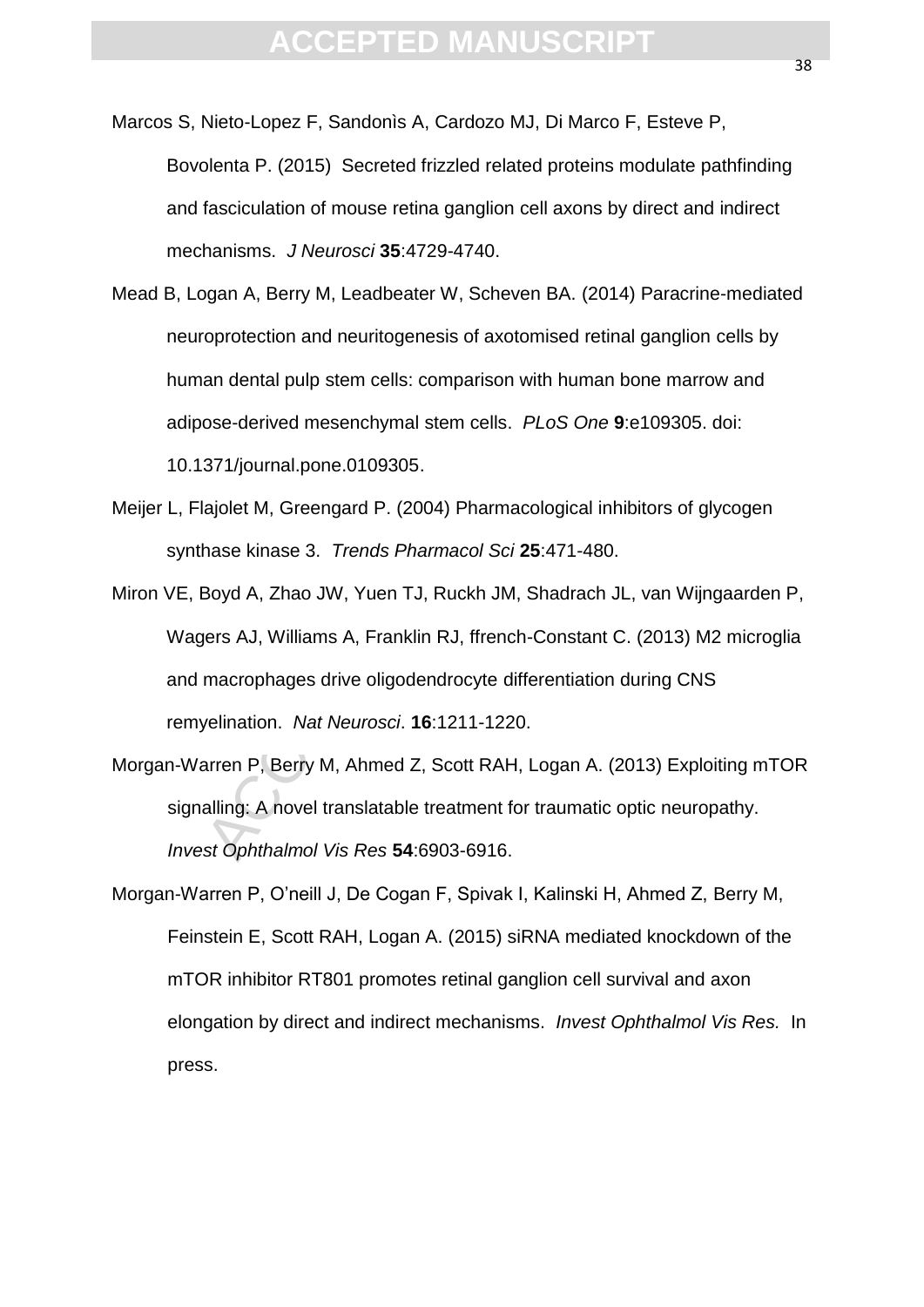Moore DL, Blackmore MG, Hu Y, Kaestner KH, Bixby JL, Lemmon VP, Goldberg JL. (2009) KLF gamily members regulate intrinsic axon regeneration ability. *Science* **326**:298-301.

Khalaj AJ, Kumar S, Winchester Z, Yoon J, Yoo T, Martine:<br>ui N, Katzenellenbogen JA, Tiwari-Woodruff SK, (2014) Mult<br>apeutic effects of the estrogen receptor β agonist indazole-C<br>lel of multiple sclerosis. *Proc Natl Acad* Moore SM, Khalaj AJ, Kumar S, Winchester Z, Yoon J, Yoo T, Martinez-Torres L, Yasui N, Katzenellenbogen JA, Tiwari-Woodruff SK, (2014) Multiple functional therapeutic effects of the estrogen receptor β agonist indazole-C1 in a mouse model of multiple sclerosis. *Proc Natl Acad Sci USA* **111**:doi: 10.1073/pnas14112911.

- Morimoto T, Miyoshi T, Matsuda S, Tano Y, Fujikado T, Fukuda Y. (2005) Transcorneal electrical stimulation rescues axotomized retinal ganglion cells by activating endogenous retinal IGF-1 system. *Invest Ophthalmol Vis Sci* **46**:2147-2155.
- Morquette B, Morquette P, Agostinone J, Feinstein E, McKinney RA, Kolta A, Di Polo A. (2014) REDD2-mediated inhibition of mTOR poromotes dendrite retraction induced by axonal injury. *Cell Death Diff* doi: 10.1038/cdd.2014.149.
- Müller A, Hauk TG, Fischer D. (2007) Astrocyte-derived CNTF switches mature RGCs to a regenerative state following inflammatory stimulation. *Brain* **130**:3308-3320.
- Müller A, Hauk TG, Leibinger M, Marienfeld R, Fischer D. (2009) Exogenous CNTF stimulates axon regeneration of retinal ganglion cells partially via endogenous CNTF. *Mol Cell Neurosci* **41**:233-246.
- Nakamura N, Ramaswamy S, Vazquez F, Signoretti S, Loda M, Sellers W. (2000) Forkhead transcription factors are critical effectors of cell death and cell cycle arrest downstream of PTEN. *Mol Cell Biol* **20**:8969-8982.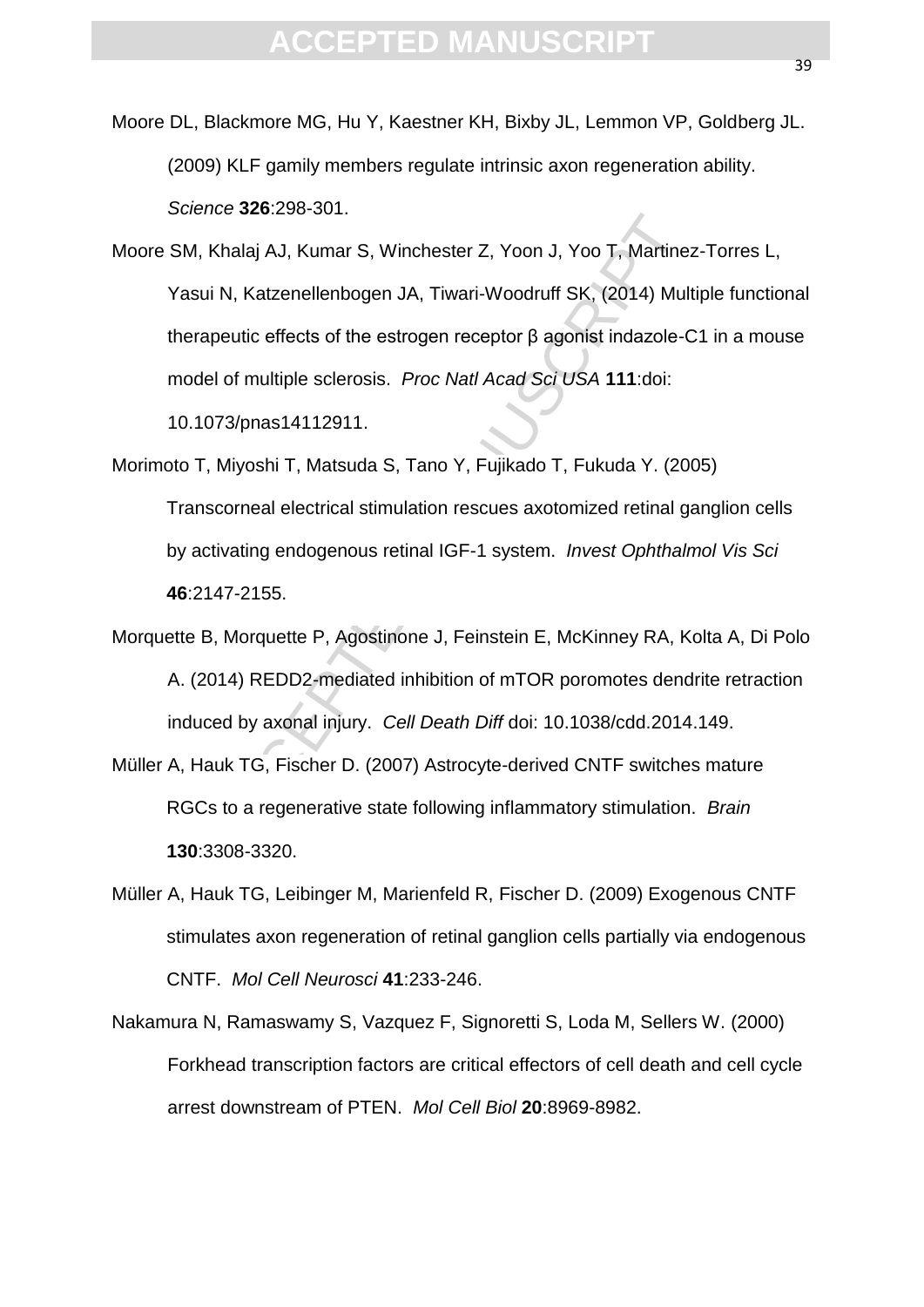Nakayama H, Bruneau S, Kochupurakkal N, Coma S, Briscoe DM, Klagsbrun M. (2015) Regulation of mTOR signalling by semaphorin 3F-Neuropilin 2 interactions *in vitro* and *in vivo*. *Scientific Reports* 5:11789 DOI:10.1038/srep11789

Narayanan SP, Flores AI, Wang F, Macklin WB. (2009) Akt signals through the mammalian target of rapamycin, mTOR, pathway to regulate central nervous system myelination. *J Neurosci* **29**:6860-6870.

Nie D, Di Nardo A, Han JM, Baharanyi H, Kramvis I, Huynh T, Dabora S, Codeluppi S, Pandolfi PP, Pasquale EB, Sahin M. (2010) Tsc2-Rheb signaling regulates EphA-mediated axon guidance.*Nat Neurosci* **13**:163-172.

10.1038/srep11789<br>
SP, Flores AI, Wang F, Macklin WB. (2009) Akt signals three<br>
manilian target of rapamycin, mTOR, pathway to regulate cerem<br>
manilian target of rapamycin, mTOR, pathway to regulate cerem<br>
emmylelination. Nicholson SE, De Souza D, Fabri LJ, Corbin J, Willson TA, Zhang JG, Silva A, Asimakis M, Farley A, Nash AD, Metcalf D, Hilton DJ, Nicola NA, Baca M. (2000) Suppressor of cytokine signaling-3 preferentially binds to the SHP-2 binding site on the shared cytokine receptor subunit gp130. *Proc Natl Acad Sci U S A* **97**:6493-6498.

Normén C, Suter U. (2013) Akt/mTOR signalling in myelination. *Biochem Soc Trans* **41**:944-950.

O'Neil C. (2013) PI3-kinase/Akt/mTOR signalling: impaired on/off switches in aging, cognitive decline and Alzheimer's disease. *Exp Gerontol* **48**:647-653.

Park K, Luo JM, Hisheh S, Harvey AR, Cui Q, (2004) Cellular mechanisms associated with spontaneous and ciliary neurotrophic factor –cAMP-induced survival and axonal regeneration of adult retinal ganglion cells. *J Neurosci* **24**:1086-10815.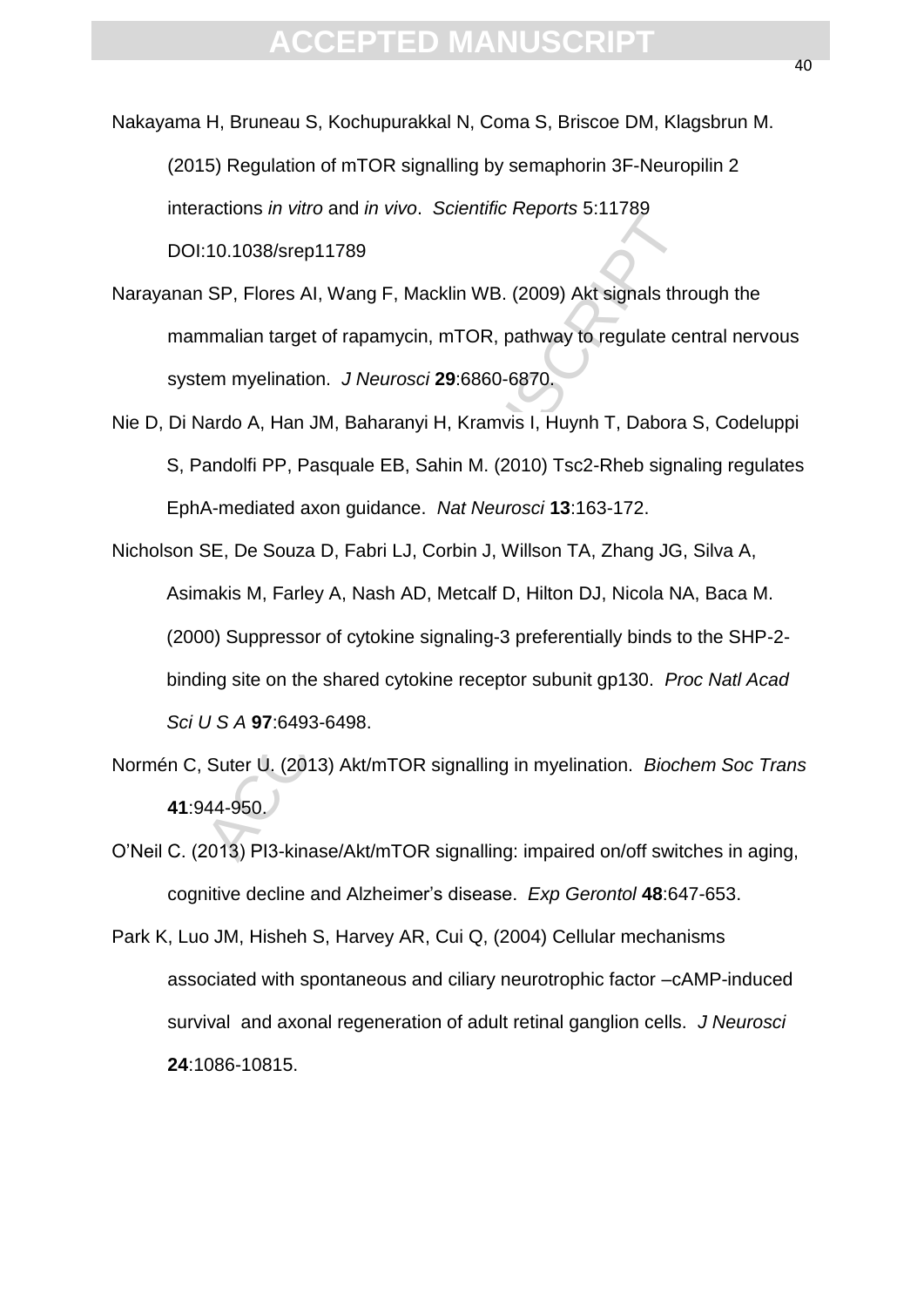- Park KK, Liu K, Hu Y, Smith PD, Wang C, Cai B, Xu B, Connolly L, Kramvis I, Sahin M, He Z. (2008) Promoting axon regeneration in the adult CNS by modulation of the PTEN/mTOR pathway. *Science* **322**:963-966.
- Park KK, Liu K, Hu Y, Kanter JL, He Z. (2010) PTEN/mTOR and axon regeneration. *Exp Neurol* **223**:45-50.
- Patel JR, Klein RS. (2011) Mediators of oligodendrocyte differentiation during remyelination. *FEBS Lett* **585**:3730-3737.
- Peace AG and Shewan DA. (2011) New perspectives in cyclic AMP-mediated axon growth and guidance: The emerging epoch of Epac. *Brain Res Bull* **84**:280- 288.
- Perdigolo AL, Chaudhry N, Barnes GN, Filbin MT, Carter BD. (2011) A novel role for PTEN in the inhibition of neurite outgrowth by myelin-associated glycoprotein in cortical neurons.*Mol Cell Neurosci* **46**:235-244.
- Pernet V. Schwab ME. (2014) Lost in the jungle: new hurdles for optic nerve axon regeneration. *Trends Neurosci* **37**:381-387.
- or FERNIFFOR paintigy. Solohos SEERSS Soc.<br>iu K, Hu Y, Kanter JL, He Z. (2010) PTEN/mTOR and axon<br>*Neurol* 223:45-50.<br>Ilein RS. (2011) Mediators of oligodendrocyte differentiation<br>yelination. *FEBS Lett* 585:3730-3737.<br>and Pernet V, Joly S, Jordi N, Dalkara D, Guzik-Kornacka A, Flannery JG, Schwab ME. (2013a) Misguidance and modulation of axonal regeneration by Stat3 and Rho/ROCK signaling in the transparent optic nerve. *Cell Death Dis* **4**:e734.
- Pernet V, Joly S, Dalkara D, Jordi N, Schwarz O, Christ F, Schaffer DV, Flannery JG, Schwab ME. (2013b) Long-distance axonal regeneration induced by CNTF gene transfer is impaired by axonal misguidance in the injured adult optic nerve. Neurobiol Dis **51**:202-213.
- Peru RL, Mandrycky N, Nait-Oumesmar B, Lu QR. (2008) Paving the axonal highway: from stem cells to myelin repair. *Stem Cell Rev* **4**:304-318.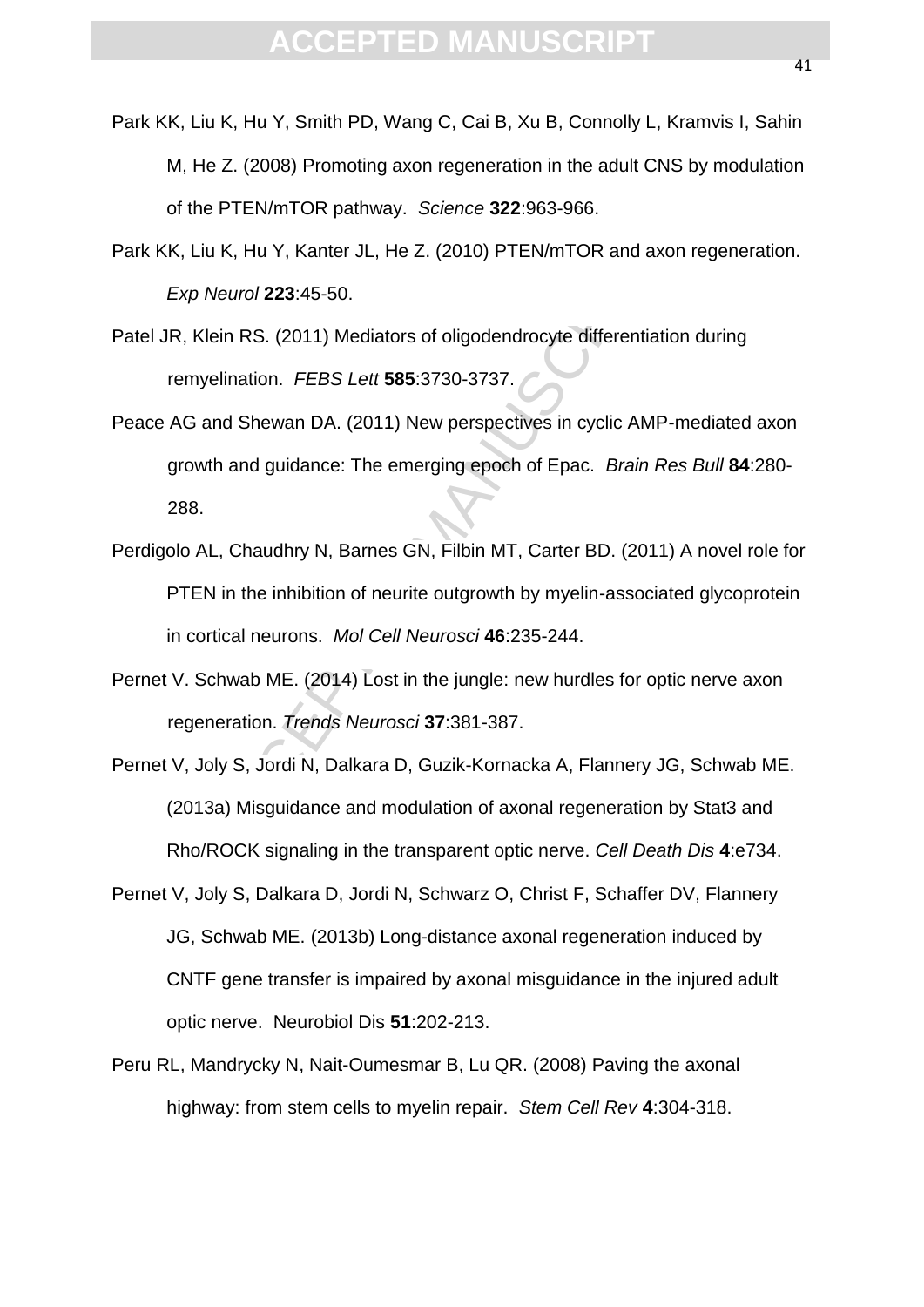- Pfeifer A, Brandon EP, Kootstra N, Gage FH, Verma IM. (2001) Delivery of the Cre recombinase by a self-deleting lentiviral vector: efficient gene targeting in vivo. *Proc Natl Acad Sci U S A* **98**:11450-11455.
- Man Neas Serve Street, Helio 11460.<br>
Matthews JG, McDonald NQ, Mulet X, Ho KK, Lossi N, Schooli M, Pomeranz KM, Erneux C, Lam EW, Vilar R, Woscho<br>
all molecule inhibitor for phosphatase and tensin homologu<br>
mosome 10 (PTEN Rosivatz E, Matthews JG, McDonald NQ, Mulet X, Ho KK, Lossi N, Schmid AC, Mirabelli M, Pomeranz KM, Erneux C, Lam EW, Vilar R, Woscholski R. **(2006)**  A small molecule inhibitor for phosphatase and tensin homologue deleted on chromosome 10 (PTEN). *ACS Chem Biol* **1**:780-790.
- Sachs HH, Bercury KK, Popescu DC, Narayanan SP, Macklin WB. (2014) A new model of cuprizone-mediated demyelination/remyelination. *ASN Neuro* **30**: doi: 10.1177/1759091414551955.
- Saijilafu, Hur EM, Liu CM, Jiao Z, Xu WL, Zhou FQ. (2013) PI3K-GSK3 signalling regulates mammalian axon regeneration by inducing the expression of Smad1. *Nat Commun* **4**:2690. doi: 10.1038/ncomms3690.
- Sandvig A, Berry M, Barrett LB, Butt A, Logan A. (2004) Myelin-, reactive glia-, and scar-derived CNS axon growth inhibitors: expression, receptor signaling, and correlation with axon regeneration.*Glia* **46**:225-251.
- Shewan D, Dwivedy A. Anderson R, Holt CE. (2002) Age-related changes under-lie switch in netrin-1 responsiveness as growth cones advance along visual pathway. *Nat Neurosci* **5**:955-962.
- Shen JW, Yi XX, Xiong NX, Wang HJ, Duan XVV, Zhao HY. (2011) GSK-3β activation mediates Nogo-66induced inhibition of neurite outgrowth in N2a cells. *Neurosci Lett* **505**:165-170.
- Silver J, Miller JH, (2004) regeneration beyond the glia scar. *Nat Rev Neurosci* **5**:146-156.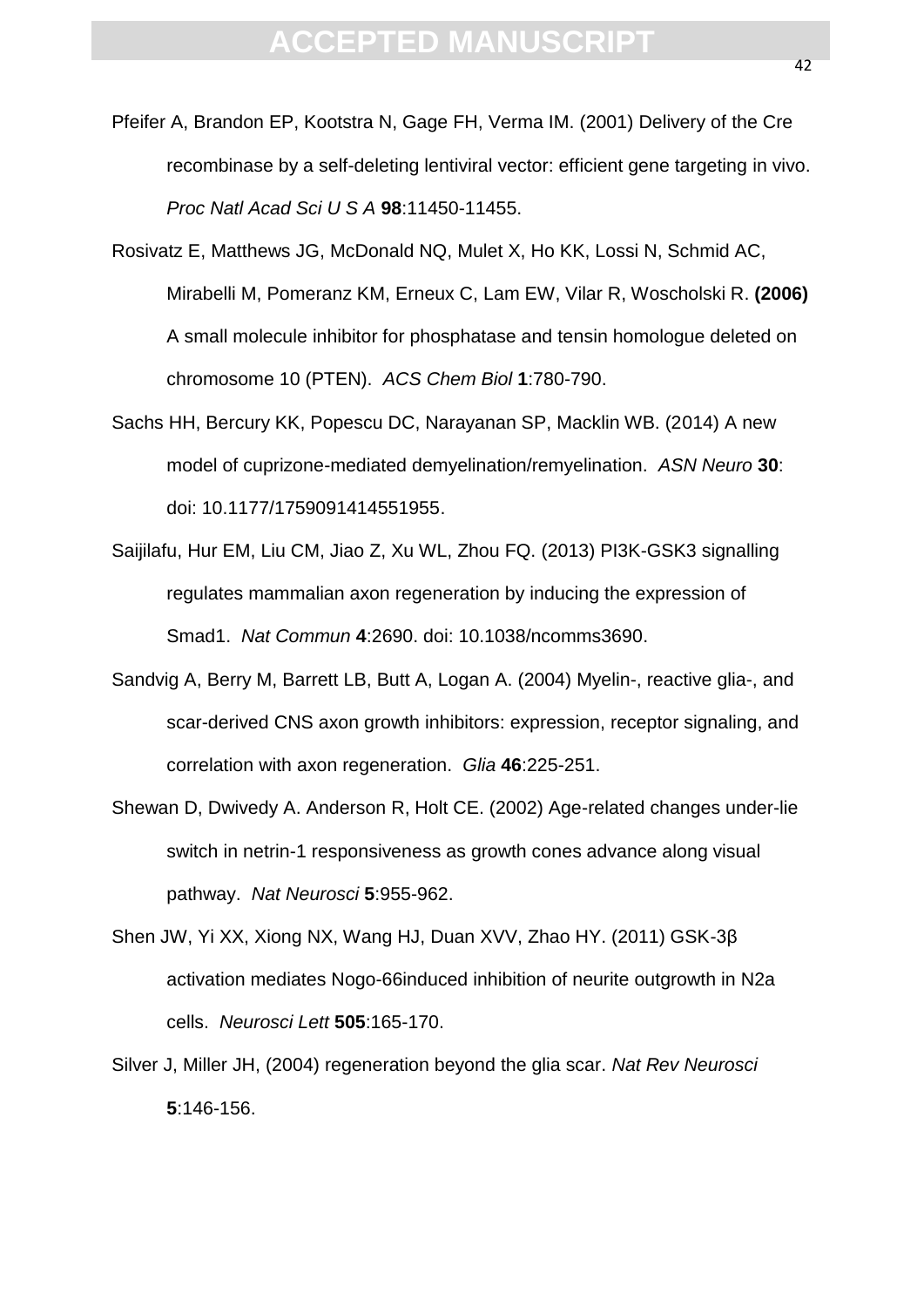- Schmidt EE, Taylor DS, Prigge JR, Barnett S, Capecchi MR. (2000) Illegitimate Credependent chromosome rearrangements in transgenic mouse spermatids. *Proc Natl Acad Sci U S A* **97**:13702-13707.
- Man Xida Sure of Man Xida Sure of Man Xida Sure of Man Xida Sure of Man A, (2011) M<br>tive intrinsically photosensitive retinal ganglion cells: from fo<br>turosci 31:16094-16101.<br>A, Alam NM, Chen, Kofuji P, Li W, Prusky GT, Hat Schmidt TM, Do MT, Dacey D, Lucas R, Hattar S, Matynia A. (2011) Melanopsinpositive intrinsically photosensitive retinal ganglion cells: from form to function. *J Neurosci* **31**:16094-16101.
- Schmidt TM, Alam NM, Chen, Kofuji P, Li W, Prusky GT, Hattar S. (2014) A Role for Melanopsin in Alpha Retinal Ganglion Cells and Contrast Detection. *Neuron* doi:10.1016/j.neuron.2014.03.022.
- Sofroniew MV. (2009) Molecular dissection of reactive astrogliosis and glial scar formation. *Trends Neurosci* **32**:638-647.
- Sosunov AA, Wu X, Weiner HL, Mikell CB, Goodman RR,Crino PD, McKhann GM. (2008) Tuberous sclerosis: A primary pathology of astrocytes? *Epilepsia*  **49**:53-62.
- Sun F, Park SB, Belin S, Wang D, Lu T, Chen G, Zhang K, Yeung C, Feng G, Yankner BA, He Z. (2011) Sustained axon regeneration induced by codeletion of PTEN and SOCS3. *Nature* **480**:372-375.
- Thévenot E, Côté F, Colin P, He Y, Leblois H, Perricaudet M, Mallet J, Vodjdani G. (2003) Targeting conditional gene modification into the serotonin neurons of the dorsal raphe nucleus by viral delivery of the Cre recombinase. *Mol Cell Neurosci* **24**:139-147.
- Thoenen H, Sendtner M. (2002) Neurotrophins: from enthusiastic expectations through sobering experiences to rational therapeutic approaches.*Nat Neurosci* **5**: Suppl:1046-1050.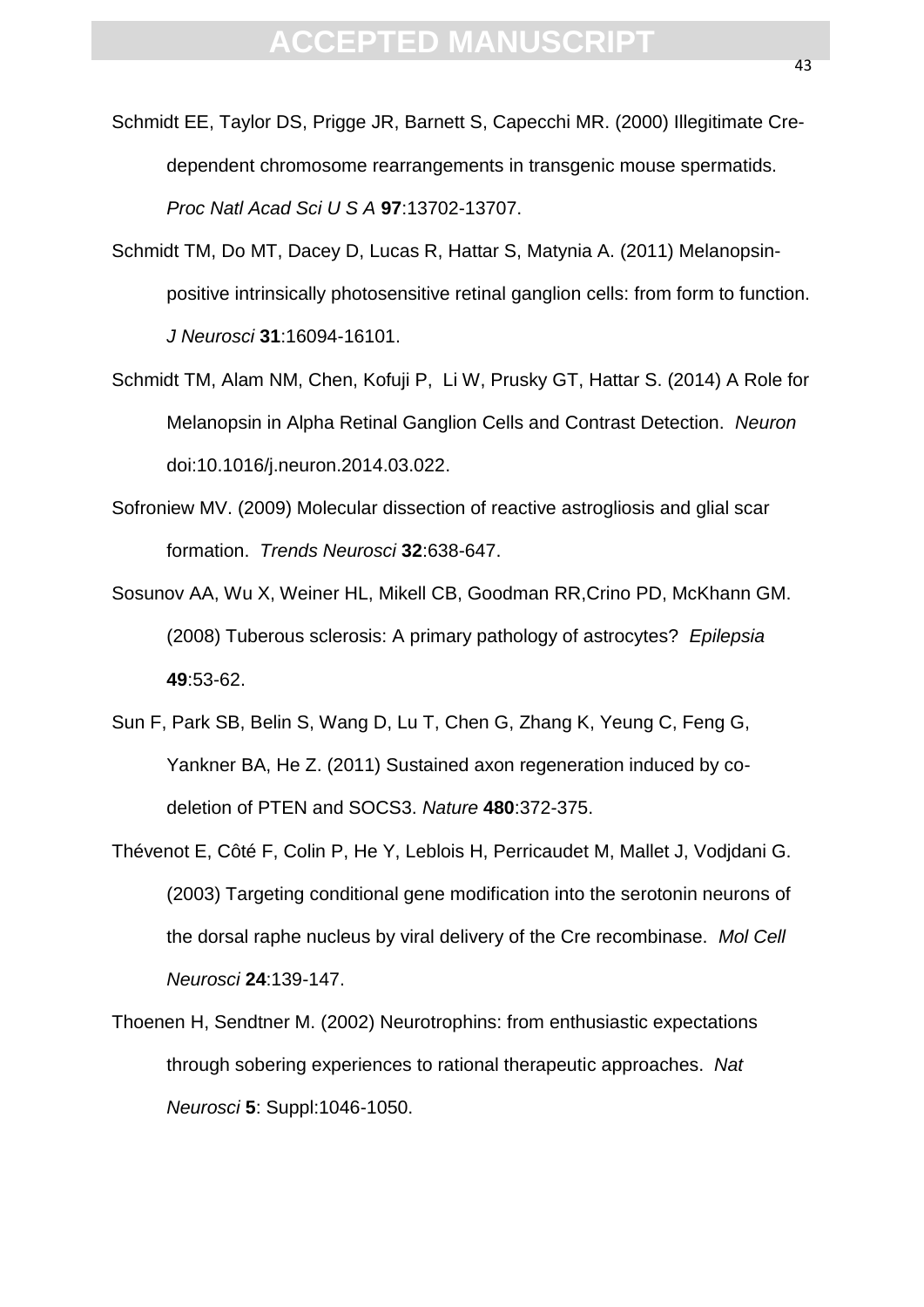- Tsang CK, Qi H, Liu LF, Sheng XFS. (2007) Targeting mammalian target of Rapamycin (mTOR) for health and diseases. *Drug Disc Today* **12**: 113-124.
- Tyler WA, Gangoli N, Gokina P, Kim HA, Covey M, Levison SW, Wood TL. (2009) Activation of mammalian target of rapamycin (mTOR) is essential for oligodendrocyte differentiation. *J Neurosci* **29**:6367-6378.
- bangur N, Scialia 1, Hammar, Scieg alt, Belasci Str., Hosta<br>attion of mammalian target of rapamycin (mTOR) is essential<br>dendrocyte differentiation. J Neurosci 29:6367-6378.<br>Dhshima T, Sasaki Y, Suzuki H, Yanai S, Yamashita Uchida Y, Ohshima T, Sasaki Y, Suzuki H, Yanai S, Yamashita N, Nakamura F, Takei K, Ihara Y, Mikoshiba K, Kolattukudy P, Honnorat J, Goshima Y. (2005) Semaphorin3A signalling is mediated via sequential Cdk5 and GSK3beta phosphorylation of CRMP2: implication of common phosphorylating mechanism underlying axon guidance and Alzheimer's disease. *Genes Cells* **10**:165-179.
- Uhlmann EJ, Wong M, Baldwin RL, Bajenaru ML, Onda H, Kwiatkowski DJ, Yamada K, Gutmann DH. (2002) Astrocyte-specific TSC1 conditional knockout mice exhibit abnormal neuronal organization and seizures.*Ann Neurol* **52**:285-296.
- Vigneswara V, Akpan N, Berry M, Logan A, Troy CM, Ahmed Z. (2014) Combined suppression of CASP2 and CASP6 protects retinal ganglion cells from apoptosis and promotes axon regeneration through CNTF-mediated JAK/STAT signalling. *Brain* **137**:1656-1675.
- Wahl SE, McLane LE, Bercury KK, Macklin WB, Wood TL. (2014) Mammalian target of rapamycin promotes oligodendrocyte differentiation, initiation and extent of myelination. *J Neurosci* **34**:4453-4465.
- Weidner N, Ner A, Salimi N, Tuszynski MH. (2001) Spontaneous corticospinal axonal plasticity and functional recovery after adult central nervous system injury. *Proc Natl Acad Sci USA* **98**:3513-3518.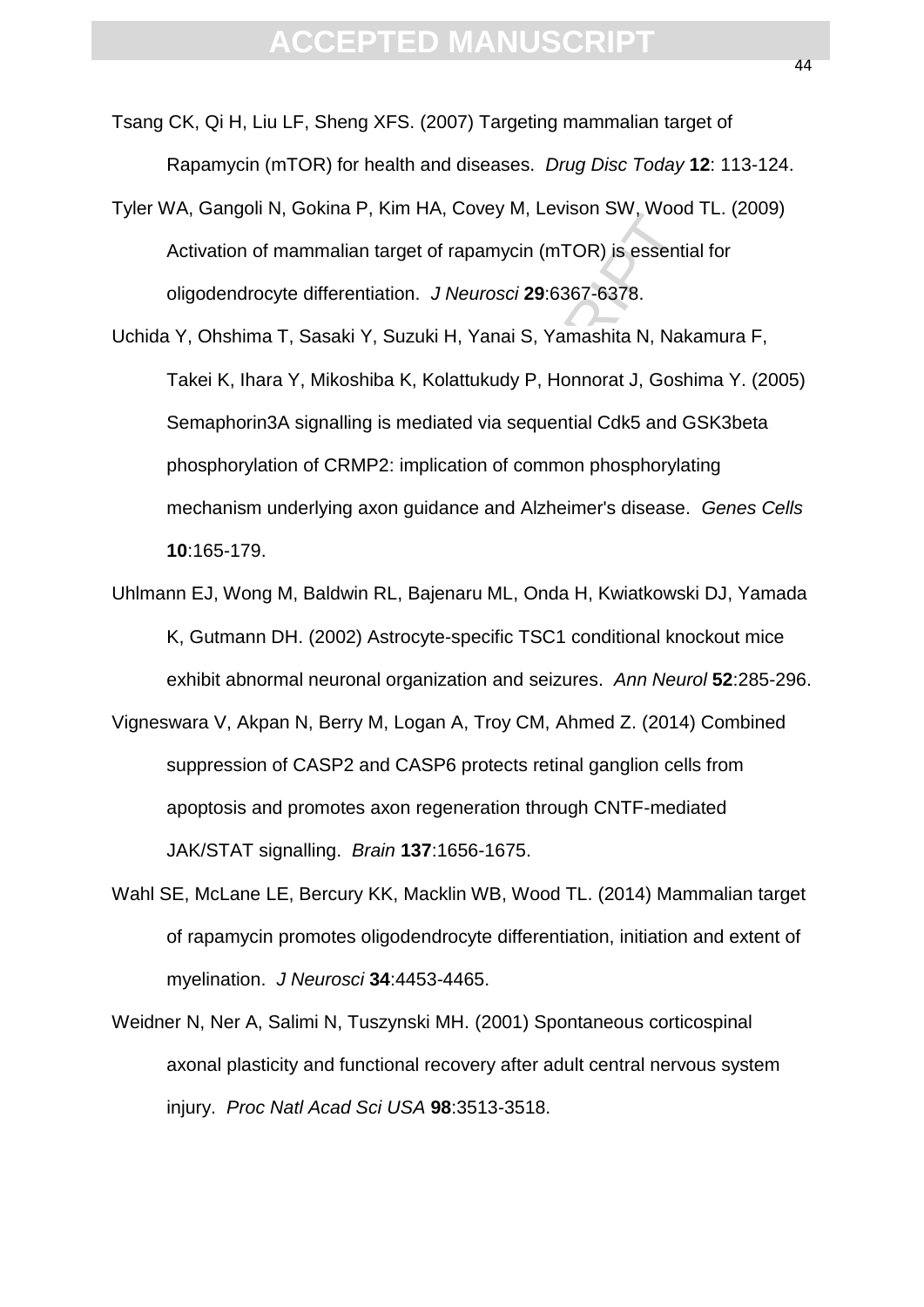- Williams MR, DeSpenza Jr T, Li M, Gulledge AT, Luikart BW. (2015) Hyperactivity of newborn Pten knock-out neurons results from increased excitatory synaptic drive. *J Neurosci* **35**:943-959.
- Wong M, Ess KC, Uhlmann EJ, Jansen LA, Li W, Crino PB, Mennerick S, Yamada KA, Gutmann DH. (2003) *Ann Neurol* **54**:251-256.
- Wood TL, Bercury KK, Cifelli SE, Mursch LE, Min J, Dai J, Macklin WB. (2013) mTOR: a link from the extracellular milieu to transcriptional regulation of oligodendrocyte development. *ASN Neuro* doi: 10.1042/AN20120092.
- It is the<br>and DH. (2003) Ann Neurol 54:251-256.<br>Star Cutmann DH. (2003) Ann Neurol 54:251-256.<br>Bercury KK, Cifelli SE, Mursch LE, Min J, Dai J, Macklin WB<br>DR: a link from the extracellular milieu to transcriptional regu<br>de Wu D, Klaw MC, Connors T, Kholodilov N, Burke RE, Tom VJ. (2015) Expressing Constitutively Active Rheb in Adult Neurons after a Complete Spinal Cord Injury Enhances Axonal Regeneration beyond a Chondroitinase-Treated Glial Scar. *J Neurosci* **35**:11068-11080. doi: 10.1523/JNEUROSCI.0719-15.2015
- Wullschleger S, Loewith R Hall MN. (2006) TOR signalling in growth and metabolism. *Cell* **124**:471-484.
- Yang Q, Guan K-L. (2007) Expanding mTOR signalling. *Cell Res* **17**:666-681.
- Yu, M, Narayanan SP, Wang F, Morse E, Macklin WB, Peachey NS. (2011) Visual abnormalities associated with enhanced optic nerve myelination. *Brain Res* **1374**:36-42.
- Yang P, Qin Y, Zhang W, Bian Z, Wang R (2015) Sensorimotor cortex injection of adeno-associated viral vector mediates knockout of PTEN in neurons of the brain and spinal cord of mice. *J Mol Neurosci* DOI10.1007/s1203.015-0610-x.
- Yungher BJ, Luo X, Salgueiro Y, Blackmore MG, Park KK. (2015) Viral vector based improvement of optic nerve regeneration: characterization of individual axons' growth patterns and synaptogenesis in a visual target.*Gene Ther* doi: 10.1038/gt.2015.51.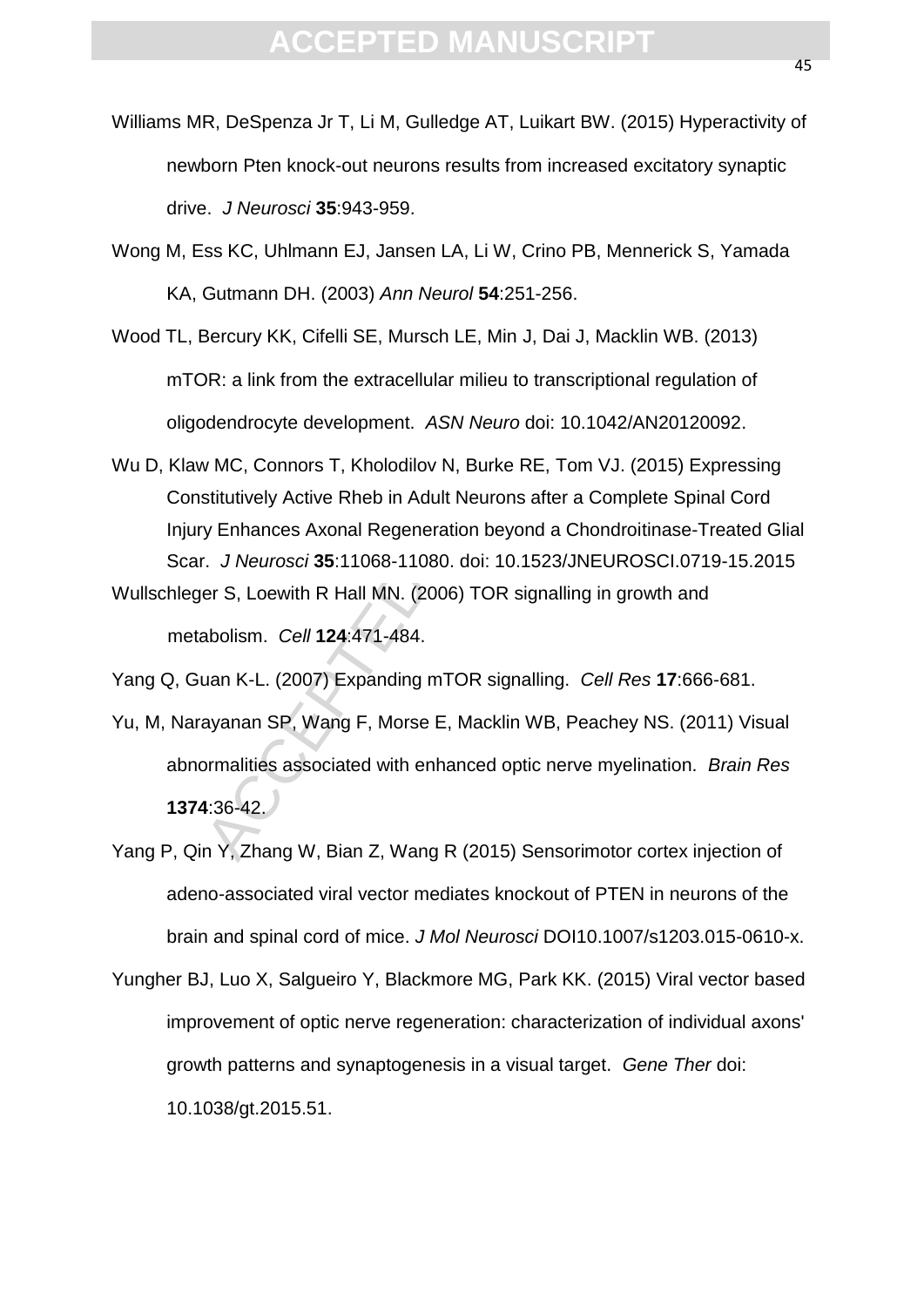- Zheng B, Ho C, Li S, Keirstead H, Steward O, Tessier-Lavigne M. (2003) Lack of enhanced spinal regeneration in Nogo-deficient mice. *Neuron* **38**:213-224.
- Zhou FQ, Zhou J, Dedhar S, Wu YH, Snider WD. (2004) NGF-induced axon growth is mediated by localized inactivation of GSK-3beta and functions of the microtubule plus end binding protein APC. *Neuron* **42**:897-912.
- Zhou F-Q, Snider WD. (2005) GSK-3β and microtubular assembly in axons. *Science* **308**: 211-214.
- and or, beanal or, vie 111, officer W.P. (2004) Not madeculated by localized inactivation of GSK-3beta and functions<br>otubule plus end binding protein APC. *Neuron* 42:897-912.<br>Snider WD. (2005) GSK-3β and microtubular ass Zou Y, Jiang W, Wang J, Li Z, Zhang J, Bu J, Zou J, Zhou L, Yu S, Cui Y, Yang W, Luo L, Lu QR, Liu Y, Chen M, Worley PF, Xiao B. (2014) Oligodendrocyte precursor cell-intrinsic effect of Rheb1 controls differentiation and mediates mTOC1-dependent myelination in brain. *J Neurosci* **34**:15764-15778.
- Zou Y, Stagi M, Wang X, Yigitkanli K, Siegel CS, Nakatsu F, Cafferty WB, Stritttmatter S. (2015) Gene silencing screen for mammalian axon regeneration identifies Inpp5f (Sac2) as an endogenous suppressor of repair after spinal cord injury. *J Neurosci* **35**:10429-10439.
- Zukor K, Belin S, Wang C, Keelan N, Wang X, He Z. (2013) Short hairpin RNA against PTEN enhances regenerative growth of corticospinal tract axons after spinal cord injury. *J Neurosci* **33**:15350-153651.
- Zumbrunn J, Kinoshita K, Hyman AA, Näthke IS. (2001) Binding of the adenomatous polyposis coli protein to microtubules increases microtubule stability and is regulated by GSK3 beta phosphorylation. *Curr Biol* **11**:44-49.

### **FIGURE LEGENDS**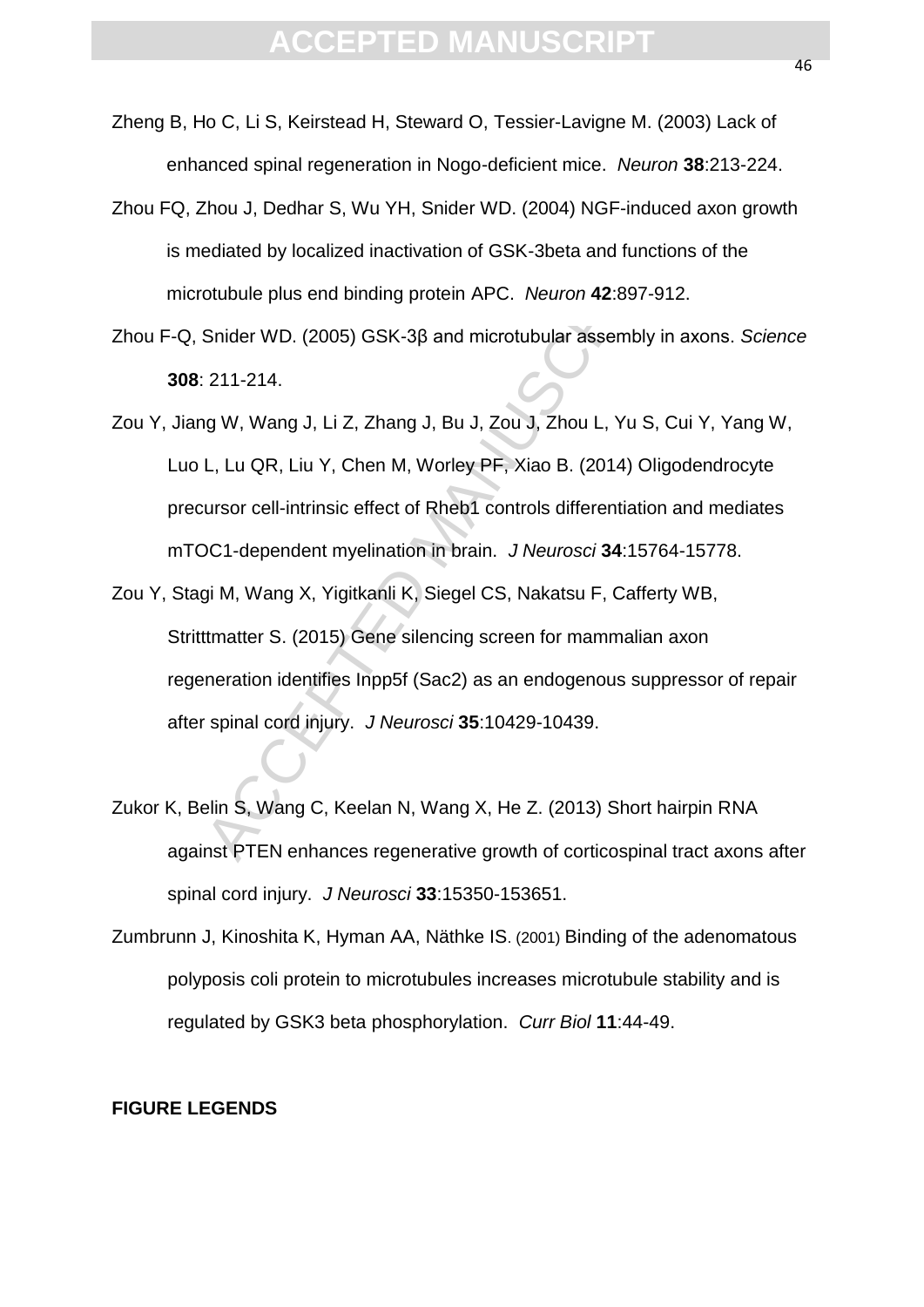K/Akt pathway; hypoxia, DNA damage and stress activate the MAK pathway; hypoxia, DNA damage and stress activate the MACCEPTED MANUSCRIPTED VION-1 (TIST) interfeuking 6 (IL6) ic factor (CNTF), and activates the janus kinase **Figure 1.** Activators of the mTOR axogenic pathway. Tyrosine receptor kinase (Trk) receptors bind neurotrophic factors (NTF) including nerve growth factor (NGF)/brainderived neurotrophic factor (BDNF)/neurotrophin 3/4 (NT3/4) which in turn activate the Trk/PI3K/Akt pathway; hypoxia, DNA damage and stress activate the HIF/RTP801/TSC pathway down stream of Akt; and the gp130 receptor complex binds the cytokines leukaemia inhibitory factor (LIF), interleukin 6 (IL6) and ciliary neurotrophic factor (CNTF), and activates the janus kinase (JAK)/signal transducers and activators of transcription (STAT), cAMP and RAS/CREB pathways (Akt serine/threonine kinase; APC - adenomatous polyposis coli microtubule plus-end– binding protein; CREB - cAMP response element binding protein; CRMP - collapsin response mediator protein; elF4E - eukaryotic initiation factor 4E; 4E-BP1 - eIF4E binding to protein 1; Epac - exchange protein directly activated by cyclic adosine mono-phosphate (cAMP); ERK - extracellular signal-regulated kinase; GSK3β glycogen synthase kinase 3β; HIFα - hypoxia inducible factor alpha; IGF- insulin-like growth factor; IGFR-IGF receptor; IRS1-insulin receptor substrate 1; MAPK mitogen-activated protein kinase; MEK - MAPK/ERK kinase; mTORC1 - mTOR (mammalian target of rapamycin)+Raptor (regulatory association protein to mTOR)+GβL-G (protein β-subunit-like protein); mTORC2 - mTOR+Rictor (rapamycin independent companion of mTOR)+GβL+Sin1; PDK1/2 - phosphatidylinositoldependent kinase 1/2; PI3K - phosphatidylinositol 3-kinase; PIP2 phosphatidylinositol (3, 4) bisphosphate; PIP3 - phosphatidylinositol (3, 4, 5) trisphosphate; PKA - protein kinase A; SHP-2, a Src homology 2 (SH2) domain containing non-transmembrane PTP; PTEN - phosphatase and tensin homolog; RAF - proto-oncogene serine/threonine-protein kinases; REDD/RTP801 - regulated in development and DNA damage response protein; RAS - rat sarcoma protein; RHEB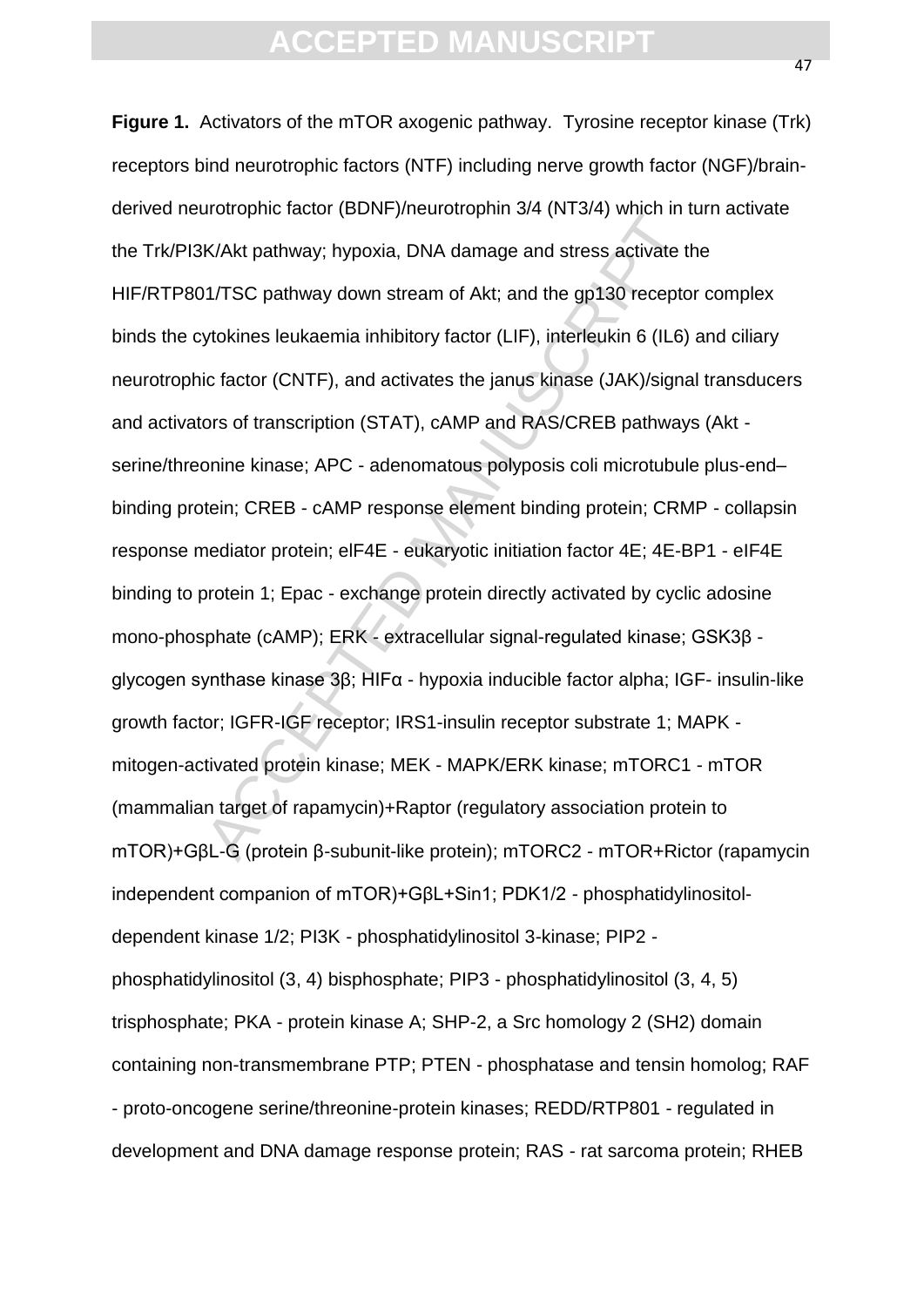- Ras homolog enriched in brain protein; RSK - 40S ribosomal protein S6 kinase; S6K1 - p70 ribosomal protein S6 kinase 1; S6 - ribosomal protein S6; S727 phosphostat3 serine 727;; SOCS3 - suppressor of cytokine signalling 3; TSCI/2 tuberous sclerosis complex 1/2; Y705 - phosphostat3 tyrosine727).

clerosis complex 1/2; Y705 - phosphostat3 tyrosine727).<br>Clerosis complex 1/2; Y705 - phosphostat3 tyrosine727).<br>Morphology of five types of intrinsically photosensitive retina<br>A) *en face* view of ipRGC dendritic fields (s **Figure 2.** Morphology of five types of intrinsically photosensitive retinal ganglion cell (ipRGC); (**A**) *en face* view of ipRGC dendritic fields (scale bar=100µm), (**B**) dendritic stratification as viewed in a schematic radial retinal section. Pale blue bands in the inner plexiform layer (IPL) are the ON and OFF cholinergic bands. There are two bands of melanopsin dendrites ramifying outside the ON/OFF cholinergic bands; the outer lying at the margin of the inner nuclear layer (INL) contains M1 and M3 cell dendrites and the inner broader band is juxtaposed to the ganglion cell layer (GLC) and contains the dendrites of M2, M3, M4, and M5 cells with subtle differences in stratification. (from '*Intrinsically photosensitive retinal ganglion cells'*, Berson DM, reprinted courtesy of The MIT Press from The New Visual Neurosciences edited by John S. Werner and Leo M. Chalupa, with permission).

**Figure 3.** Comparison of (**A**) CASP2 and (**B**) combined *pten/socs3* deletion on the survival of axotomised RGC after intra-orbital ONC in rats and mice, respectively. **A**. Frequencies of FluoroGold back filled rat RGC at 7d post ONC after intravitreal injection of a control siRNA targeting a random combination of Caspase nucleotides (siCNL) and after escalating doses of siCASP2 at 0d. Treatment with siCNL resulted in 60% RGC survival compared with intact controls, while increasing doses of siCASP2 enhanced RGC survival and, over an optimal dose range of 20–35 mg, promoted 100% RGC protection compared with intact controls (P>0.001\*; from Ahmed *et al.*, 2011 with permission). **B**. Synergistic effects on TUJ1<sup>+</sup> mouse RGC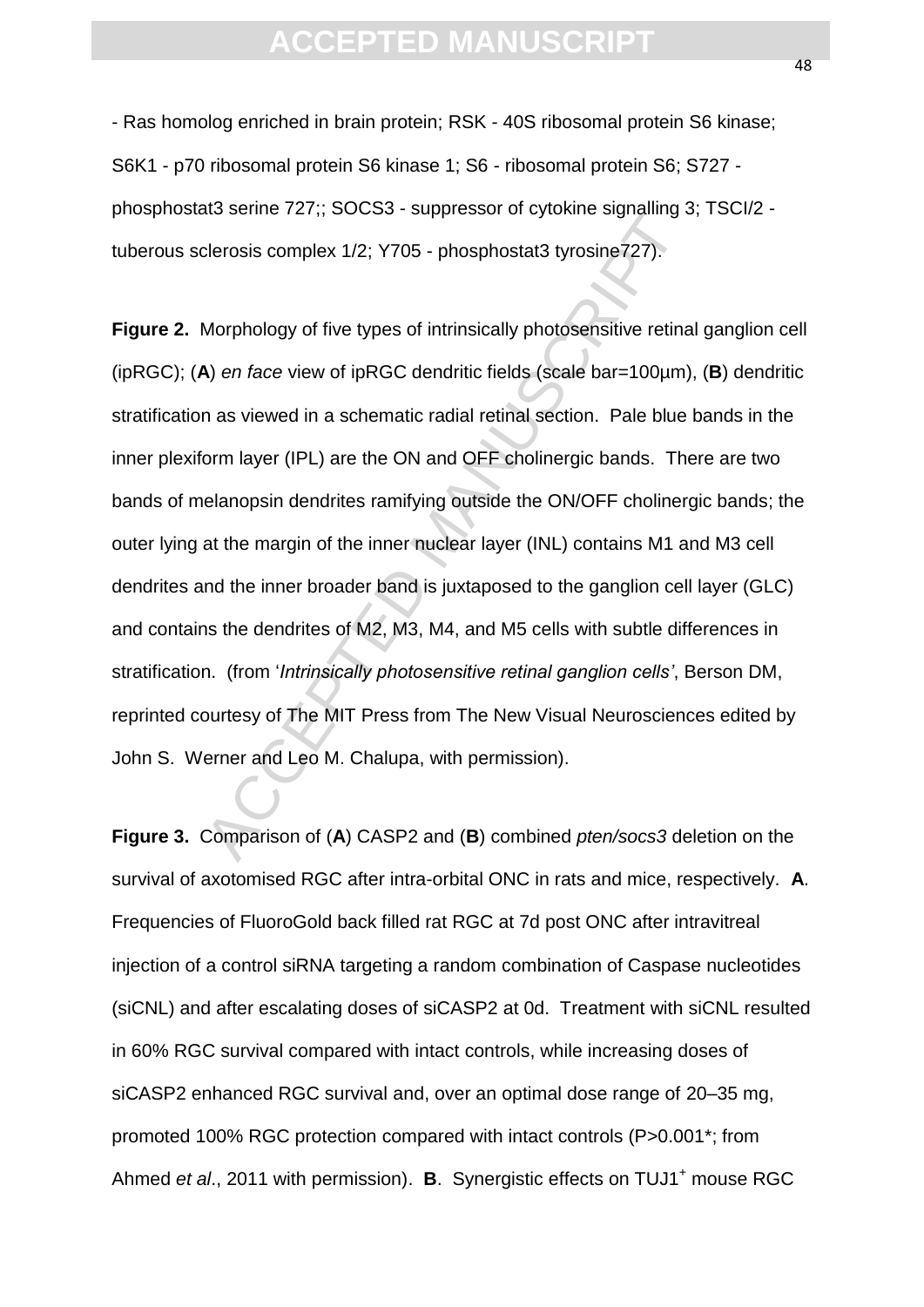survival at 4w post ONC and after deletion of *pten* and *socs3*. Percentages of TUJ1<sup>+</sup> RGC in wild type (WT), pten deleted (PTEN<sup>+</sup>), socs3 deleted (SOCS3<sup>+</sup>), and combined pten/socs3 deleted (PTEN<sup>+</sup>/SOCS3<sup>+</sup>) groups, compared with intact retinae (\*P>0.001; from Sun *et al*., 2011 with permission).

from Sun *et al.*, 2011 with permission).<br> **A.** GAP-43<sup>+</sup> axons in the non-regenerating and regenerating<br>
NN transaction; (i), non-regenerating ON in which the growth<br>
is is arrested in the proximal lesion (\*) margin; (ii Figure 4. A. GAP-43<sup>+</sup> axons in the non-regenerating and regenerating adult rat ON 20d after ON transaction; (i), non-regenerating ON in which the growth of GAP43<sup>+</sup> RGC axons is arrested in the proximal lesion (\*) margin; (ii), after an intravitreal sciatic nerve implant at 0d regenerating GAP43<sup>+</sup> RGC axons traverse the lesion (\*) and invade the distal ON segment (note there are more GAP43<sup>+</sup> axons in the proximal regenerating (ii), compared to the non-regenerating ON (i) because more RGC survive in the former; eye to the left, chiasm to the right; magnification bar = 100μm; from Berry *et al*., 2008 with permission). **B**. Confocal images of the transected adult mouse optic nerve after *pten* deletion showing regenerated Cholera Toxin-B<sup>+</sup> (CTB<sup>+</sup>) axons passing through the lesion site at 14d (i) and 28d (ii) and invading the distal optic nerve segment (scale bar = 100mm; the normal response to optic crush is essentially similar to that of the rat see A(i) above – from Park *et al*., 2008 with permission). **C**. Selective regeneration of M4 ipRGC (αRGC – KCNG4) axons in the optic nerves of mice after ONC: (i), CTB anterograde axon tracing detects all regenerating RGC axons; (ii), in Kcng4-yellow fluorescent protein (YFP) mice YFP<sup>+</sup> regenerating axons are exclusively M4 ipRGC axons; (iii), the near complete convergence of the images of YFP<sup>+</sup> and CTB<sup>+</sup> regenerating axons demonstrates that most axons derive from M4 (scale bar = 200µm; from Duan *et al*., 2015 with permission); ipRGC. D. Biotinylated dextran amine<sup>+</sup> (BDA<sup>+</sup> - red) regenerating CST axons on the left side of the cord extending for up to 3mm caudal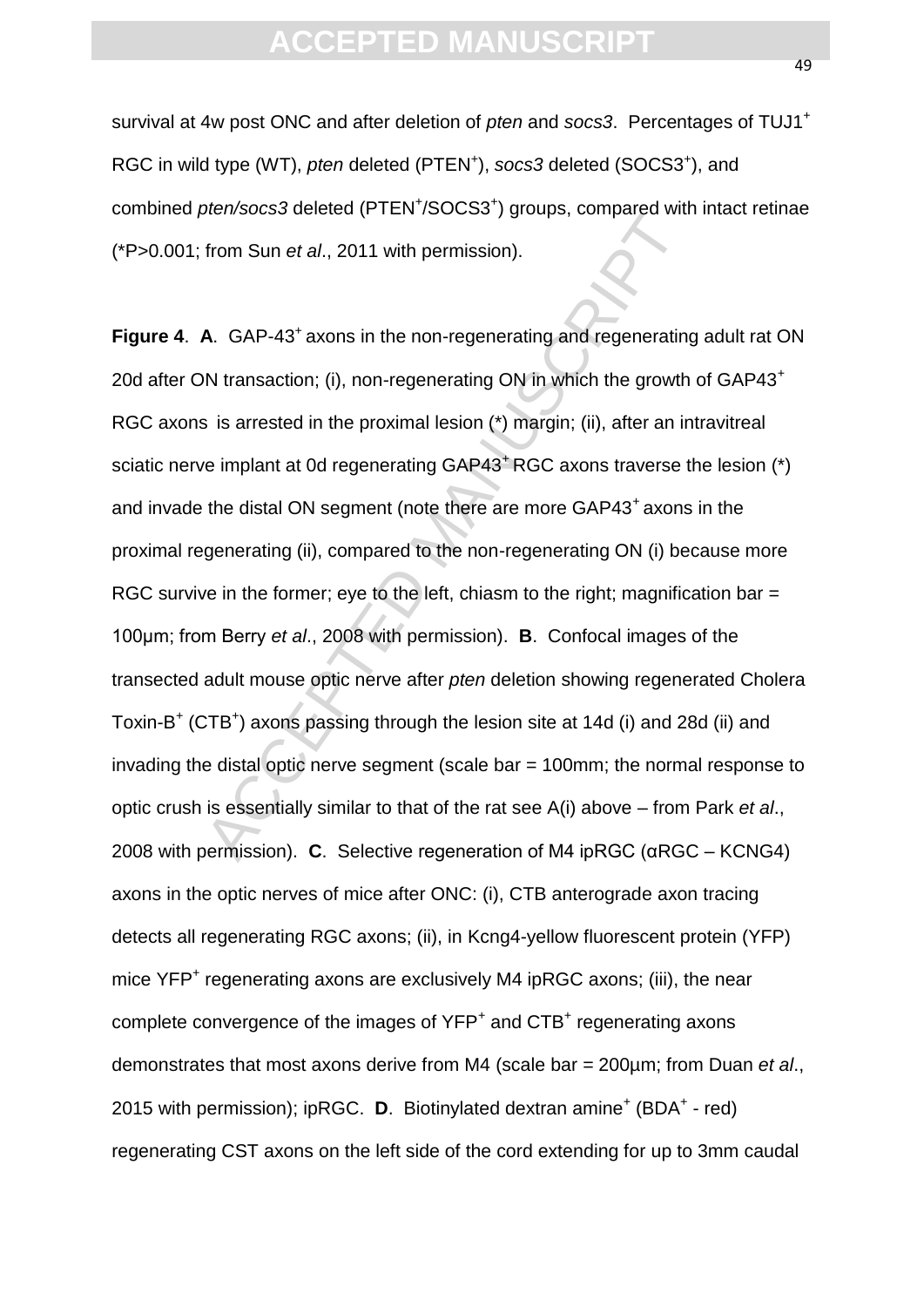to the lesion site (\*) after *pten* deletion (longitudinal parasagittal sections of the adult mouse spinal cord crushed at the vertebral level of T8). In these experiments, AAV-Cre was injected into the right hind limb sensorimotor cortex of *PtenloxP/loxP* mice aged 4w; 4w later the cord was lesioned and, after a further 4w, BDA was injected into the right sensorimotor cortex and the mice killed 2w later (scale bar = 500μm; from Liu *et al*., 2010 with permission).

books and the right mind and school and, after a further 4w, BDA w<br>w later the cord was lesioned and, after a further 4w, BDA w<br>at sensorimotor cortex and the mice killed 2w later (scale ba<br>al., 2010 with permission).<br>Traj **Figure 5**. Trajectories of (**A)** normal RGC axons in a hypothetical representative oblique coronal section through the rodent diencephalon (optic nerve (ON); optic chiasm (OX) – from whence axons invade the suprachiasmatic nucleus (SCN) in the hypothalamus and where 1-10% RGC axons project ipsilaterally and 90-99% contralaterally into the optic tracts (OT) connecting with ventral lateral geniculate nucleus (VLGN) and dorsal lateral geniculate nucleus (DLN) in the thalamus; superior quadrigeminal brachium (SQB) running to the superior colliculus (SC) in the midbrain; IIIrd ventricle (IIIV). (**B**) Ventral light sheet fluorescent microscopic view of regenerated axon projections in an unsectioned mouse brain after ONC and *pten/socs3* deletion. Cholera toxin-B anterograde labelled regenerating RGC axons are seen in the transected ON and OX. Note: (i), ectopic RGC axons regenerate centrifugally into each ON; (ii), overgrowth into the hypothalamus; and (iii), equal numbers of axons regenerating into each OT. (**C**) Lateral view of the 3D reconstruction showing axons regenerating into the diencephalon (inset shows low magnification of the whole brain following 3D reconstruction). (**D)** Quantification of RGC axon trajectories in 6 different mice (cases #1–6 - values = % total axons exiting the OX). Note the following abnormalities: (i), near normal numbers of ipsilateral and contralateral RGC axons in the OT; and (ii), variable ectopic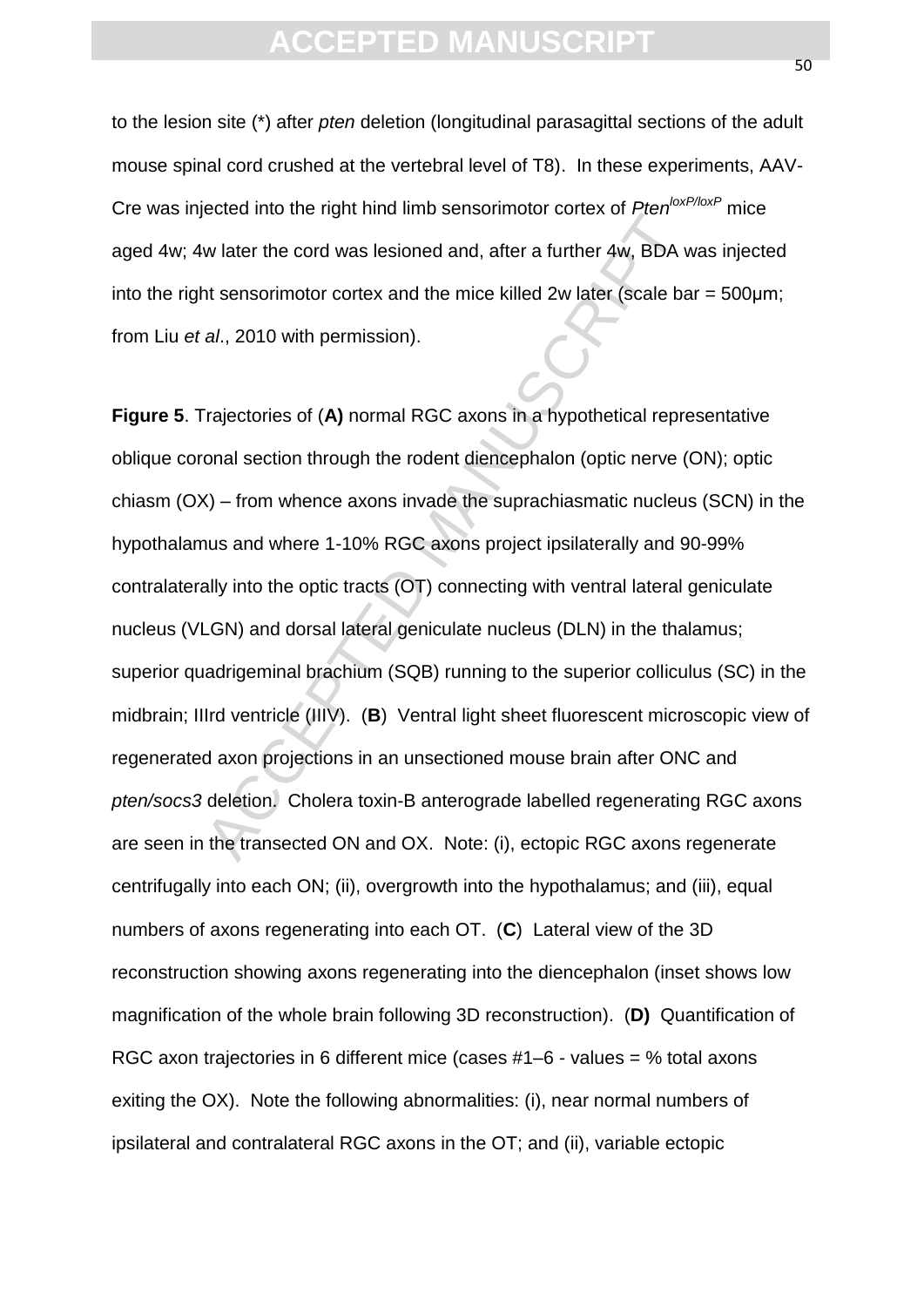regeneration of axons into the hypothalamus and contralateral ON (scale bar = 200μm; from Luo *et al*., 2013 with permission).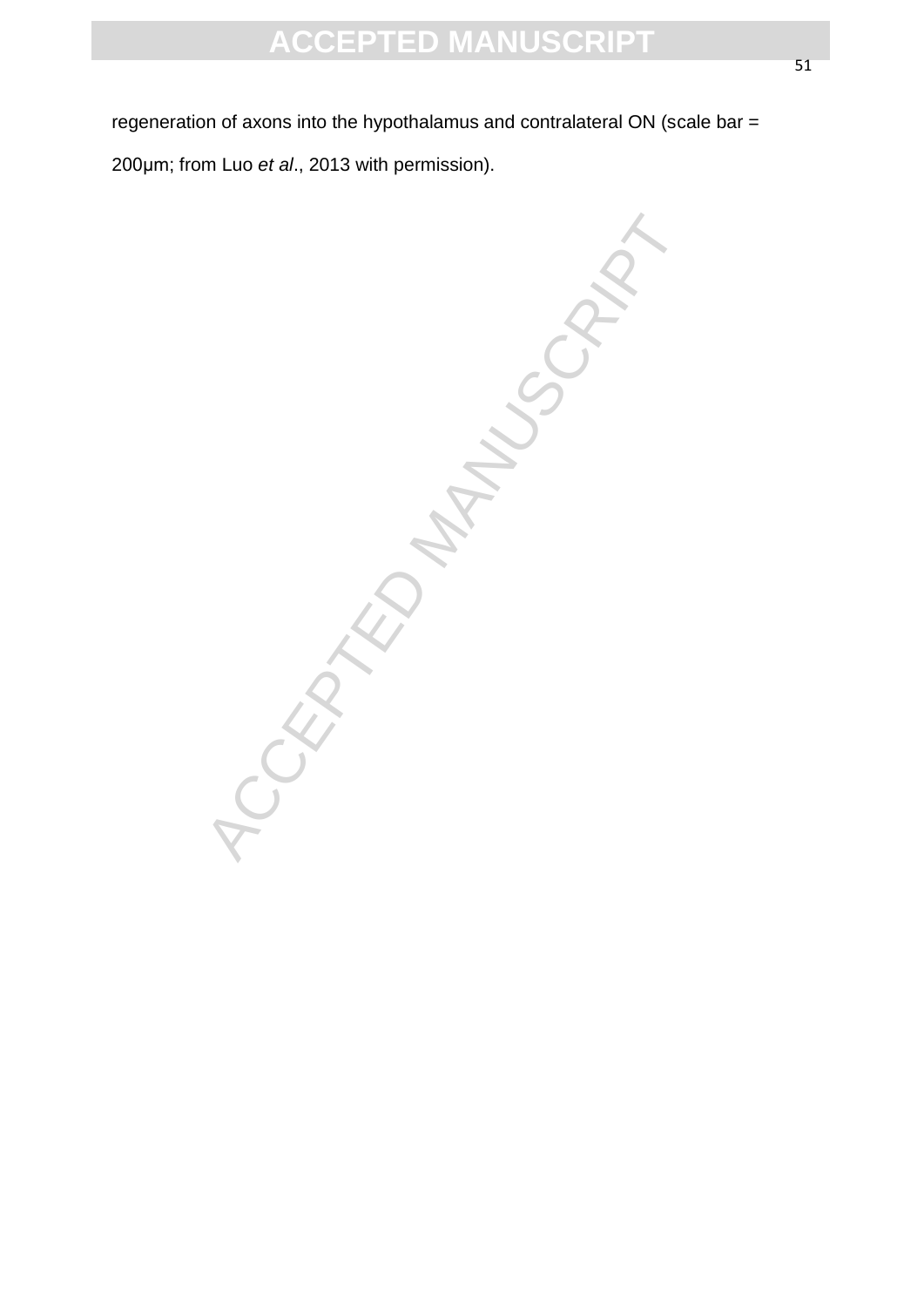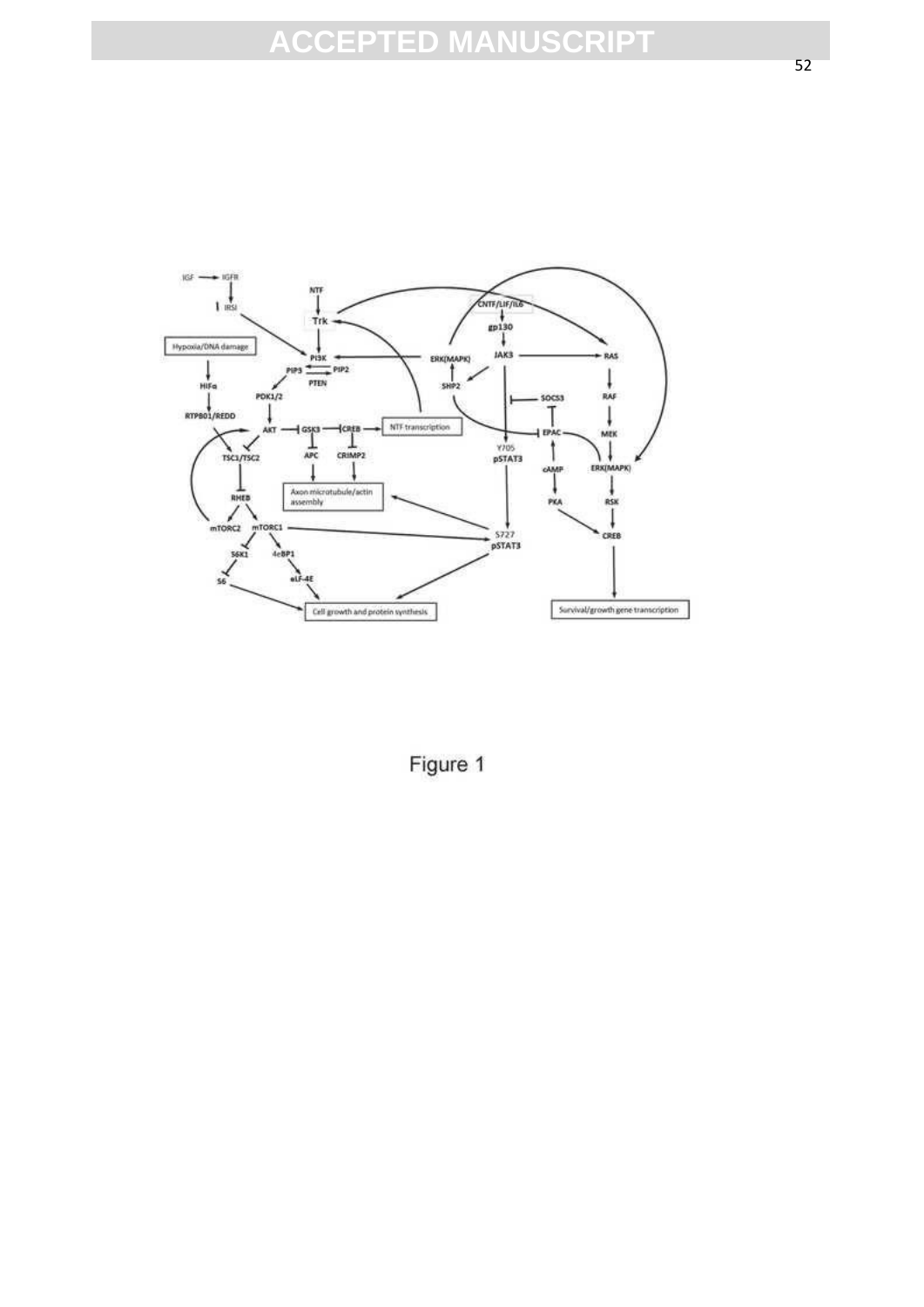

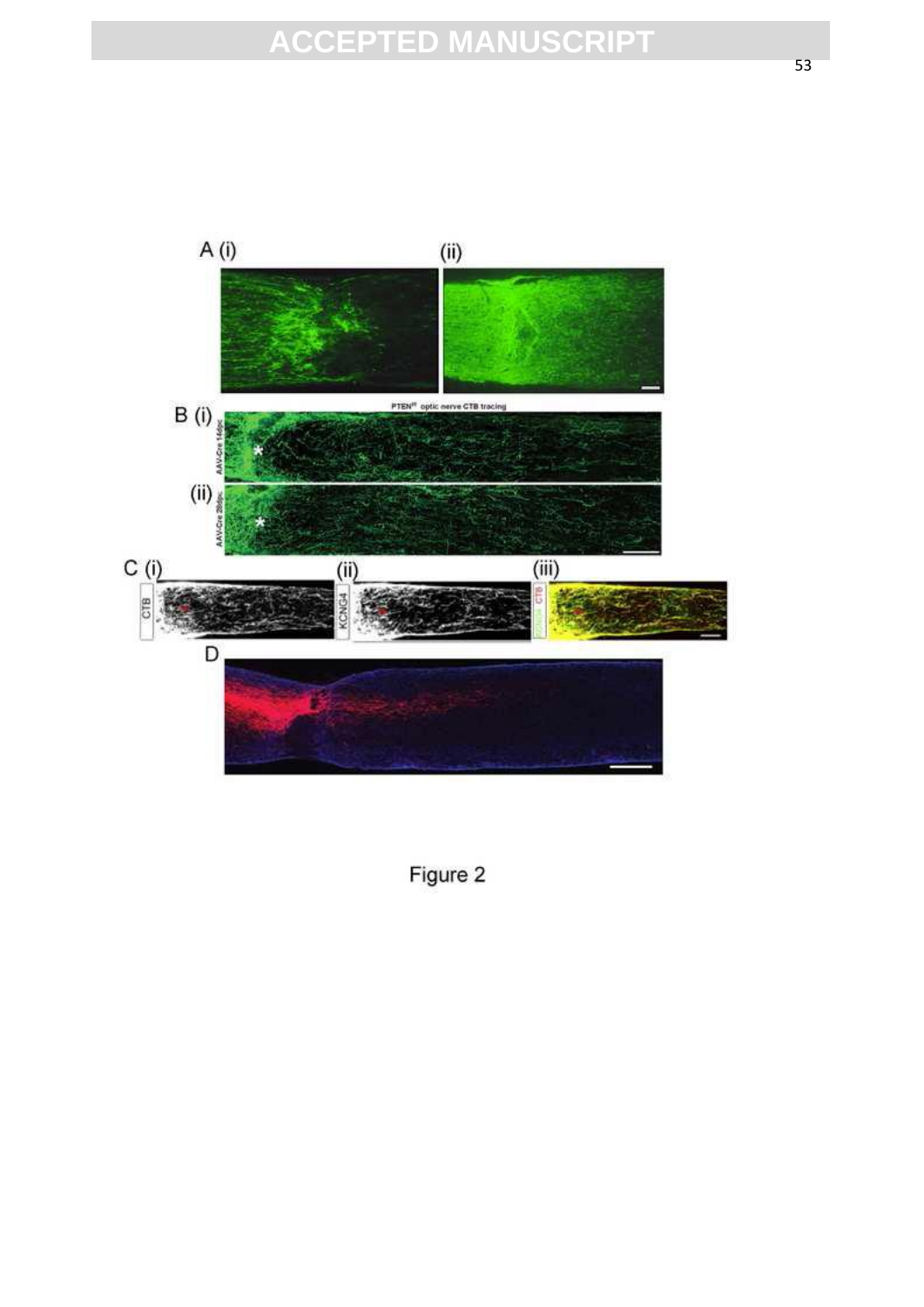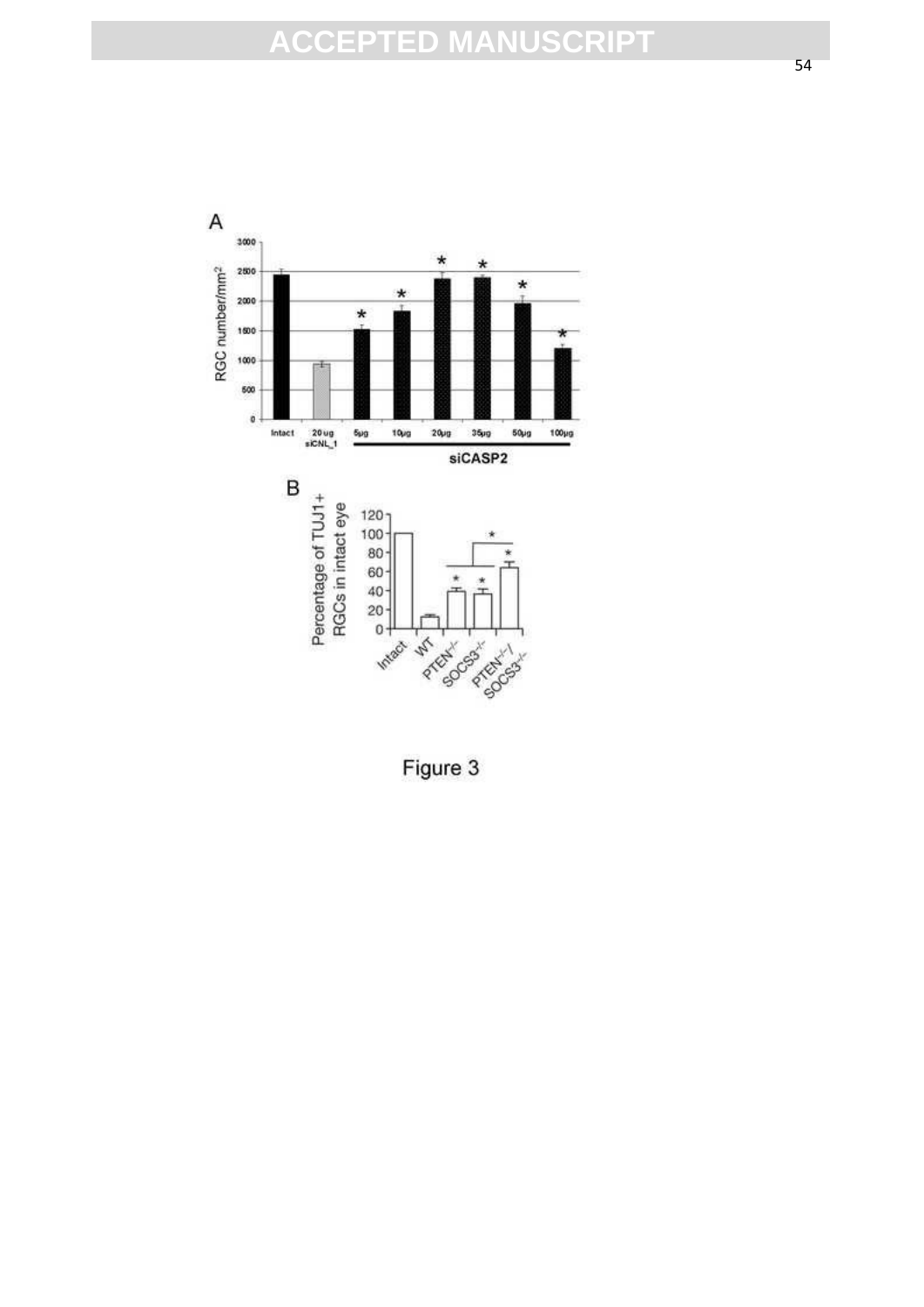